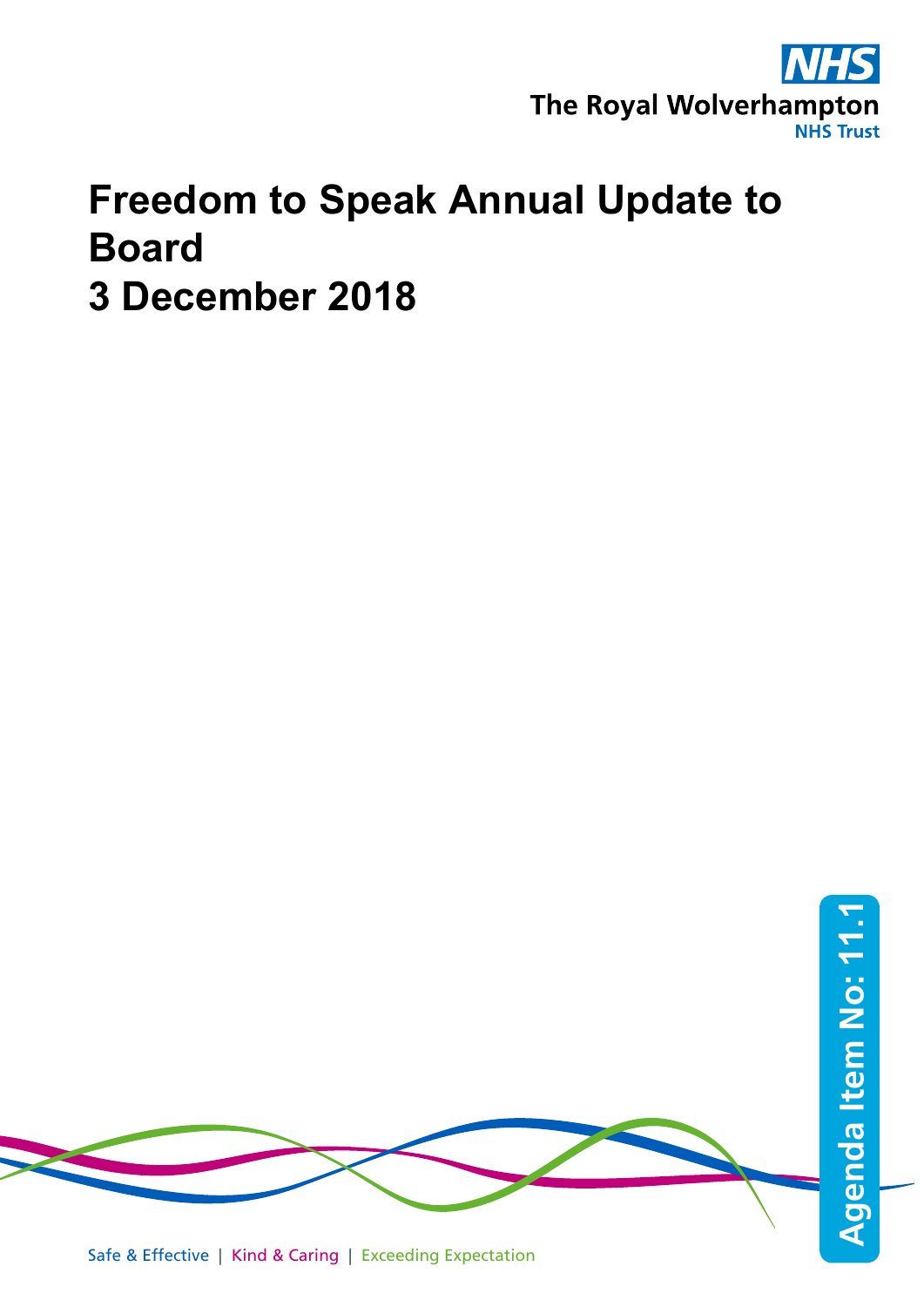## The Royal Wolverhampton NHS Trust



| <b>Trust Board Report</b>                                          |                                                                                                                                                                                                                                                                                                                                                                                                                                                                                                                                                                                                                                                                                                                                                                             |  |  |  |  |
|--------------------------------------------------------------------|-----------------------------------------------------------------------------------------------------------------------------------------------------------------------------------------------------------------------------------------------------------------------------------------------------------------------------------------------------------------------------------------------------------------------------------------------------------------------------------------------------------------------------------------------------------------------------------------------------------------------------------------------------------------------------------------------------------------------------------------------------------------------------|--|--|--|--|
| <b>Meeting Date:</b>                                               | 3 <sup>rd</sup> December 2018                                                                                                                                                                                                                                                                                                                                                                                                                                                                                                                                                                                                                                                                                                                                               |  |  |  |  |
| Title:                                                             | Freedom to Speak Annual Update to Board                                                                                                                                                                                                                                                                                                                                                                                                                                                                                                                                                                                                                                                                                                                                     |  |  |  |  |
| <b>Executive Summary:</b>                                          | This report provides a summary of the 12 months (October, 2017-<br>October 2018) of the actions and objectives that the Guardian has<br>worked towards. The report outlines;<br>FTSU Achievements from October 2017-2018<br>$\Omega$<br>Reports on the cases that have been recorded and monitored<br>$\circ$<br>through the FTSU Guardian<br>The Achievements and Next Steps of FTSU for RWT<br>O                                                                                                                                                                                                                                                                                                                                                                          |  |  |  |  |
| <b>Action Requested:</b>                                           | To Note and approve next steps/action for 2019                                                                                                                                                                                                                                                                                                                                                                                                                                                                                                                                                                                                                                                                                                                              |  |  |  |  |
| For the attention of<br>the Board                                  | Data presented throughout the report is based on staff speaking up to<br>the FTSU Guardian, Contact Links and referred to FTSU Guardian                                                                                                                                                                                                                                                                                                                                                                                                                                                                                                                                                                                                                                     |  |  |  |  |
| <b>Assure</b>                                                      | Assurance is based on the the Freedom to Speak Up Data presented<br>throughout the report, recorded and monitored by the FTSU Guardian<br>Appendix 1 Completion of the FTSU Self Review Tool and the FTSU<br>Improvement Plan                                                                                                                                                                                                                                                                                                                                                                                                                                                                                                                                               |  |  |  |  |
| <b>Advise</b>                                                      | Data presented on themes of concerns reported to FTSU Guardian                                                                                                                                                                                                                                                                                                                                                                                                                                                                                                                                                                                                                                                                                                              |  |  |  |  |
| <b>Alert</b>                                                       | n/a                                                                                                                                                                                                                                                                                                                                                                                                                                                                                                                                                                                                                                                                                                                                                                         |  |  |  |  |
| Author:<br><b>Contact Details:</b>                                 | Freedom to Speak Up Guardian; Neelam Mehay<br>Neelam.mehay1@nhs.net                                                                                                                                                                                                                                                                                                                                                                                                                                                                                                                                                                                                                                                                                                         |  |  |  |  |
| <b>Links to Trust</b><br><b>Strategic Objectives</b>               | <b>Trust Objectives</b><br>To improve the culture of compassion, safety and quality in every<br>department and service we offer<br>To have an effective, well integrated organisation which operates<br>efficiently<br>• To attract, retain and develop all employees and improve                                                                                                                                                                                                                                                                                                                                                                                                                                                                                           |  |  |  |  |
|                                                                    | employee engagement year on year.                                                                                                                                                                                                                                                                                                                                                                                                                                                                                                                                                                                                                                                                                                                                           |  |  |  |  |
| <b>Resource</b><br>Implications:                                   | None                                                                                                                                                                                                                                                                                                                                                                                                                                                                                                                                                                                                                                                                                                                                                                        |  |  |  |  |
| <b>CQC Domains</b><br><b>Equality and</b>                          | Safe: patients, staff and the public are protected from abuse and avoidable harm.<br>Effective: care, treatment and support achieves good outcomes, helping people<br>maintain quality of life and is based on the best available evidence.<br><b>Caring:</b> staff involve and treat everyone with compassion, kindness, dignity and<br>respect.<br>Responsive: services are organised so that they meet people's needs.<br><b>Well-led:</b> the leadership, management and governance of the organisation make sure<br>it's providing high-quality care that's based around individual needs, that it encourages<br>learning and innovation, and that it promotes an open and fair culture.<br>Freedom to Speak and all activities involved will ensure that Equality and |  |  |  |  |
| <b>Diversity</b><br><b>Assessment</b>                              | Diversity and Inclusiveness are embedded in the workforce. Protected<br>Characteristics of staff raising concerns will be monitored by the Freedom to<br>Speak Up Monitoring Form                                                                                                                                                                                                                                                                                                                                                                                                                                                                                                                                                                                           |  |  |  |  |
| <b>Risks: BAF/TRR</b><br>(describe risk and current<br>risk score) |                                                                                                                                                                                                                                                                                                                                                                                                                                                                                                                                                                                                                                                                                                                                                                             |  |  |  |  |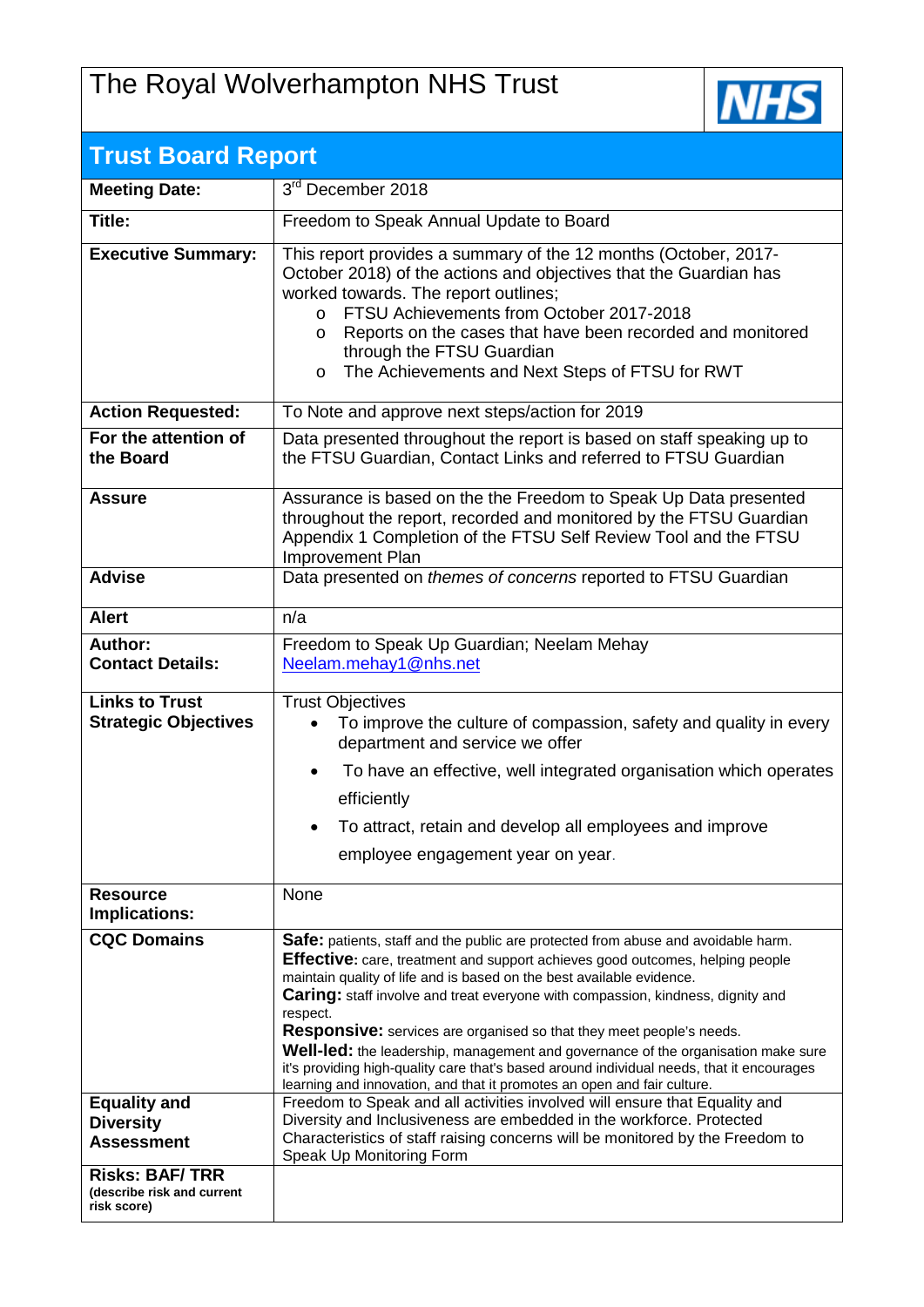| <b>Public or Private:</b><br>(with reasons if private)                 | Public                                                                                                                                                                                                                                                                                                                                                                                               |
|------------------------------------------------------------------------|------------------------------------------------------------------------------------------------------------------------------------------------------------------------------------------------------------------------------------------------------------------------------------------------------------------------------------------------------------------------------------------------------|
| <b>Other formal bodies</b><br>involved:                                | no                                                                                                                                                                                                                                                                                                                                                                                                   |
| <b>References:</b><br>(eq from/to other committees)                    | n/a                                                                                                                                                                                                                                                                                                                                                                                                  |
| <b>NHS Constitution:</b><br>(How it impacts on any<br>decision-making) | In determining this matter, the Board should have regard to the Core<br>principles contained in the Constitution of:<br>Equality of treatment and access to services<br>$\bullet$<br>High standards of excellence and professionalism<br>٠<br>Service user preferences<br>٠<br>Cross community working<br>٠<br><b>Best Value</b><br>$\bullet$<br>Accountability through local influence and scrutiny |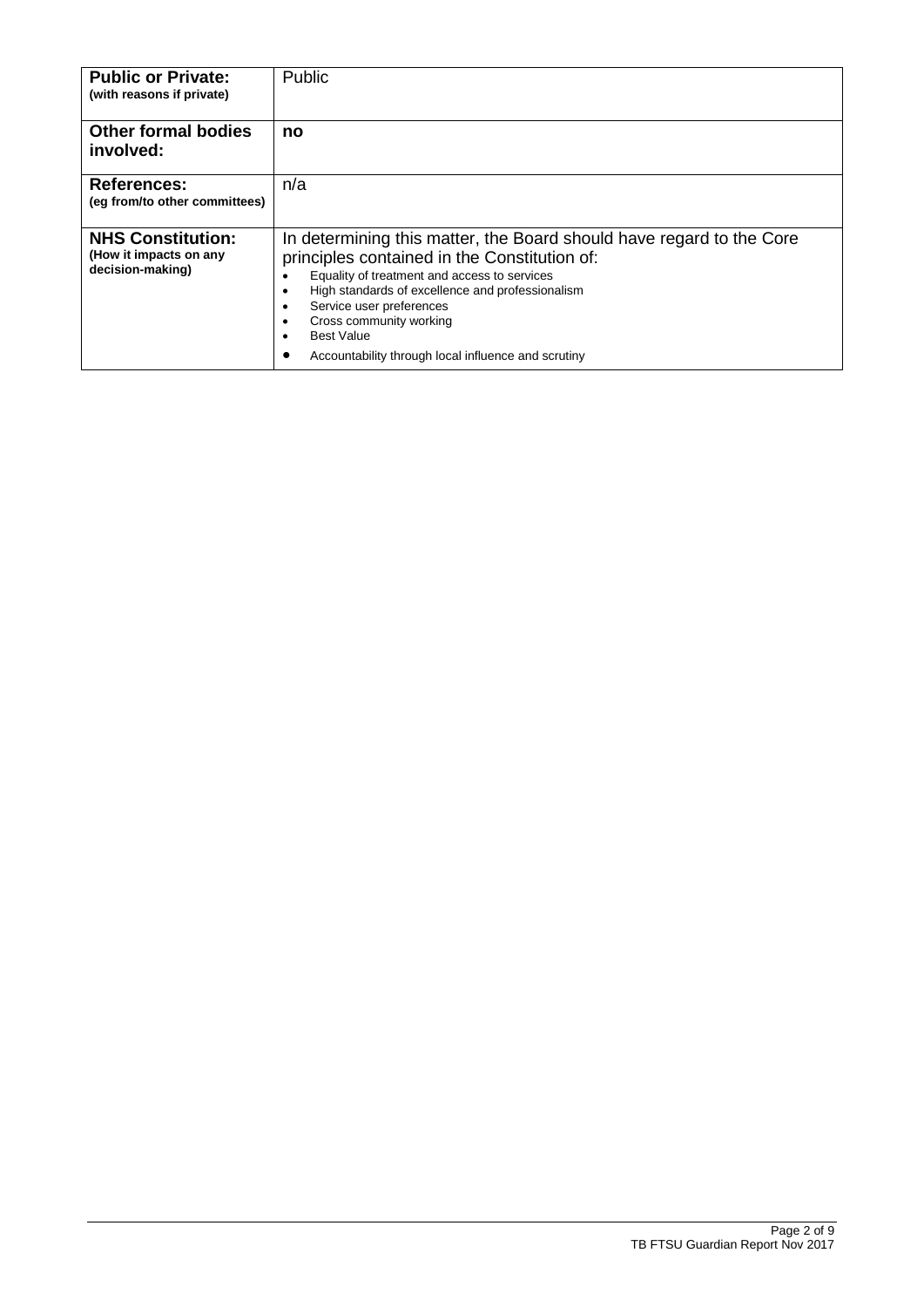| <b>Freedom to Speak Up Annual Report to RWT Board</b> |                                                                                                                                                                                                                                                                                                                                                                                                                                                                                                                                                                                                                                                                                                                                                                                                                                                                                                                                                                                                                                                                                                                                                                                                                                                                                                                                                                                                                                                                                                                                                                                                                                                                                                                                                                                                                                                                                                                                                                                                                                                                                                                                                                                                                                                                           |  |  |  |
|-------------------------------------------------------|---------------------------------------------------------------------------------------------------------------------------------------------------------------------------------------------------------------------------------------------------------------------------------------------------------------------------------------------------------------------------------------------------------------------------------------------------------------------------------------------------------------------------------------------------------------------------------------------------------------------------------------------------------------------------------------------------------------------------------------------------------------------------------------------------------------------------------------------------------------------------------------------------------------------------------------------------------------------------------------------------------------------------------------------------------------------------------------------------------------------------------------------------------------------------------------------------------------------------------------------------------------------------------------------------------------------------------------------------------------------------------------------------------------------------------------------------------------------------------------------------------------------------------------------------------------------------------------------------------------------------------------------------------------------------------------------------------------------------------------------------------------------------------------------------------------------------------------------------------------------------------------------------------------------------------------------------------------------------------------------------------------------------------------------------------------------------------------------------------------------------------------------------------------------------------------------------------------------------------------------------------------------------|--|--|--|
| $\mathbf 1$                                           | 12 Months of Freedom to Speak Up at RWT: October 2017-18                                                                                                                                                                                                                                                                                                                                                                                                                                                                                                                                                                                                                                                                                                                                                                                                                                                                                                                                                                                                                                                                                                                                                                                                                                                                                                                                                                                                                                                                                                                                                                                                                                                                                                                                                                                                                                                                                                                                                                                                                                                                                                                                                                                                                  |  |  |  |
|                                                       | Freedom to Speak Up at The Royal Wolverhampton NHS Trust has taken a positive journey<br>these last 12 months. RWT have been working towards a culture of speaking up within a safe<br>environment and ensuring that speaking up is business as usual across the Trust. Freedom to<br>Speak Up and the FTSU Guardian have had a successful year, below are an outline of some of<br>the achievements;<br>Significant Assurance received from the recent Internal Freedom to Speak Up Audit,<br>September 2018, completed by Grant Thornton<br>The Trust Board have completed the National Guardian Office and NHS Improvement,<br>$\bullet$<br>Self-Assessment and Review Tool, May 2018 with a Trust wide improvement action<br>plan (please see appendix 1)<br>RWT now have a Vision and Strategic objectives derived by the Trust Board (please<br>$\bullet$<br>see appendix 2)<br>The FTSU Guardian with Non-Executive leadership support, recruited 4 New<br>$\bullet$<br>Champions to join the volunteer pool of Contact Links<br>FTSU Guardian co-ordinated a FTSU Training Session using recently trained National<br>$\bullet$<br>Guardian Office Trainers to refresh and train RWT Contact Links<br>A Survey Monkey has been created to ensure Feedback is generated from staff who<br>$\bullet$<br>have spoken up to the FTSU Guardian and Contact Links as an evaluation tool of<br>services provided to staff<br>The Raising Concerns Policy and Process has been updated to ensure alignment with<br>$\bullet$<br>National Guidance and recommendations suggested from staff and managers who<br>have used the policy have been taken into consideration, ensuring feedback to the<br>reporter is key when staff speak up, including a managers guide to when staff speak up<br>Successful outcomes of concerns raised via<br>Datix<br>$\circ$<br>Anonymously to HR<br>$\circ$<br>FTSU Guardian<br>$\circ$<br>Contact Links.<br>$\circ$<br>RWT held a successful campaign during national FTSU Awareness Week, with<br>executive leadership support, organised a high profile external speaker for FTSU:<br>Helene Donnelley for staff at Cannock Hospital and conducted a further FTSU Poll with<br>over 1000 replies compared with approx. 500 March 2017 |  |  |  |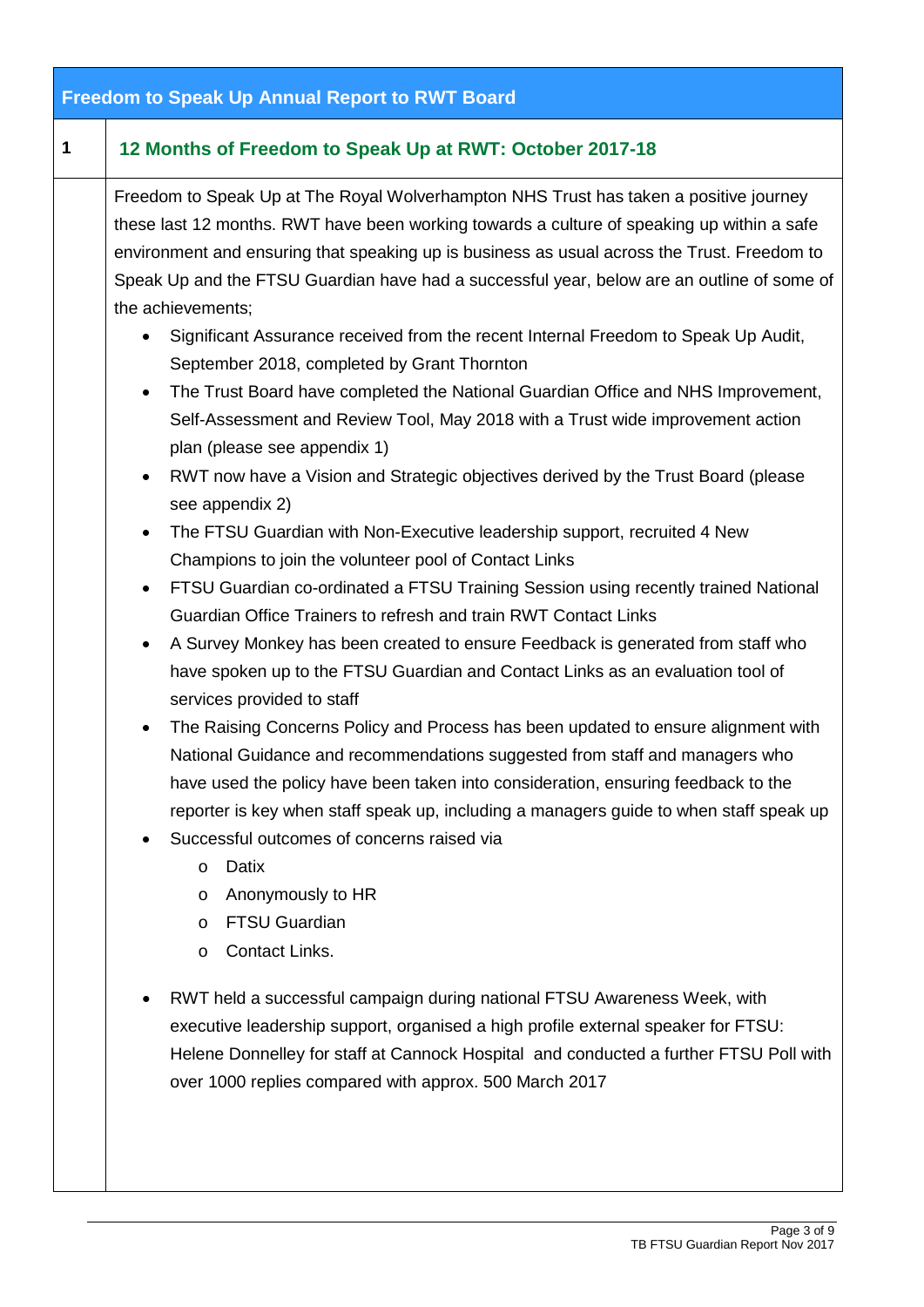

National Data is collected by the National Guardian Office however the National Guardian Office have requested for data not to be used for benchmarking purposes. In comparison of the number of concerns raised against Trust of similar employee size RWT are averaging well in the number of concerns received.

Furthermore, the FTSU West-Midlands Regional Networks have been beneficial is sharing and comparing FTSU Guardian roles, sharing good practice and joint working across the networks. RWT have benefited from regional Trained FTSU Guardians and inspirational FTSU Guardian leaders such as Helene Donnelly, who came and spoke to staff at Cannock Hospital.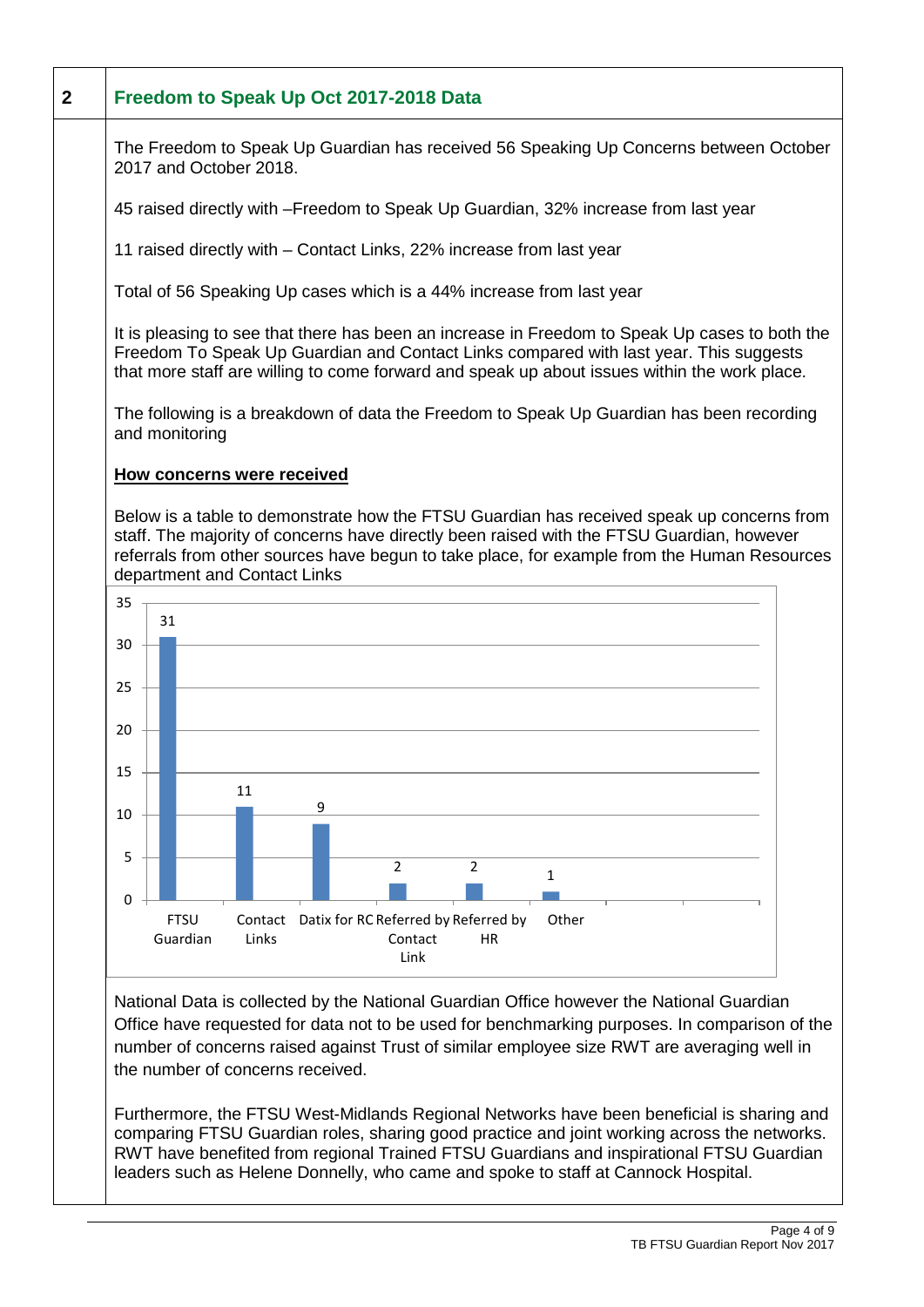

Attitudes and Behaviours consistently remain as the main theme for Speaking Up. This has been a common trend over the last 24 months of speaking up at RWT and is reflective of FTSU data nationally. Data here reflects that of our latest National Staff Survey 2017 whereby there has been an increase in KF27. % of staff/colleagues reporting most recent experience of harassment, bullying or abuse. The HOD for Workforce and the FTSU Guardian will be working in partnership to address attitudes and behaviours within the workplace using organisational development interventions.

#### **Divisional Break Down**

Below is a breakdown of concerns received by FTSU Guardian or Guardian has been made aware of by Division, between Oct 2017-Oct 2018. Figure 1 shows the raw numbers of staff speaking up and raising concerns. Division 1 have been speaking up the most however, Figure 2 shows in relation to size of Division the Corporate Division are speaking up relatively more so based on staff size of the division.

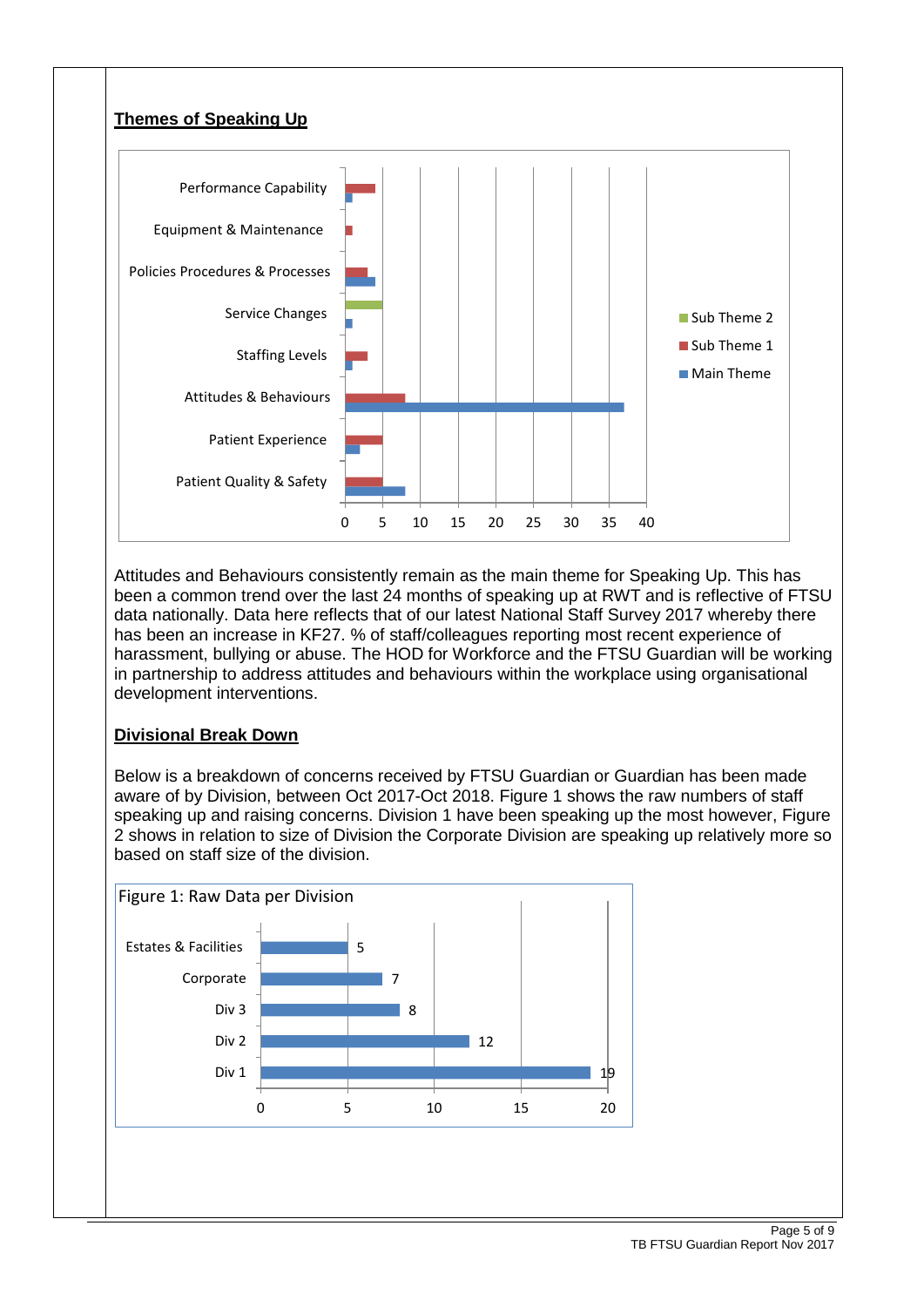

#### **Level of Harm**

Below is chart showing the level of harm the Guardian or staff member has perceived when raised by staff member. The majority of concerns raised are perceived as no harm. Cases recorded as Catastrophic and Severe Harm have been escalated to the relevant executive leads.

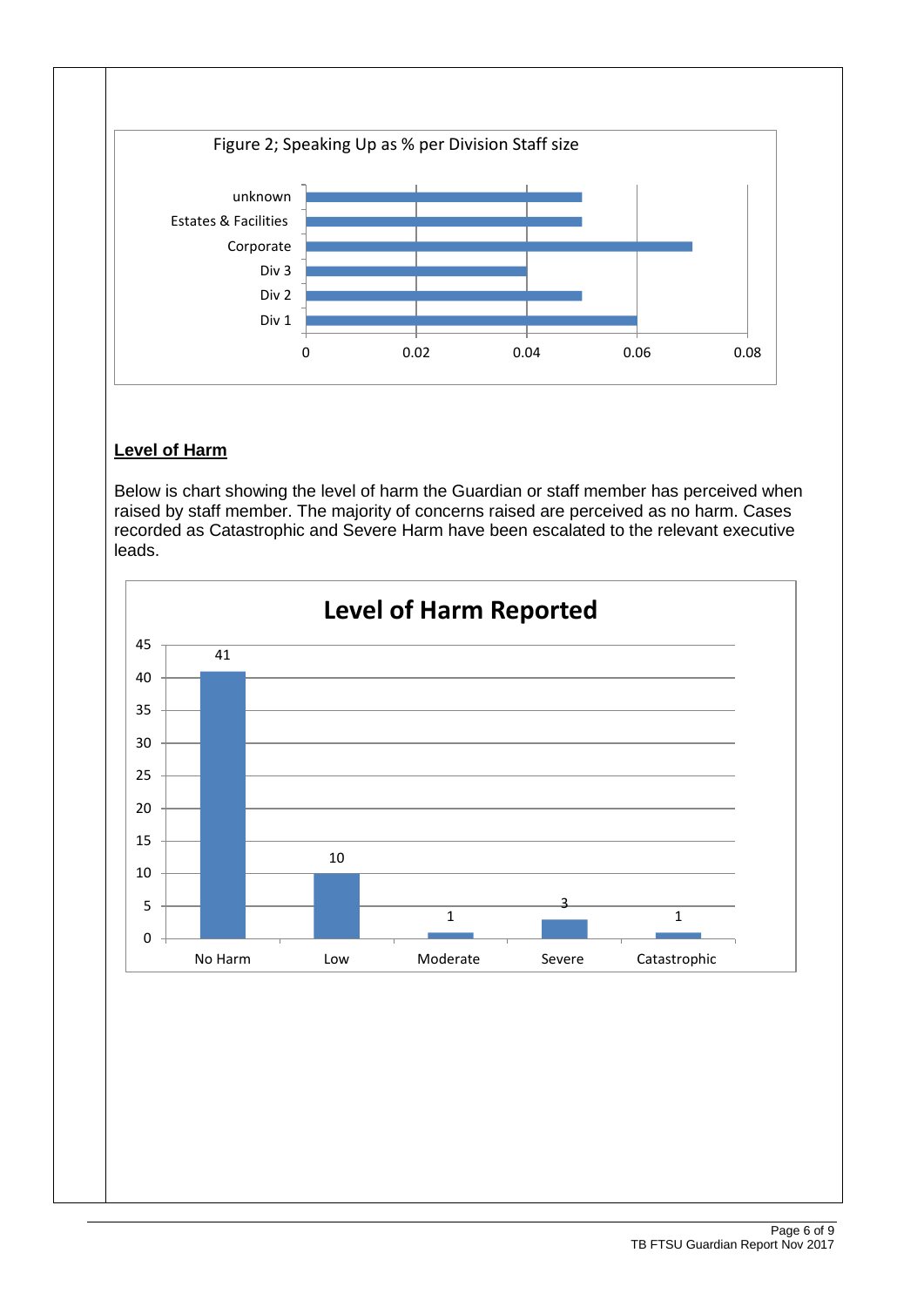#### **Speaking Up By Month**

Here is a breakdown of the number of concerns raised each month. Where there has been a spike at month January and September, this has been in relation to teams coming forward to speak up about the same matter which has been advised by the National Guardian Office to be recorded individually.



#### **Routes through which concerns have been referred onto**

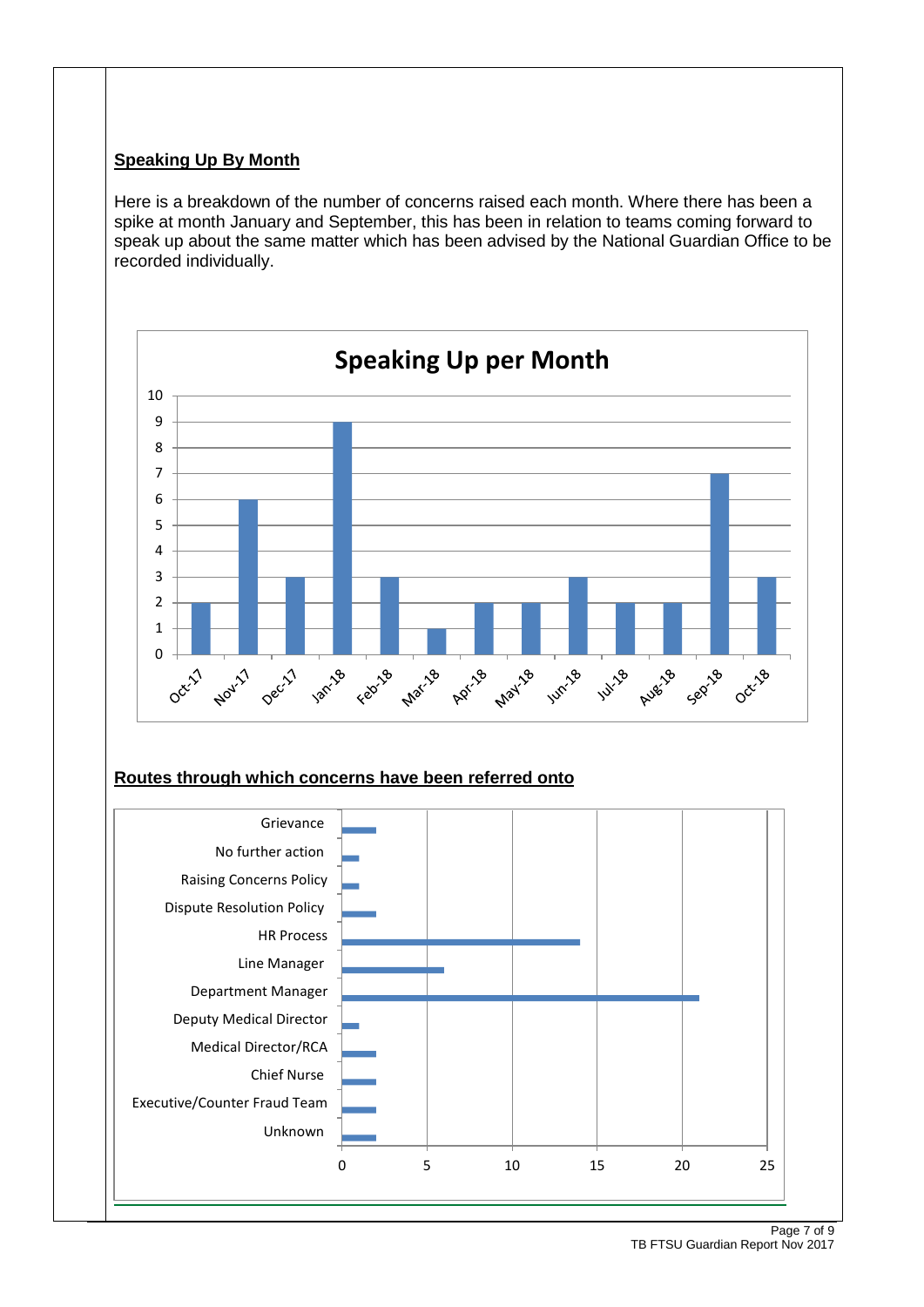It has been encouraging to see that where the FTSU Guardian has referred speaking up concerns to Line managers, Department Managers or the Executives the concerns have been well received and acted upon in a timely manner. Feedback to staff and teams has also been seen as priority, ensuring staff and teams are informed of the actions, outcomes and updates resulting from speaking up.

The table above also demonstrates a high number of concerns referred to Department Managers, this is because often staff have already spoken up to Line Managers or their issue directly involves or is about the line manager.

#### **Feeling safe to speak up**

Below are two charts demonstrating *how confident or safe staff feel when speaking up*. The majority of staff feel safe speaking up however there is a growing number of staff wishing to speak up in confidence to the FTSU Guardian. Last year no staff member had requested to speak up in confidence compared with 23% of staff requesting their personal data not to be identifiable.

The Guardian has also observed an increase these last 6 months of the number or anonymous concerns raised directly onto the *Datix-For Raising Concerns*. The Freedom to Speak Up Guardian will be monitoring and recording this trend over the next year and will use data collected from the October 2018 FTSU Survey to further explore how staff feel about speaking up in the organisation.

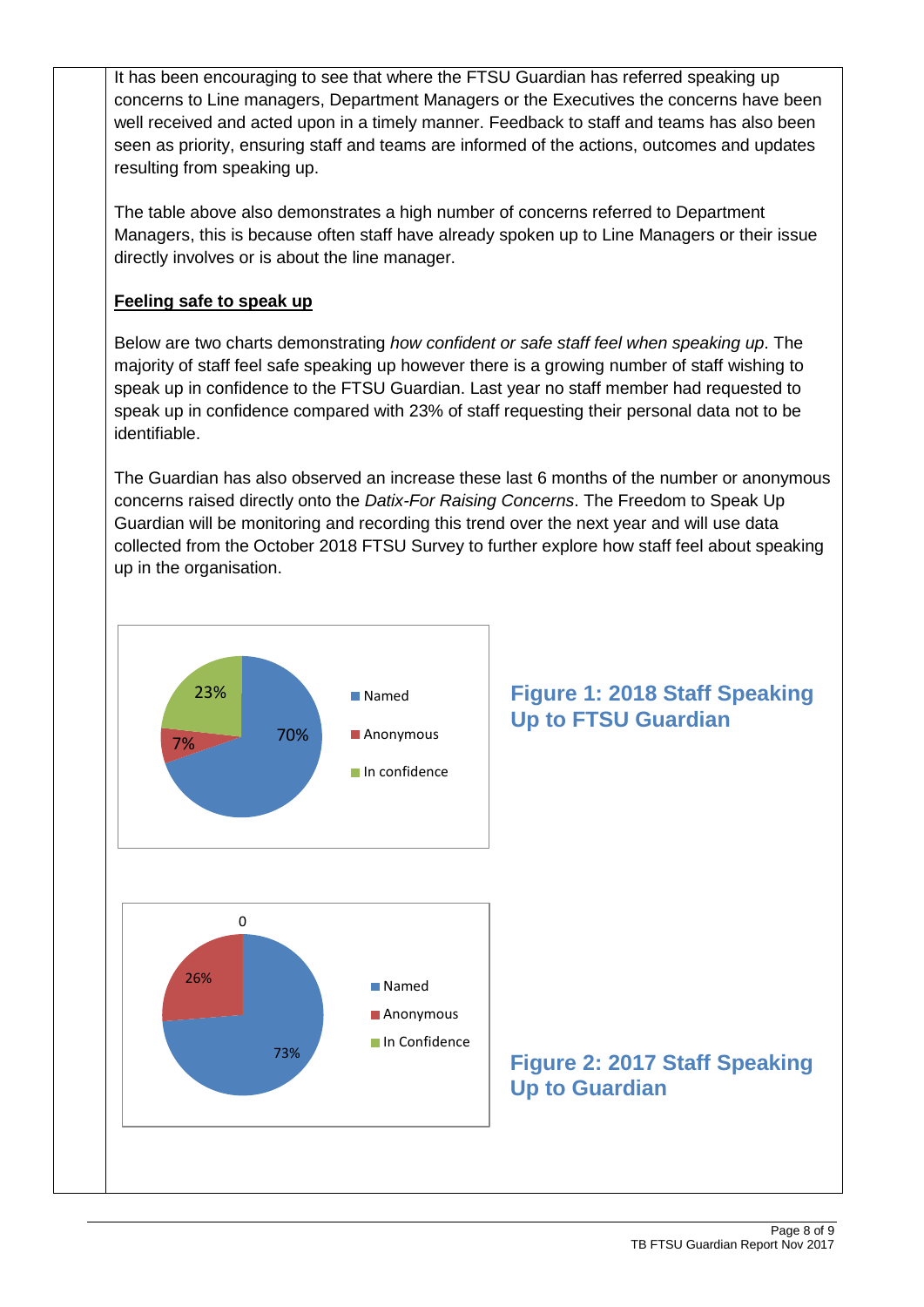| 3 | <b>Next Steps</b>                                                                                                                                                                                                                                                                                                                                                                                                                                                                                                                                                                                                                                                                                                                                                                                                                                                                                                                                                                                                                                                                                                                                                                                                                                                                                                                                                                                                                                                                                                                                                                                                                                           |  |  |  |  |  |  |
|---|-------------------------------------------------------------------------------------------------------------------------------------------------------------------------------------------------------------------------------------------------------------------------------------------------------------------------------------------------------------------------------------------------------------------------------------------------------------------------------------------------------------------------------------------------------------------------------------------------------------------------------------------------------------------------------------------------------------------------------------------------------------------------------------------------------------------------------------------------------------------------------------------------------------------------------------------------------------------------------------------------------------------------------------------------------------------------------------------------------------------------------------------------------------------------------------------------------------------------------------------------------------------------------------------------------------------------------------------------------------------------------------------------------------------------------------------------------------------------------------------------------------------------------------------------------------------------------------------------------------------------------------------------------------|--|--|--|--|--|--|
|   | The next year for Freedom to Speak will require a more focused approach and to deliver<br>against the following actions                                                                                                                                                                                                                                                                                                                                                                                                                                                                                                                                                                                                                                                                                                                                                                                                                                                                                                                                                                                                                                                                                                                                                                                                                                                                                                                                                                                                                                                                                                                                     |  |  |  |  |  |  |
|   | <b>FTSU Survey Results</b><br>$\bullet$<br>The October, 2018 Speak Up Campaign has generated a wealth of data and feedback.<br>There have been approx. 1,500 responses to the FTSU 5 Question Survey. This data<br>will now need to be analysed and presented to the Trust Board. Survey was conducted<br>using an online intranet Poll and paper copies                                                                                                                                                                                                                                                                                                                                                                                                                                                                                                                                                                                                                                                                                                                                                                                                                                                                                                                                                                                                                                                                                                                                                                                                                                                                                                    |  |  |  |  |  |  |
|   | <b>Internal Freedom to Speak Up Audit</b><br>$\bullet$<br>Significant Assurance was received though the Internal Audit; Compliance with Policies<br>& Procedures Raising Concerns at Work (Freedom to Speak Up) September 2018. A<br>further 5 best practice recommendations have been made:                                                                                                                                                                                                                                                                                                                                                                                                                                                                                                                                                                                                                                                                                                                                                                                                                                                                                                                                                                                                                                                                                                                                                                                                                                                                                                                                                                |  |  |  |  |  |  |
|   | 1. The FTSU Guardian should update the action plan to reflect new initiatives<br>underway, and incorporate progress against this within updates to Trust Board.<br>FTSU Guardian to update action plan<br>2. Given that FTSU is a relatively new initiative nationally, going forward the FTSU<br>Guardian should consider inclusion of trend analysis and comparative data<br>from the National Guardian Office within FTSU reports to Board.<br>3. The Trust should consider conducting a culture audit as part of its wider 'Every<br>Voice Matters' initiative. The results of such an audit may help to inform, which<br>areas and/or specific topics may require Trust attention to make staff feel safer<br>when raising concerns.<br>4. With the appointment of new contact links the Trust has the opportunity to raise<br>awareness of their role and to continue to remind staff of how they can raise<br>concerns, procedures in place including feedback, to help to embed a culture of<br>openness and trust across the divisions<br>The Trust should target groups with less easy access to the intranet on an on-<br>going basis, to ensure that management have all the necessary information to<br>cascade to these groups through regular staff briefings.<br>5. The 'Raising Concerns at Work' flowchart should be added to the FTSU Policy<br>when it is next updated, and the flowchart itself should make reference to<br>raising concerns on Datix to reflect existing policy inclusions in Appendix 1.<br>Reference to the 'Harassment and Bullying Policy' should be amended to<br>'Dispute Resolution Policy' when next updated. |  |  |  |  |  |  |
|   | Work towards the Self Review FTSU Improvement Action Plan<br>$\bullet$                                                                                                                                                                                                                                                                                                                                                                                                                                                                                                                                                                                                                                                                                                                                                                                                                                                                                                                                                                                                                                                                                                                                                                                                                                                                                                                                                                                                                                                                                                                                                                                      |  |  |  |  |  |  |
|   | <b>Training Developments for RWT</b><br>$\bullet$<br>The FTSU Guardian will explore and plan against the training developments required<br>for RWT with support of HOD for Workforce, Regional & National FTSU Leads.                                                                                                                                                                                                                                                                                                                                                                                                                                                                                                                                                                                                                                                                                                                                                                                                                                                                                                                                                                                                                                                                                                                                                                                                                                                                                                                                                                                                                                       |  |  |  |  |  |  |
|   | FTSU & University of Wolverhampton<br>$\bullet$<br>FTSU Guardian to deliver FTSU Briefing sessions to the nursing students at the<br>University of Wolverhampton                                                                                                                                                                                                                                                                                                                                                                                                                                                                                                                                                                                                                                                                                                                                                                                                                                                                                                                                                                                                                                                                                                                                                                                                                                                                                                                                                                                                                                                                                            |  |  |  |  |  |  |
|   | <b>Regional FTSU Lead Role</b><br>$\bullet$<br>FTSU Guardian for RWT will be passing over the regional lead role to another<br>Guardian in the West Midlands region from January 2019.<br>The FTSU Regional Networks will be aligned with NHSI and NHSE model of 7 Regions<br>from 10. The region will be the Midlands & East FTSU Region.                                                                                                                                                                                                                                                                                                                                                                                                                                                                                                                                                                                                                                                                                                                                                                                                                                                                                                                                                                                                                                                                                                                                                                                                                                                                                                                  |  |  |  |  |  |  |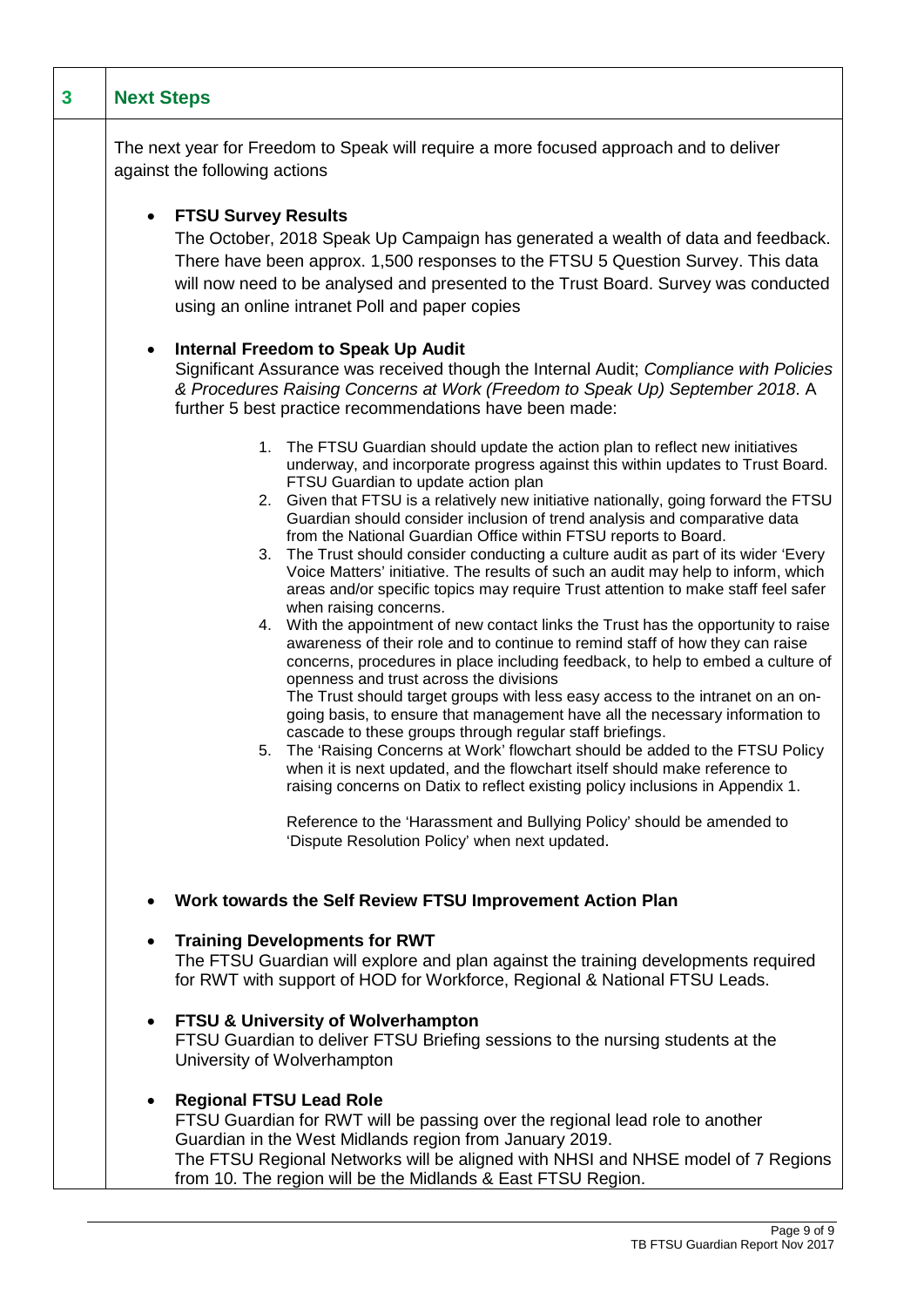

# Freedom to Speak Up self-review tool for NHS trusts and foundation trusts May 2018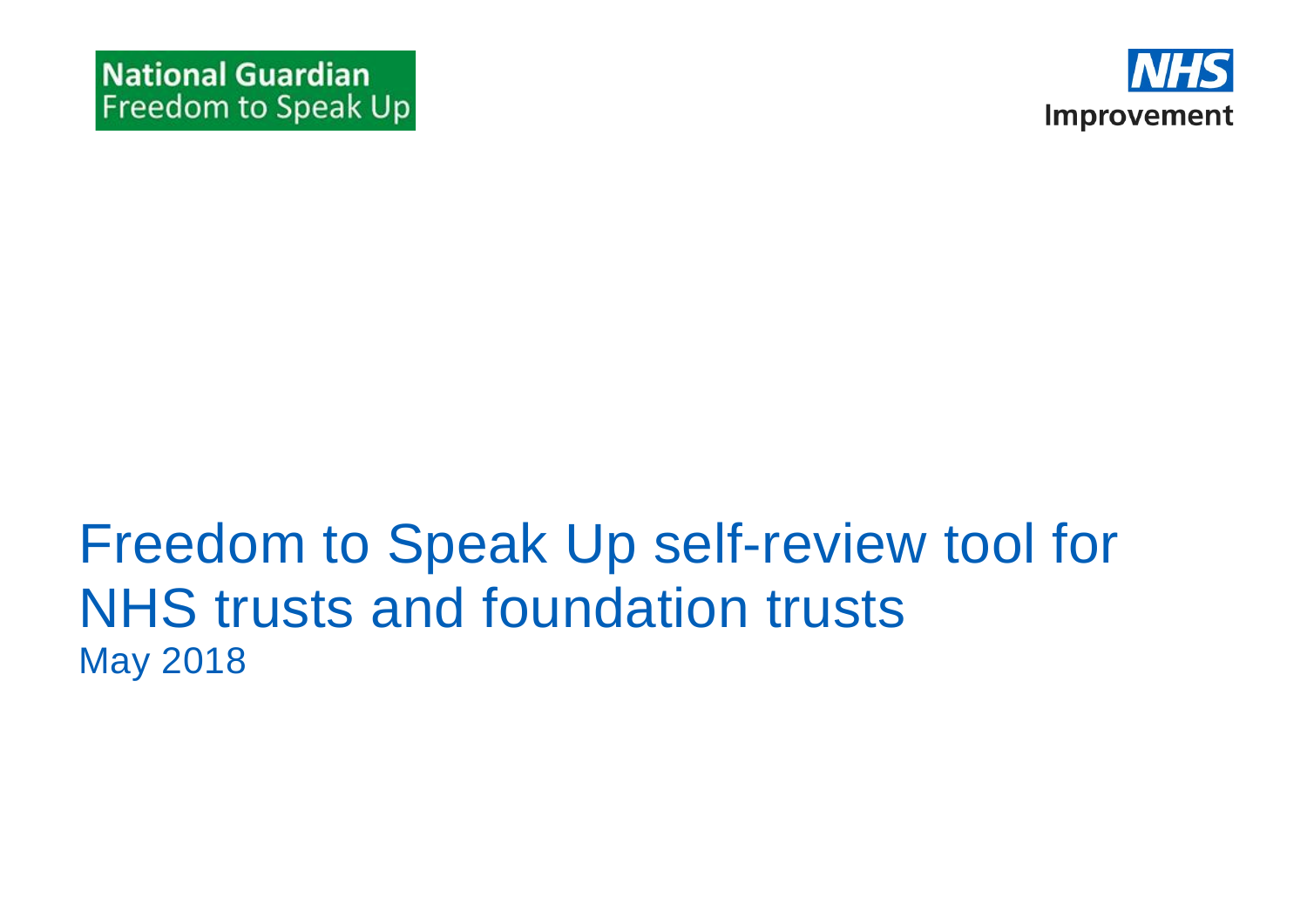# How to use this tool

Effective speaking up arrangements help to protect patients and improve the experience of NHS workers. Having a healthy speaking up culture is evidence of a well-led trust.

NHS Improvement and the National Guardian's Office have published a [guide](https://improvement.nhs.uk/resources/freedom-speak-guidance-nhs-trust-and-nhs-foundation-trust-boards) setting out expectations of boards in relation to Freedom to Speak Up (FTSU) to help boards create a culture that is responsive to feedback and focused on learning and continual improvement.

This self-review tool accompanying the guide will enable boards to carry out in-depth reviews of leadership and governance arrangements in relation to FTSU and identify areas to develop and improve.

The Care Quality Commission (CQC) assesses a trust's speaking up culture during inspections under key line of enquiry (KLOE) 3 as part of the well-led question. This guide is aligned with the good practice set out in the well-led framework, which contains references to speaking up in KLOE 3 and will be shared with Inspectors as part of the CQC's assessment framework for well-led.

Completing the self-review tool and developing an improvement action plan will help trusts to evidence their commitment to embedding speaking up and help oversight bodies to evaluate how healthy a trust's speaking up culture is.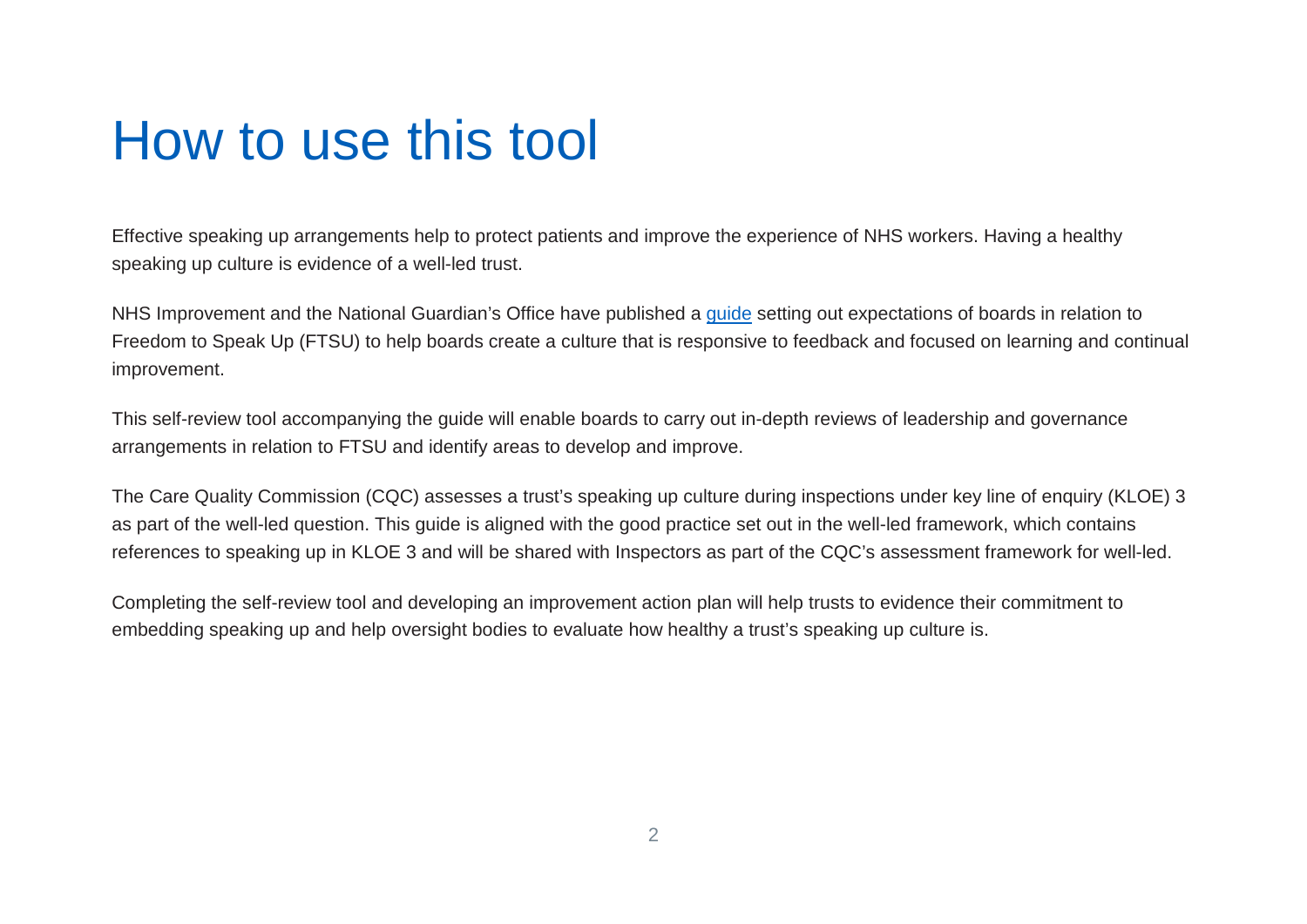|                | <b>Self review indicator</b><br>(Aligned to well-led KLOEs)                                                                                                                                        | To what extent<br>is this<br>expectation<br>being met?                                                                                               | What are the principal actions<br>required for development?                                                                                                   | How is the board assured it is<br>meeting the expectation?<br>Evidence                                                                                                                                                                                                      |
|----------------|----------------------------------------------------------------------------------------------------------------------------------------------------------------------------------------------------|------------------------------------------------------------------------------------------------------------------------------------------------------|---------------------------------------------------------------------------------------------------------------------------------------------------------------|-----------------------------------------------------------------------------------------------------------------------------------------------------------------------------------------------------------------------------------------------------------------------------|
|                | <b>Our expectations</b>                                                                                                                                                                            |                                                                                                                                                      |                                                                                                                                                               |                                                                                                                                                                                                                                                                             |
| $\mathbf 1$    | Leaders are knowledgeable about FTSU                                                                                                                                                               |                                                                                                                                                      |                                                                                                                                                               |                                                                                                                                                                                                                                                                             |
| 1a             | Senior leaders are<br>knowledgeable and up to date<br>about FTSU and the executive<br>and non-executive leads are<br>aware of guidance from the<br>National Guardian's Office.                     | The Board has<br>comprehensive<br>knowledge of<br><b>FTSU and</b><br><b>National</b><br><b>Guardian Office -</b><br>-Guidance --<br><b>Bulletins</b> |                                                                                                                                                               | <b>RWT</b> have dedicated NED<br>$\bullet$<br>and Exec, supporting the<br><b>FTSU Guardian</b><br>Senior Leaders are engaged<br>with FTSU correspondence,<br>guidance and frameworks<br><b>RWT FTSU Guardian</b><br>presents Bi annual reports to<br>Boar                   |
| 1 <sub>b</sub> | Senior leaders can readily<br>articulate the trust's FTSU<br>vision and key learning from<br>issues that workers have<br>spoken up about and regularly<br>communicate the value of<br>speaking up. | <b>Current FTSU</b><br><b>Vision under</b><br><b>Trust Values</b><br><b>Safe &amp; Effective</b><br>-Raising<br><b>Concerns</b>                      | <b>Devise Trust Vision</b><br>$\bullet$<br><b>Promote/Develop Communications</b><br>of key learning from speak up<br>cases/ promoting value of speaking<br>up | <b>FTSU Board Reports</b><br>$\bullet$<br>FTSU Guardian regular<br>meeting with relevant senior<br>leaders<br><b>FTSU Guardian includes</b><br>examples in FTSU briefing<br>sessions<br><b>Briefing</b><br>$\bullet$<br>sessions/presentations from<br>Exec to staff groups |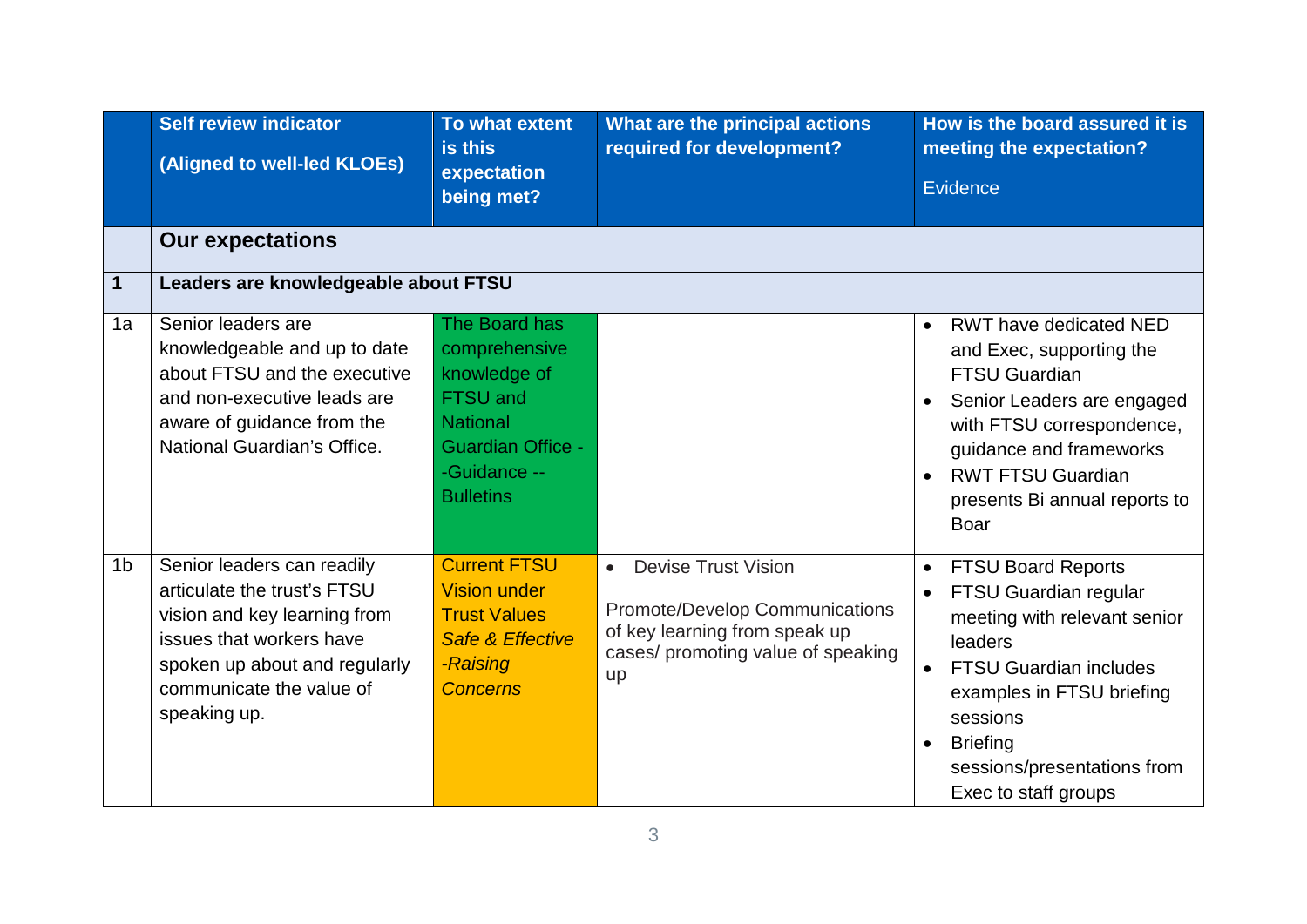|                |                                                                                                                                                                                               |                                                                                          |                                                                                                                       | FTSU webpages on intranet<br>$\bullet$                                                                                                                                                                             |
|----------------|-----------------------------------------------------------------------------------------------------------------------------------------------------------------------------------------------|------------------------------------------------------------------------------------------|-----------------------------------------------------------------------------------------------------------------------|--------------------------------------------------------------------------------------------------------------------------------------------------------------------------------------------------------------------|
| 1 <sub>c</sub> | They can provide evidence that<br>they have a leadership strategy<br>and development programme<br>that emphasises the importance<br>of learning from issues raised<br>by people who speak up. |                                                                                          | Leadership Strategy under<br>development - ensure speak up<br>learning within                                         |                                                                                                                                                                                                                    |
| 1 <sub>d</sub> | Senior leaders can describe the<br>part they played in creating and<br>launching the trust's FTSU<br>vision and strategy.                                                                     | <b>Senior Leaders</b><br>have already<br>been involved<br>with campaign &<br>recruitment | TB to create vision and<br>$\bullet$<br>strategy at Trust Board<br>Development<br>Further launch planned for Oct 2018 | Oct 2016-external<br>$\bullet$<br>recruitment of FTSU<br>Guardian role 2017<br>March 2017 Senior Leaders<br>$\bullet$<br>involved with FTSU Launch<br>and campaign<br><b>FTSU Trust Board Reports</b><br>$\bullet$ |
| $\overline{2}$ | Leaders have a structured approach to FTSU                                                                                                                                                    |                                                                                          |                                                                                                                       |                                                                                                                                                                                                                    |
| 2a             | There is a clear FTSU vision,<br>translated into a robust and<br>realistic strategy that links<br>speaking up with patient safety,<br>staff experience and continuous<br>improvement.         | <b>Currently FTSU</b><br>has been<br>embedded into<br>other Trust Wide<br>strategies     | Devise FTSU Vision & Strategy                                                                                         | currently vision sits with Trust<br>$\bullet$<br>Vision/Values<br>inclusion of FTSU and links<br>to relevant strategies (see TB<br>Report)<br><b>FTSU Guardian Action Plan</b><br>FTSU TB Report Data              |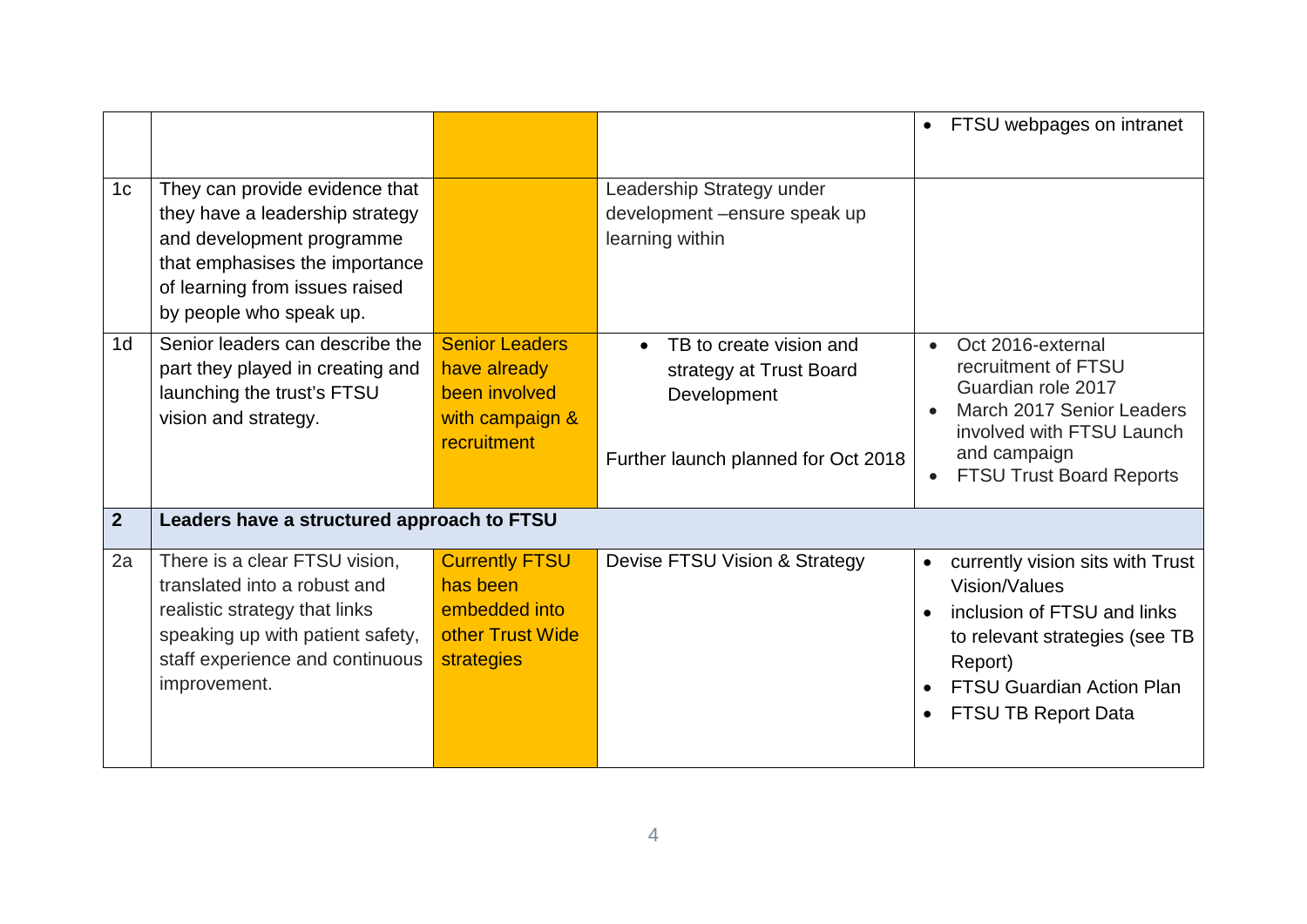| 2 <sub>b</sub> | There is an up-to-date speaking<br>up policy that reflects the<br>minimum standards set out by<br>NHS Improvement.                                                                                                              | Complete    |                                                                                                  | May 2018                                                                                                                                                                              |
|----------------|---------------------------------------------------------------------------------------------------------------------------------------------------------------------------------------------------------------------------------|-------------|--------------------------------------------------------------------------------------------------|---------------------------------------------------------------------------------------------------------------------------------------------------------------------------------------|
| 2c             | The FTSU strategy has been<br>developed using a structured<br>approach in collaboration with a<br>range of stakeholders (including<br>the FTSU Guardian) and it<br>aligns with existing guidance<br>from the National Guardian. | In progress | FTSU Strategy to include a<br>$\bullet$<br>range of stakeholders. TB<br>to identify stakeholders |                                                                                                                                                                                       |
| 2d             | Progress against the strategy<br>and compliance with the policy<br>are regularly reviewed using a<br>range of qualitative and<br>quantitative measures.                                                                         |             | A measure to be identified<br>$\bullet$<br>and incorporated within the<br>strategy               | Currently the Internal Audit is<br>being undertaken to give both<br>qualitative and quantitative<br>measures                                                                          |
| $\overline{3}$ | Leaders actively shape the speaking up culture                                                                                                                                                                                  |             |                                                                                                  |                                                                                                                                                                                       |
| 3a             | All senior leaders take an<br>interest in the trust's speaking<br>up culture and are proactive in<br>developing ideas and initiatives<br>to support speaking up.                                                                |             |                                                                                                  | <b>FTSU Trust Board Report</b><br><b>Trust Management Committee</b><br>1-1's with execs/non-exec<br><b>SMB</b> sessions<br>Divisional level briefing sessions<br><b>Matrons Forum</b> |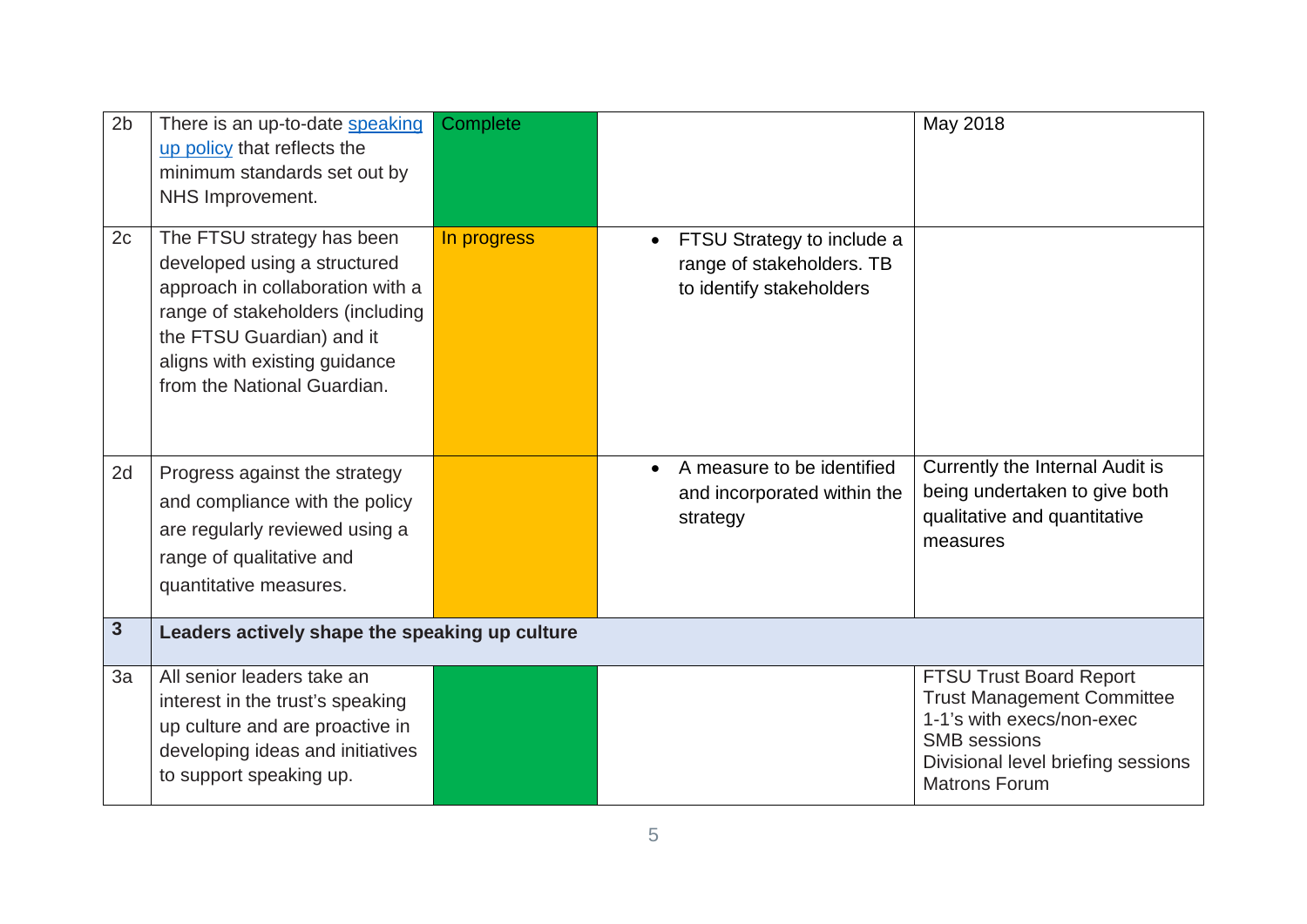|                |                                                                                                                                                                            |                                                                                                                                                                                                                                                                                                                                                                             | <b>Team/Group Leads sessions</b>                                                                                                                                                                                                                                                                                                                                                                                       |
|----------------|----------------------------------------------------------------------------------------------------------------------------------------------------------------------------|-----------------------------------------------------------------------------------------------------------------------------------------------------------------------------------------------------------------------------------------------------------------------------------------------------------------------------------------------------------------------------|------------------------------------------------------------------------------------------------------------------------------------------------------------------------------------------------------------------------------------------------------------------------------------------------------------------------------------------------------------------------------------------------------------------------|
| 3b             | They can evidence that they<br>robustly challenge themselves<br>to improve patient safety, and<br>develop a culture of continuous<br>improvement, openness and<br>honesty. | These are three key areas of<br>development which are currently<br>incorporated in a range of strategies<br>and reports. However the new<br>FTSU strategy will help define and<br>support the further development of<br>three key areas<br>Improve patient safety<br>1.<br>2.<br>Develop a culture of<br>continuous improvement<br>3.<br>Culture of openness and<br>honesty | FTSU via Trust Board and TMC<br>'A Strategy to Improve Patient<br>Safety through Shared Learning<br>2017-19' included FTSU input<br><b>FTSU Trust Board Reports</b><br><b>Organisational Development</b><br>Strategy<br>CQC June 2018 Report -<br>highlighted that Trust is 'Good'<br>improving patient safety and<br>continuous improvement<br>Kirkup Inquiry - RWT Gap<br>analysis report, July 2018<br>Report to TB |
| 3 <sub>c</sub> | Senior leaders are visible,<br>approachable and use a variety<br>of methods to seek and act on<br>feedback from workers.                                                   | Although opportunities are available<br>engagement is varied<br>Action-suggestion for<br>improvements from TB Dev                                                                                                                                                                                                                                                           | Meet the Execs<br><b>Exec Walk Abouts</b><br>Sessions at diff sites<br>Engagement workshops<br>Interaction FTSU campaigns<br><b>Senior Managers Briefings</b>                                                                                                                                                                                                                                                          |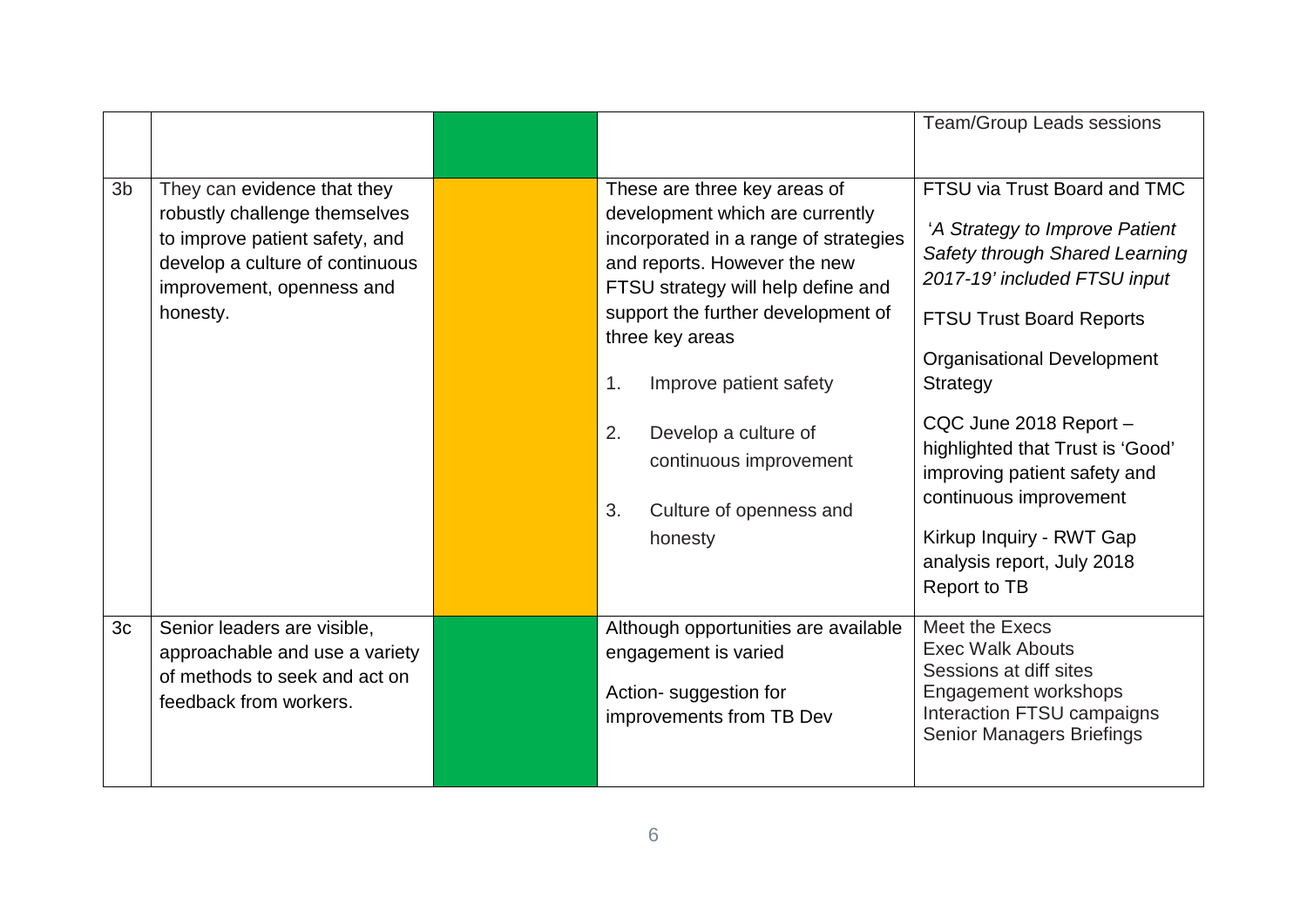| 3d | Senior leaders prioritise<br>speaking up and work in<br>partnership with their FTSU<br>Guardian.                                 |                                                                                         | All senior leaders strongly support<br>the FTSU Guardian and work in<br>partnership supporting the Guardian<br>as and when needed<br>Action - FTSU Guardian to be put<br>on new senior managers to trust list<br>of people to meet during induction<br>phase-to ensure all new senior<br>managers are aware of the FTSU<br>Guardian role | FTSU TBR-presents report in<br>person<br>FTSUG accountable to CEO<br>FTSUG monthly 1-1 with HRD<br>Requested meeting with<br>Chairman/Non-exec<br><b>Medical Director and Nursing</b><br>Director supporting FTSU cases                        |
|----|----------------------------------------------------------------------------------------------------------------------------------|-----------------------------------------------------------------------------------------|------------------------------------------------------------------------------------------------------------------------------------------------------------------------------------------------------------------------------------------------------------------------------------------------------------------------------------------|------------------------------------------------------------------------------------------------------------------------------------------------------------------------------------------------------------------------------------------------|
| 3e | Senior leaders model speaking<br>up by acknowledging mistakes<br>and making improvements.                                        |                                                                                         | Action - to model/showcase these<br>examples whereby senior leaders<br>have been involved in a speak up<br>case                                                                                                                                                                                                                          | <b>Medical Director and Nursing</b><br>Director supporting FTSU cases<br>'A Strategy to Improve Patient<br>Safety through Shared Learning<br>2017-19' included FTSU input                                                                      |
| 3f | The board can state with<br>confidence that workers know<br>how to speak up; do so with<br>confidence and are treated<br>fairly. | <b>Recent surveys</b><br>have shown that<br>this element<br>needs<br><i>improvement</i> | Action<br>Repeat FTSU survey Oct<br>$\bullet$<br>2018<br>Include<br>$\bullet$<br>paragraph/statement in all<br><b>RWT Job Description to</b><br>support this                                                                                                                                                                             | FTSU Internal audit 2018<br>FTSU staff survey March 2017<br><b>FTSU TB Reports</b><br>Local Chat Back Survey & NHS<br><b>Staff Survey</b><br>FTSU Induction programme for<br>-Staff induction<br>-Nurse Induction<br>-Junior Doctors Induction |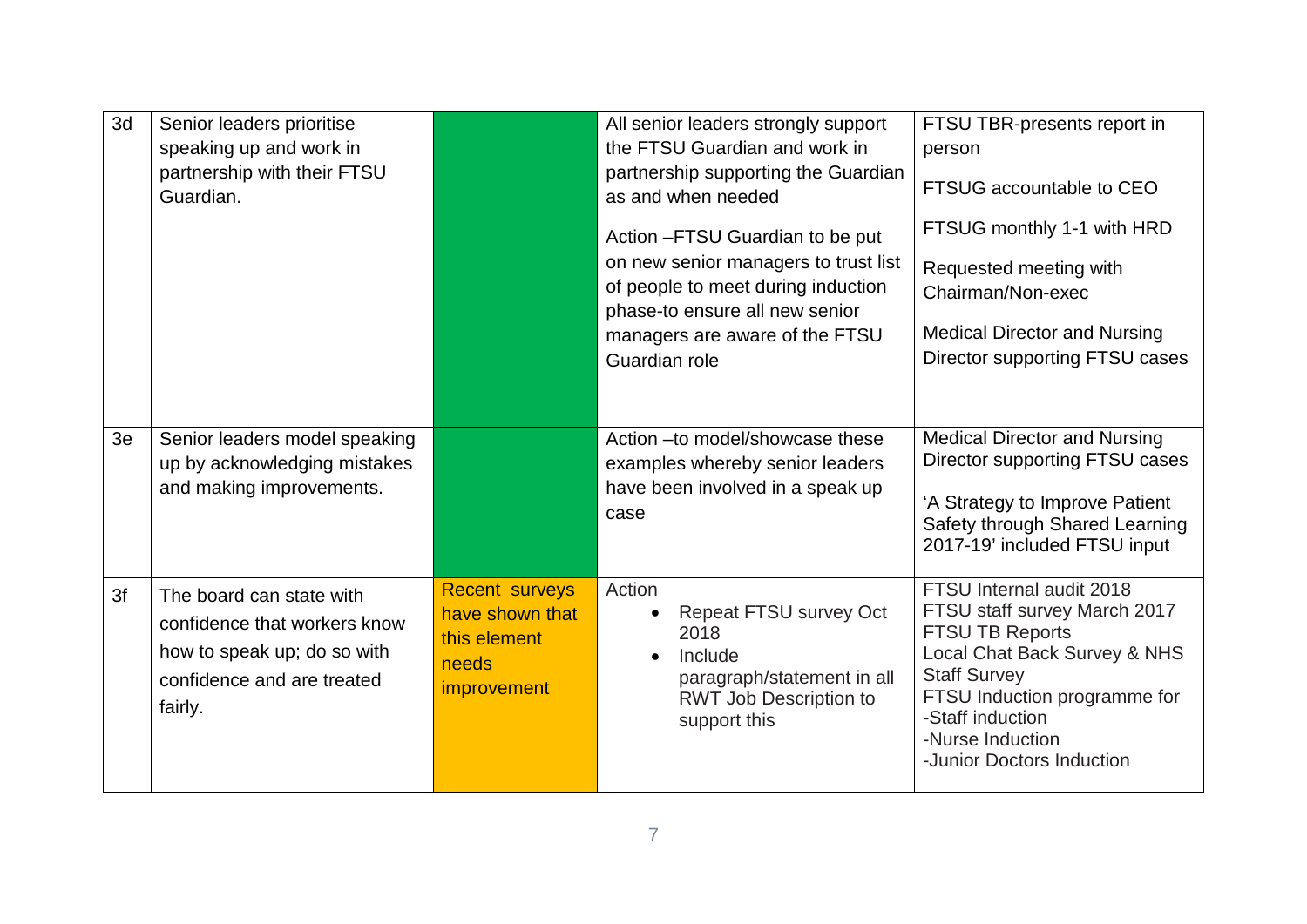| $\overline{\mathbf{4}}$ | Leaders are clear about their role and responsibilities                                                                                                                |                                                                                                    |                                                                                                                                                                                                                                                                                                                               |                                                                                    |  |
|-------------------------|------------------------------------------------------------------------------------------------------------------------------------------------------------------------|----------------------------------------------------------------------------------------------------|-------------------------------------------------------------------------------------------------------------------------------------------------------------------------------------------------------------------------------------------------------------------------------------------------------------------------------|------------------------------------------------------------------------------------|--|
| 4a                      | The trust has a named<br>executive and a named non-<br>executive director responsible<br>for speaking up and both are<br>clear about their role and<br>responsibility. | <b>Alan Duffell</b><br><b>HRD named exec</b><br><b>Rosi Edwards</b><br>Non-Exec<br><b>Director</b> |                                                                                                                                                                                                                                                                                                                               | -identified that named exec is<br>someone other than the CEO                       |  |
| 4 <sub>b</sub>          | They, along with the chief<br>executive and chair, meet<br>regularly with the FTSU<br>Guardian and provide<br>appropriate advice and support.                          | <b>David Loughton</b><br><b>CEO</b><br><b>Jeremy Vanes</b><br>Chairman                             | Monthly 1-1 with HRD<br>Quarterly with CEO<br>At request of FTSU Guardian -<br><b>Chairman and Non Exec</b>                                                                                                                                                                                                                   | All execs named here are fully<br>accessible to the FTSU<br>Guardian               |  |
| 4c                      | Other senior leaders support<br>the FTSU Guardian as<br>required.                                                                                                      |                                                                                                    | $Action -$<br>FTSU Guardian to be put<br>$\bullet$<br>on new senior managers<br>list of people to meet<br>during induction phase-to<br>ensure all new senior<br>managers are aware of the<br><b>FTSU Guardian role</b><br><b>FTSU Guardian to attend</b><br>the LMC<br><b>Regional GMC liaison</b><br>officer supporting FTSU | All other senior leaders support<br>the FTSU Guardian as required<br>and requested |  |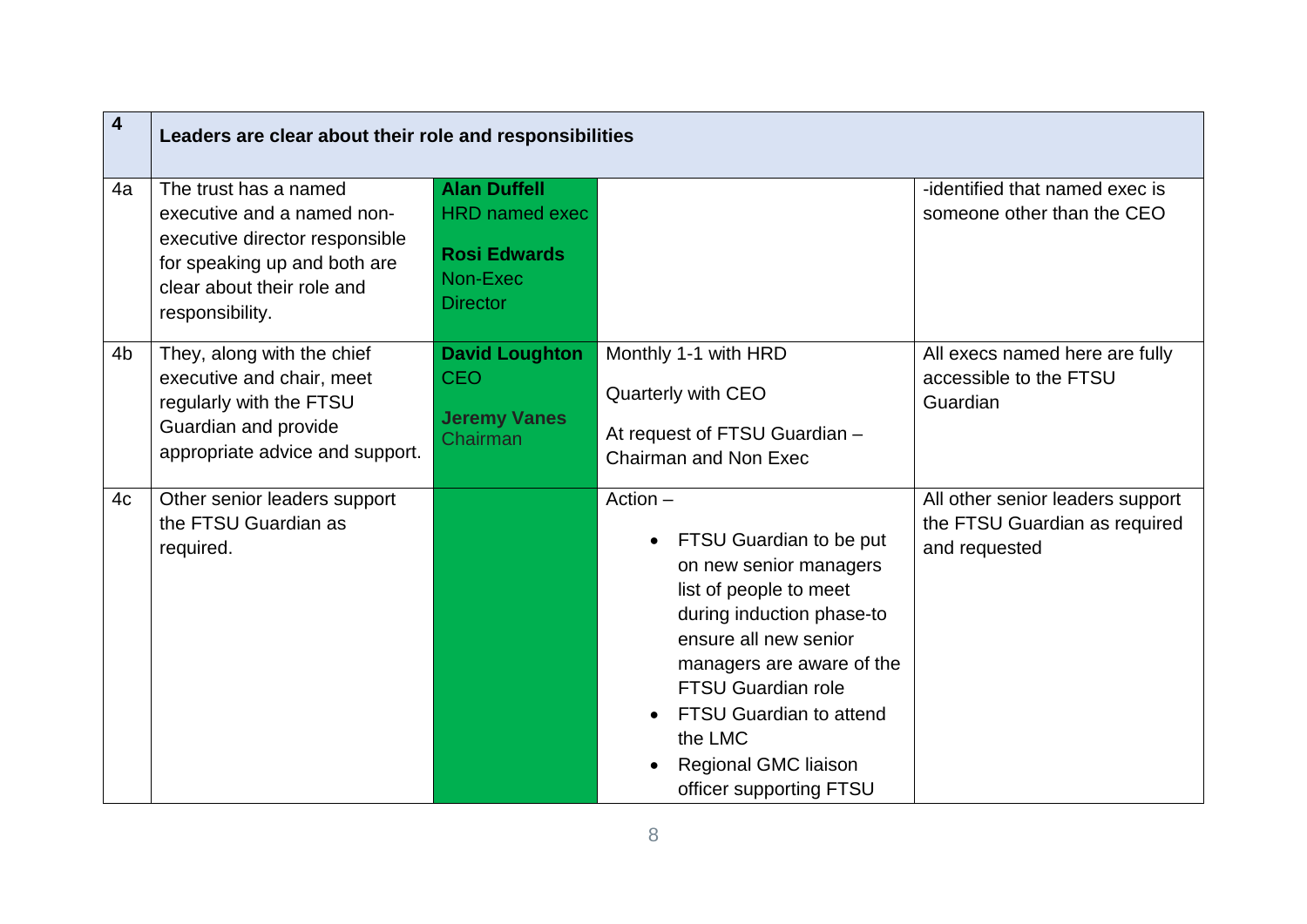|                |                                                                                                                                                                                                                  |  | and Guardian                                                                         |                                                                                                                                                                                                      |  |  |
|----------------|------------------------------------------------------------------------------------------------------------------------------------------------------------------------------------------------------------------|--|--------------------------------------------------------------------------------------|------------------------------------------------------------------------------------------------------------------------------------------------------------------------------------------------------|--|--|
|                |                                                                                                                                                                                                                  |  |                                                                                      |                                                                                                                                                                                                      |  |  |
| 5              | Leaders are confident that wider concerns are identified and managed                                                                                                                                             |  |                                                                                      |                                                                                                                                                                                                      |  |  |
| 5a             | Senior leaders have ensured<br>that the FTSU Guardian has<br>ready access to applicable<br>sources of data to enable them<br>to triangulate speaking up<br>issues to proactively identify<br>potential concerns. |  |                                                                                      | Information data available via<br>HR-Workforce<br>Relationships developed with<br>HR Advisory & Anti-Fraud Team<br>Data local chat back and<br>national staff data available<br><b>FTSU Guardian</b> |  |  |
| 5 <sub>b</sub> | The FTSU Guardian has ready<br>access to senior leaders and<br>others to enable them to<br>escalate patient safety issues<br>rapidly, preserving confidence<br>as appropriate.                                   |  | Action -showcase these examples<br>and share at local/regional and<br>national level | Cases via FTSU Guardian<br>presented to both Medical and<br><b>Nursing Director</b>                                                                                                                  |  |  |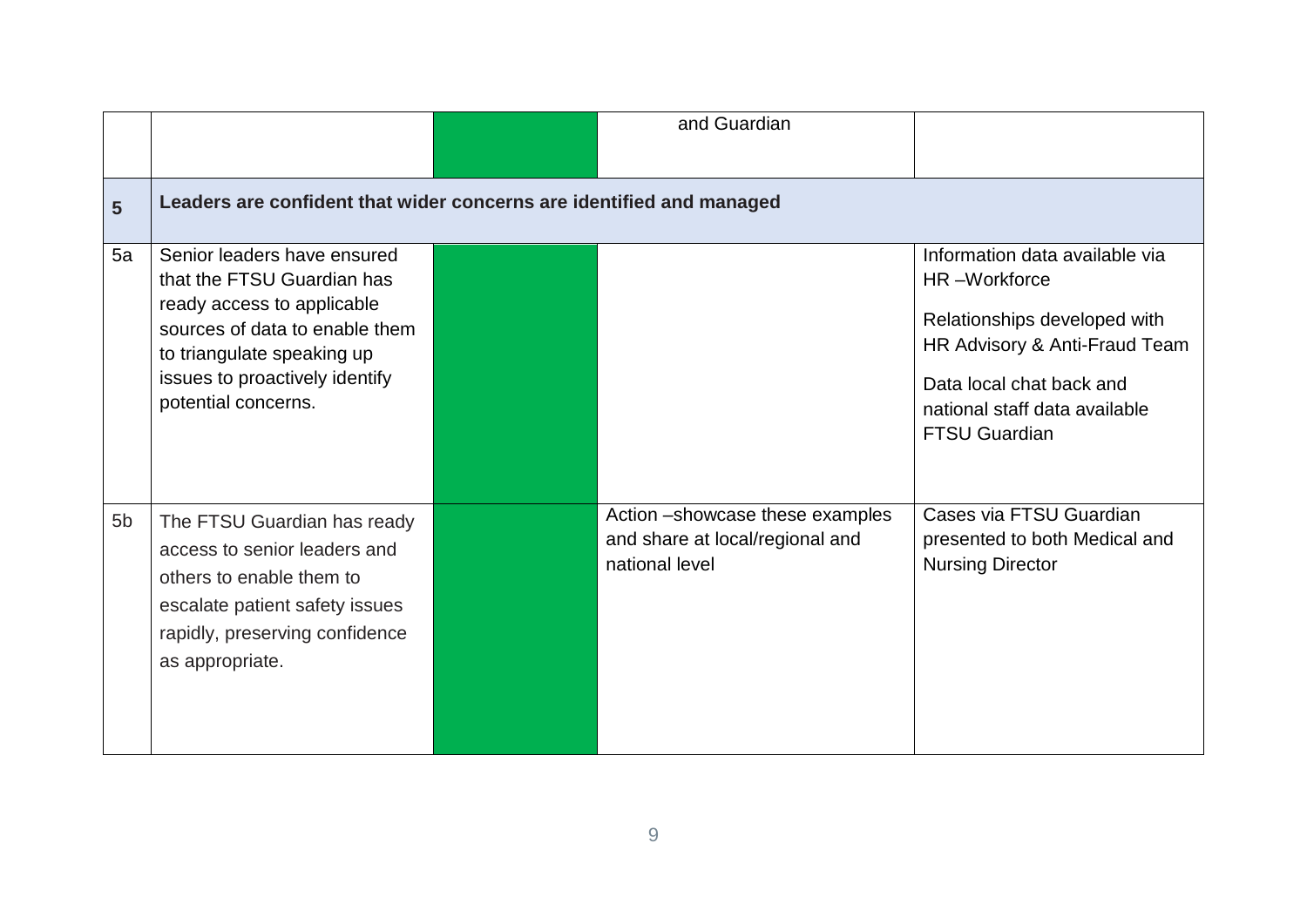| $6\phantom{1}6$ | Leaders receive assurance in a variety of forms                                                                                                                                               |  |                                                                                                                                                                                                          |                                                                                                                                                                                                                                    |  |
|-----------------|-----------------------------------------------------------------------------------------------------------------------------------------------------------------------------------------------|--|----------------------------------------------------------------------------------------------------------------------------------------------------------------------------------------------------------|------------------------------------------------------------------------------------------------------------------------------------------------------------------------------------------------------------------------------------|--|
| 6a              | Workers in all areas know,<br>understand and support the<br>FTSU vision, are aware of the<br>policy and have confidence in<br>the speaking up process.                                        |  | Action<br>Report of Internal audit<br>(currently taking place<br>august 2018)<br><b>FTSU Guardian to continue</b><br>with briefings to staff<br>FTSU Training for all staff<br>$\bullet$<br>and managers | FTSU Briefing sessions have<br>taken place                                                                                                                                                                                         |  |
| 6 <sub>b</sub>  | Steps are taken to identify and<br>remove barriers to speaking up<br>for those in more vulnerable<br>groups, such as Black, Asian or<br>minority ethnic (BAME),<br>workers and agency workers |  |                                                                                                                                                                                                          | Datix for Raising Concerns only<br>live since Dec 2017<br>Every Voice Matters-joint<br>campaign- identified males<br>nurses forum and disability<br>forum from which speak up<br>concern has been raised with<br>the FTSU Guardian |  |
| 6c              | Speak up issues that raise<br>immediate patient safety<br>concerns are quickly escalated                                                                                                      |  |                                                                                                                                                                                                          | Datix for raising concerns allows<br>quick escalation to senior<br>leaders                                                                                                                                                         |  |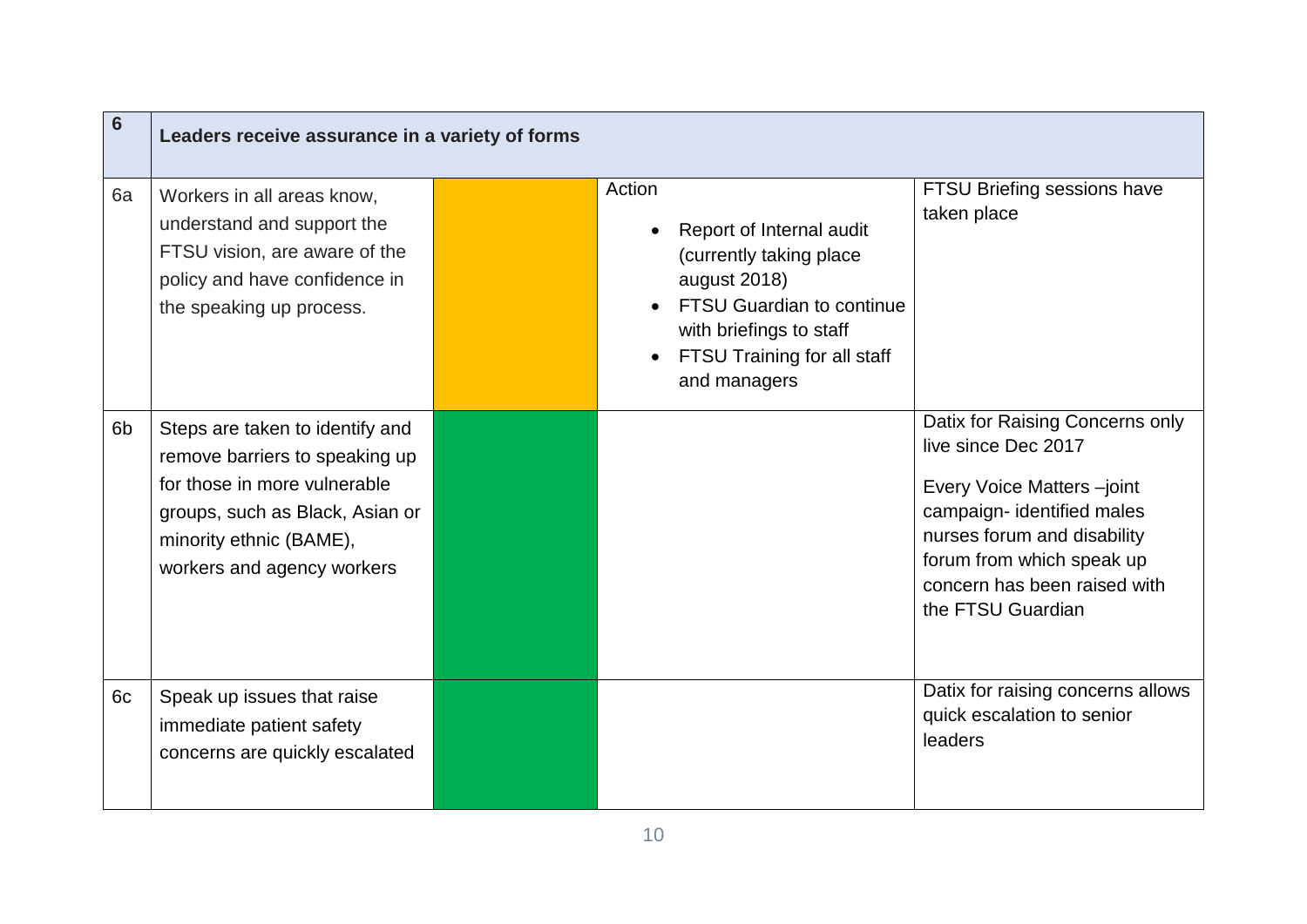|                                                                                                                                             |                                                                                                                                                                                                                                                                                                                                                                                                                                                        | <b>FTSU Guardian has accessibility</b><br>and flexibility escalating<br>concerns quickly<br>Raising Concerns Policy -<br>escalation clearly outlined |
|---------------------------------------------------------------------------------------------------------------------------------------------|--------------------------------------------------------------------------------------------------------------------------------------------------------------------------------------------------------------------------------------------------------------------------------------------------------------------------------------------------------------------------------------------------------------------------------------------------------|------------------------------------------------------------------------------------------------------------------------------------------------------|
| 6d<br>Action is taken to address<br>evidence that workers have<br>been victimised as a result of<br>speaking up, regardless of<br>seniority | This has not presented as issue<br>however should this be presented<br>as an issue the FTSU Guardian<br>emphasis speaking up in a safe<br>environment,<br>confidentiality/anonymity is<br>maintained, leadership support from<br>Exec team would be required and<br>the Raising Concerns Policy<br>reinforces staff messages of<br>speaking up with confidence.<br>Action would be taken rapidly to<br>address this matter by the Trust if<br>required | Trust Board aware of <b>Whistle-</b><br>blowers Support Scheme and<br>receive regular news updates<br>from the national lead                         |
| 6e<br>Lessons learnt are shared<br>widely both within relevant<br>service areas and across the<br>trust                                     |                                                                                                                                                                                                                                                                                                                                                                                                                                                        | <b>FTSU TB Reports</b><br>'A Strategy to Improve Patient<br>Safety through Shared Learning<br>2017-19' included FTSU input                           |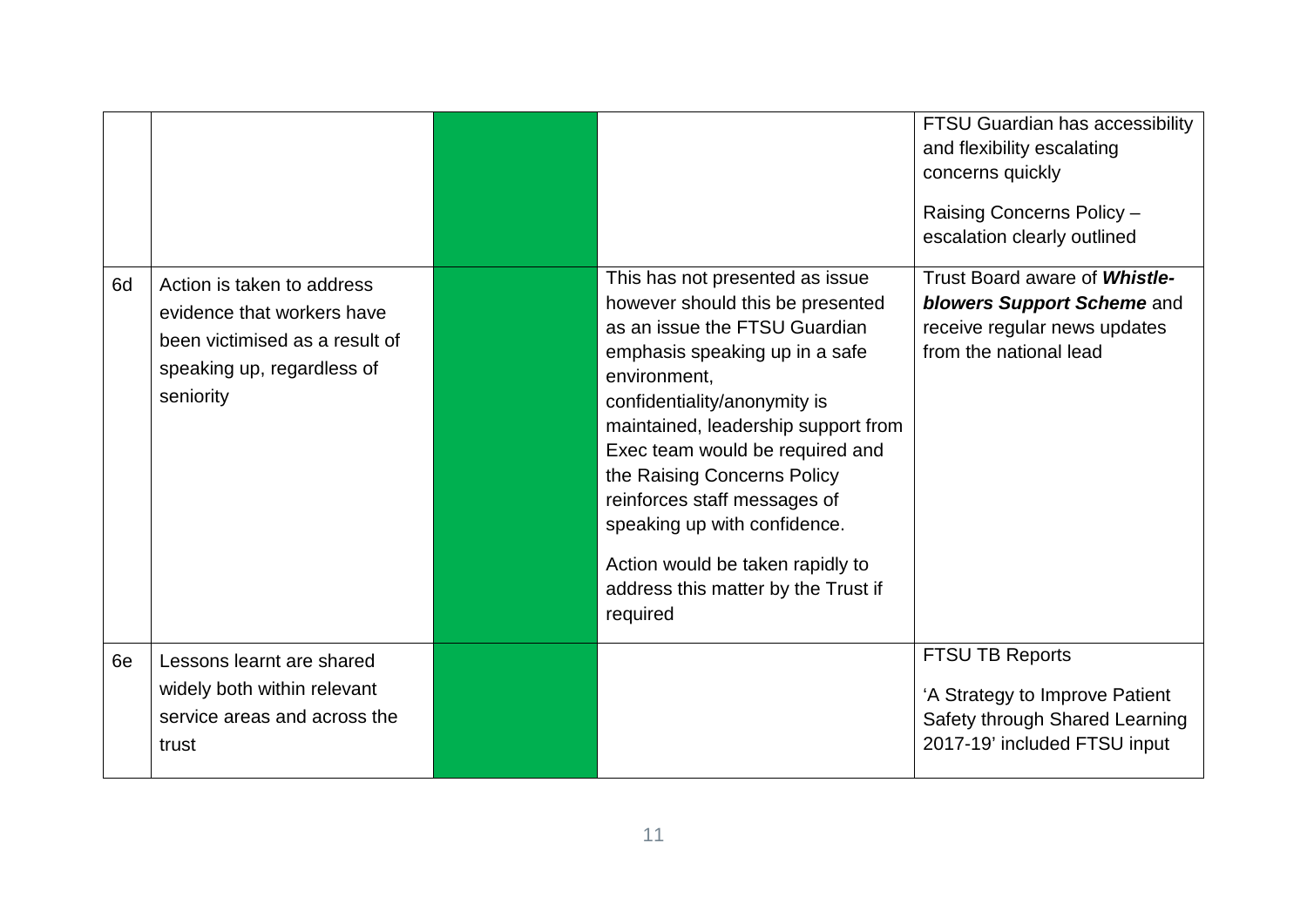|    |                                                                                                                      |                                                                                               | Kirkup-RWT Gap Analysis<br>Lessons are also shared via<br><b>RWT FTSU Guardian who is</b><br>also the Regional FTSU West                                                                                                           |
|----|----------------------------------------------------------------------------------------------------------------------|-----------------------------------------------------------------------------------------------|------------------------------------------------------------------------------------------------------------------------------------------------------------------------------------------------------------------------------------|
| 6f | The handling of speaking up<br>issues is routinely audited to<br>ensure that the FTSU policy is<br>being implemented | Action<br><b>Awaiting Internal Audit</b><br>$\bullet$<br>Report and local survey<br>conducted | <b>Midlands Network lead</b><br><b>Raising Concerns Policy-</b><br>Internal audit being conducted<br>Aug 2018                                                                                                                      |
| 6g | FTSU policies and procedures<br>are reviewed and improved<br>using feedback from workers                             |                                                                                               | FTSU Policy & Procedure has<br>been recently reviewed and<br>edited to make improvements<br>based on feedback from<br>managers, HR and staff who<br>recently used the policy and<br>identified/made suggestions for<br>improvement |
| 6h | The board receives a report, at<br>least every six months, from the<br>FTSU Guardian.                                |                                                                                               | Minimum requirement of FTSU<br>TB Report Bi-Annually and as<br>and when requested via TB or<br><b>FTSU Guardian</b>                                                                                                                |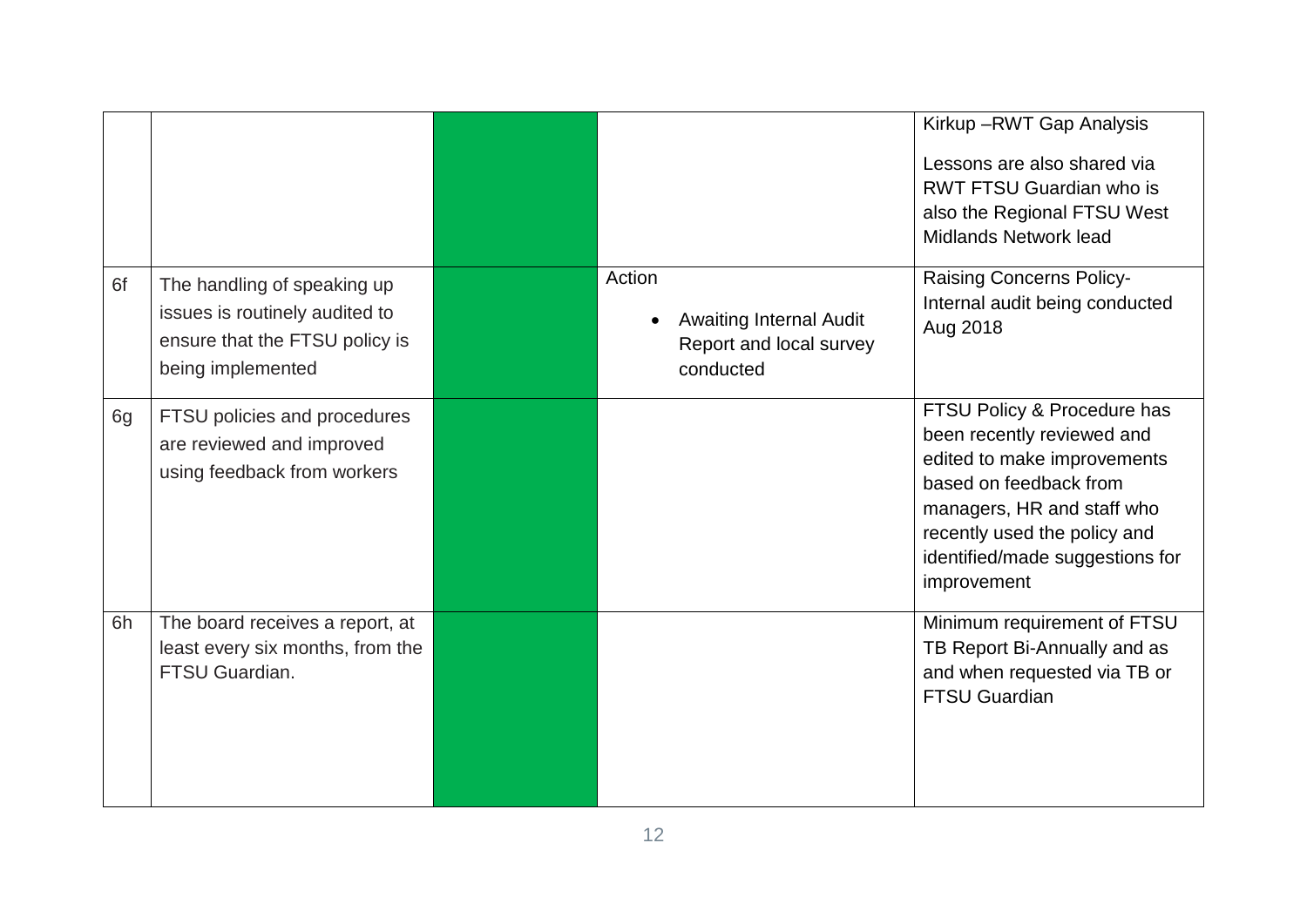| $\overline{7}$ | Leaders engage with all relevant stakeholders                                                                                                                                                              |                                                                                                                                                                                                                                                                                                                                                                                                                    |                                                                                                                                                                      |
|----------------|------------------------------------------------------------------------------------------------------------------------------------------------------------------------------------------------------------|--------------------------------------------------------------------------------------------------------------------------------------------------------------------------------------------------------------------------------------------------------------------------------------------------------------------------------------------------------------------------------------------------------------------|----------------------------------------------------------------------------------------------------------------------------------------------------------------------|
| 7a             | A diverse range of workers'<br>views are sought, heard and<br>acted upon to shape the culture<br>of the organisation in relation to<br>speaking up; these are<br>reflected in the FTSU vision<br>and plan. | Action<br>Incorporate the intelligence<br>FTSU has already<br>generated and intelligence<br>available from local-chat<br>back and national staff<br>survey to be reflected in<br>development of the vision<br>and strategy<br><b>Primary Care Practice Staff</b><br><b>FTSU Survey</b><br>Repeat of the FTSU<br>Survey Oct 2018<br>This to also be<br>incorporated in the Trust<br>long term plan (Simon<br>Evans) | FTSU Survey March 2017<br>Local chat back<br><b>National Staff Survey</b><br><b>FTSU Guardian and Contact</b><br>Link feedback generated via<br><b>Survey Monkey</b> |
| 7b             | Issues raised via speaking up<br>are part of the performance<br>data discussed openly with                                                                                                                 | Action<br>To discuss at TB (Mike                                                                                                                                                                                                                                                                                                                                                                                   | CQC inspection<br>FTSU Guardian interviewed by                                                                                                                       |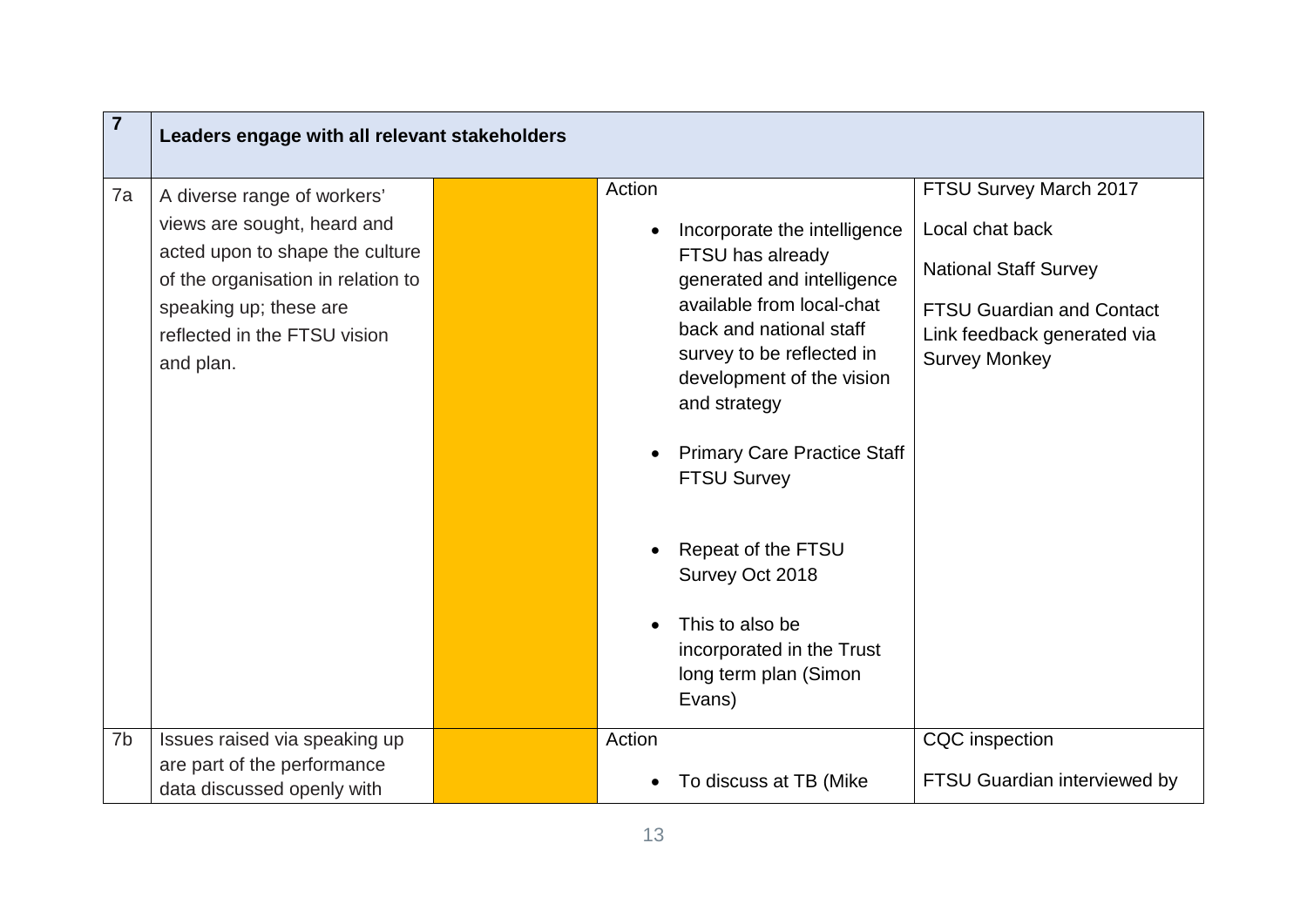|    | commissioners, CQC and NHS       | Sharon)                                | CQC                                                             |
|----|----------------------------------|----------------------------------------|-----------------------------------------------------------------|
|    | Improvement.                     |                                        | NHSi to meet with FTSU                                          |
|    |                                  |                                        | Guardian                                                        |
|    |                                  |                                        |                                                                 |
| 7c | Discussion of FTSU matters       |                                        | FTSU TB Report/FTSU                                             |
|    | regularly takes place in the     |                                        | Guardian present                                                |
|    | public section of the board      |                                        | Exec Workforce report to Trust                                  |
|    | meetings (while respecting the   |                                        | <b>Board</b>                                                    |
|    | confidentiality of individuals). |                                        |                                                                 |
|    |                                  |                                        |                                                                 |
| 7d | The trust's annual report        |                                        | Trust Secretary has include this                                |
|    | contains high level,             |                                        | within the report and will ensure                               |
|    | anonnymised data relating to     |                                        | this is an annual occurrence                                    |
|    | speaking up as well as           |                                        |                                                                 |
|    | information on actions the trust |                                        |                                                                 |
|    | is taking to support a positive  |                                        |                                                                 |
|    | speaking up culture.             |                                        |                                                                 |
| 7e | Reviews and audits are shared    | Action                                 | <b>FTSU Guardian regularly</b>                                  |
|    | externally to support            |                                        | completes this at                                               |
|    | improvement elsewhere.           | Joint work with Midlands<br>$\bullet$  | Local/Regional and National                                     |
|    |                                  | and West Midlands to<br>undertake FTSU | level as part of the role as WM<br><b>Regional Network Lead</b> |
|    |                                  | awareness event in Feb                 |                                                                 |
|    |                                  | 2019 to involve FTSU,                  | NGO Case Reviews are also                                       |
|    |                                  | NGO, GMC and NHS                       | shared for further improvements                                 |
|    |                                  | <b>Employers</b>                       |                                                                 |
|    |                                  |                                        |                                                                 |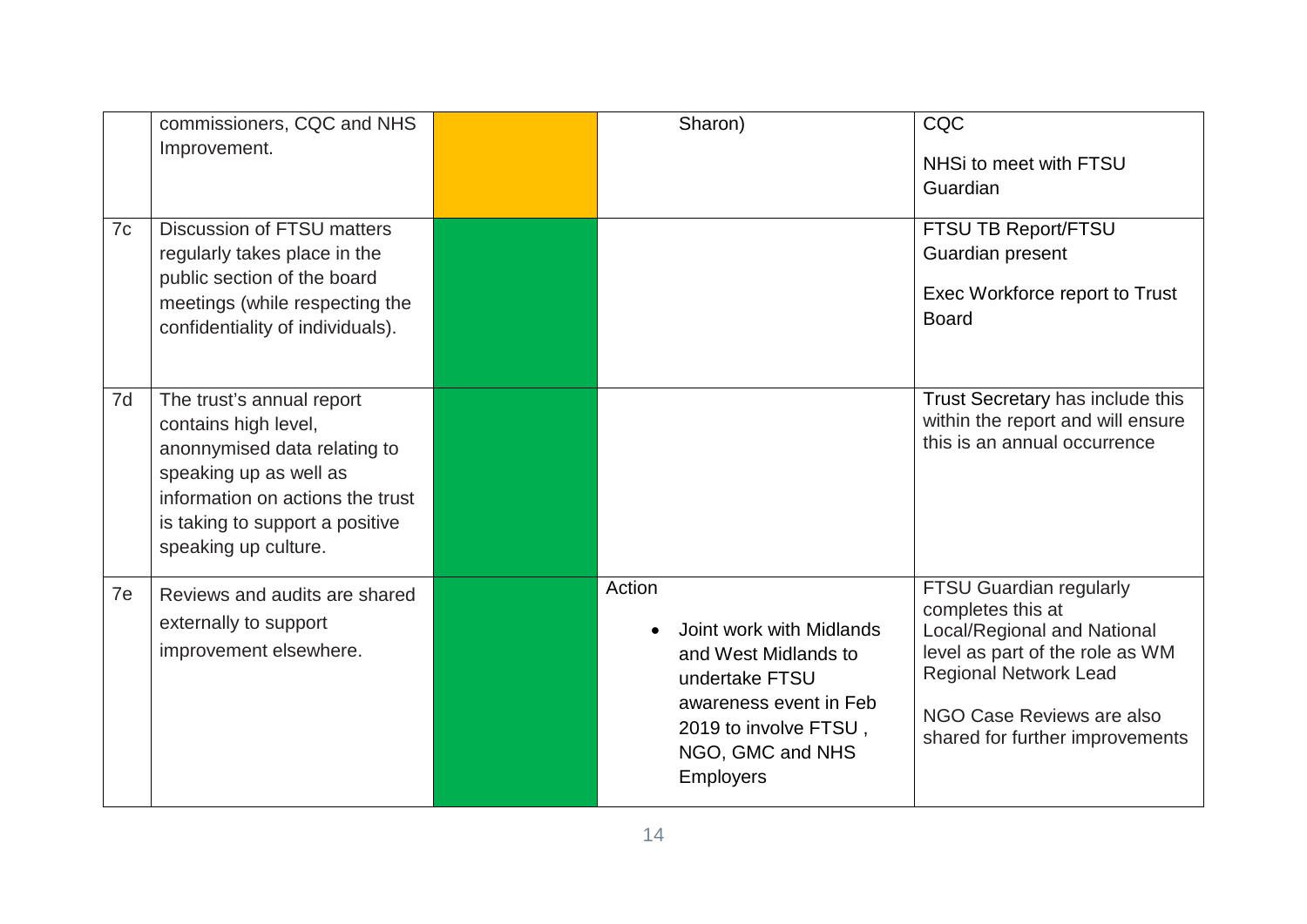| 7f | Senior leaders work openly and<br>positively with regional FTSU<br><b>Guardians and the National</b><br>Guardian to continually improve<br>the trust's speaking up culture |                                                                                                                                                                                           | <b>RWT FTSU Guardian is the</b><br>regional lead, RWT have<br>supported this role and are keen<br>and active to respond to new<br>developments to improve<br>speaking up culture                                                                                                                                                                                                                                                                                                                                                                                                                                                            |
|----|----------------------------------------------------------------------------------------------------------------------------------------------------------------------------|-------------------------------------------------------------------------------------------------------------------------------------------------------------------------------------------|---------------------------------------------------------------------------------------------------------------------------------------------------------------------------------------------------------------------------------------------------------------------------------------------------------------------------------------------------------------------------------------------------------------------------------------------------------------------------------------------------------------------------------------------------------------------------------------------------------------------------------------------|
| 7g | Senior leaders encourage their<br>FTSU Guardians to develop<br>bilateral relationships with<br>regulators, inspectors and other<br>local FTSU Guardians                    | Action<br>RWT to continue to support<br>$\bullet$<br>the WM Regional Lead role<br>undertaken by RWT FTSU<br>Guardian<br><b>Current developments</b><br>between FTSU at GMC<br>and the NMC | FTSU Guardian has met with<br>CQC liaison officer for the Trust<br><b>FTSU Guardian has been</b><br>interviewed as part of the recent<br><b>CQC Well Led inspection</b><br>FTSU Guardian has met with<br>NHSI and NHSE developed<br>working relationships with HEE<br>As regional lead the FTSU<br>Guardian has well established<br>relationships regionally and<br>nationally and has been on the<br>panel in recruiting a Guardian for<br>a Trust within the Midlands<br><b>RWT FTSU Guardian and</b><br>another regional FTSU Guardian<br>have delivered joint training<br>session to Network of Contact<br>links (staff volunteering to |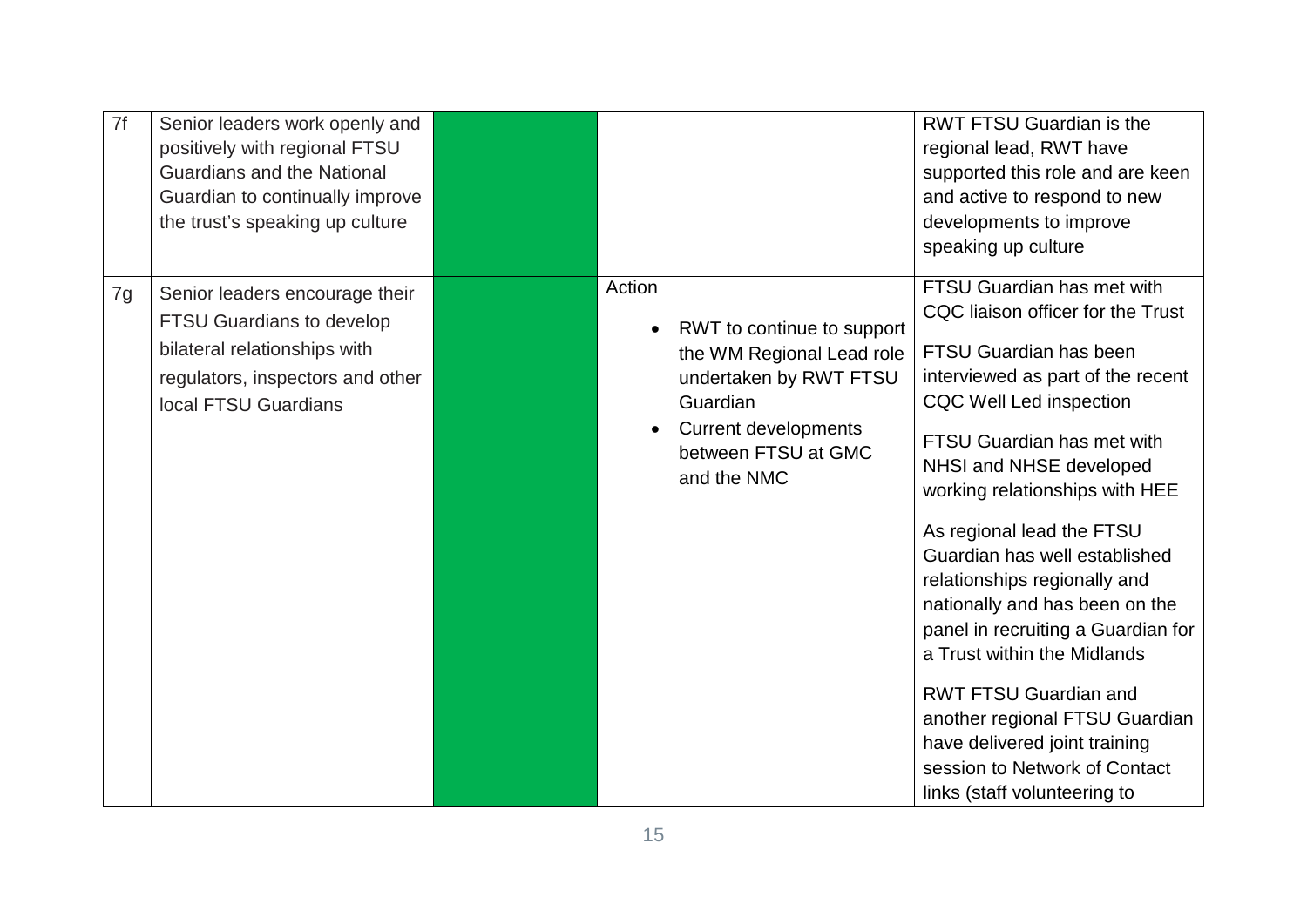|    |                                                                                                                                                                                      |                                                                                                           | support the FTSU agenda)                                                                                                                                                |
|----|--------------------------------------------------------------------------------------------------------------------------------------------------------------------------------------|-----------------------------------------------------------------------------------------------------------|-------------------------------------------------------------------------------------------------------------------------------------------------------------------------|
| 7h | Senior leaders request external<br>improvement support when<br>required.                                                                                                             |                                                                                                           | Matters escalated when required                                                                                                                                         |
| 8  | Leaders are focused on learning and continual improvement                                                                                                                            |                                                                                                           |                                                                                                                                                                         |
| 8a | Senior leaders use speaking up<br>as an opportunity for learning<br>that can be embedded in future<br>practice to deliver better quality<br>care and improve workers'<br>experience. | Action<br>FTSU Guardian to reflect learning at<br><b>Divisional Level</b><br>FTSU Training in development | <b>FTSU TB Reports</b><br>Briefing sessions to staff<br><b>Trust Induction</b>                                                                                          |
| 8b | Senior leaders and the FTSU<br>Guardian engage with other<br>trusts to identify best practice.                                                                                       |                                                                                                           | FTSU Guardian actively seeks<br>out what good practice is being<br>delivered in other Trusts<br><b>FTSU WM Regional Network</b><br>Meetings<br>Social Partnership Forum |
| 8c | Executive and non-executive<br>leads, and the FTSU Guardian,<br>review all guidance and case<br>review reports from the National                                                     | Action<br>Leads to review case review<br>produced by National                                             | Process has begun                                                                                                                                                       |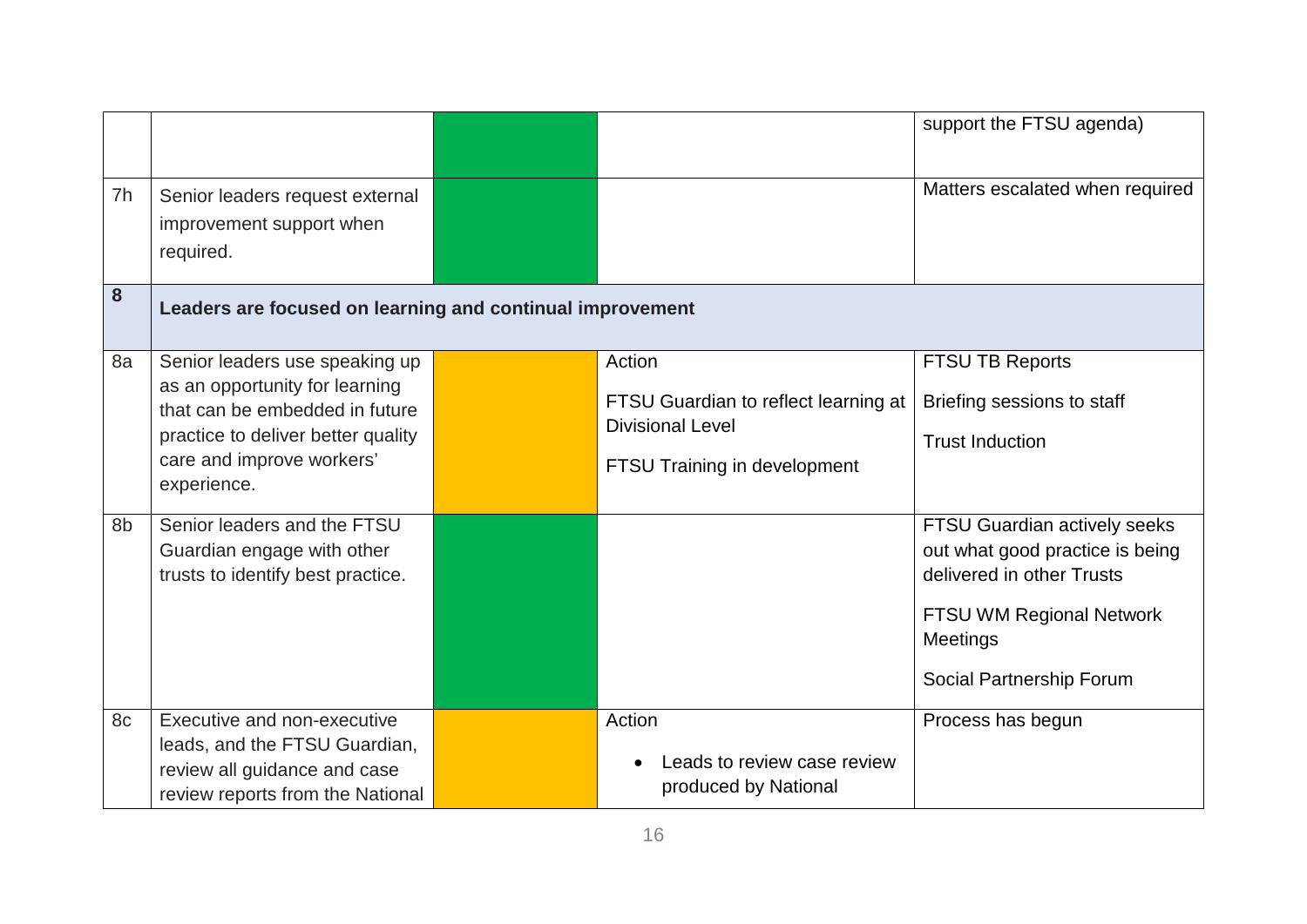|    | Guardian to identify<br>improvement possibilities.                                                                                                                                                                                                                                                                                    | Guardian Office to ensure all<br>recommendations apply to<br><b>RWT</b><br>Gap Analysis to be<br>undertaken                                                                                        |                                                                                                                                                                         |
|----|---------------------------------------------------------------------------------------------------------------------------------------------------------------------------------------------------------------------------------------------------------------------------------------------------------------------------------------|----------------------------------------------------------------------------------------------------------------------------------------------------------------------------------------------------|-------------------------------------------------------------------------------------------------------------------------------------------------------------------------|
| 8d | Senior leaders regularly reflect<br>on how they respond to<br>feedback, learn and continually<br>improve and encourage the<br>same throughout the<br>organisation.                                                                                                                                                                    | Action<br>Await the report of internal<br>audit review                                                                                                                                             | FTSU TB Report<br><b>FTSU Staff Survey</b><br>FTSU survey monkey<br><b>Revised Raising Concerns</b><br>Policy - changes to ensure<br>feedback                           |
| 8e | The executive lead responsible<br>for FTSU reviews the FTSU<br>strategy annually, using a range<br>of qualitative and quantitative<br>measures, to assess what has<br>been achieved and what hasn't;<br>what the barriers have been<br>and how they can be overcome;<br>and whether the right indicators<br>are being used to measure | Action<br>Board to approve Strategy,<br>$\bullet$<br>Vision, Plan and revise<br>annually<br>TB Dev to ensure the right<br>$\bullet$<br>measures/indicators are<br>identified to measure<br>success | Range of methods currently<br>used<br><b>Raising Concerns Policy</b><br><b>FTSU Guardian</b><br><b>Trust Contact Links</b><br>Surveys- all that apply<br>Internal audit |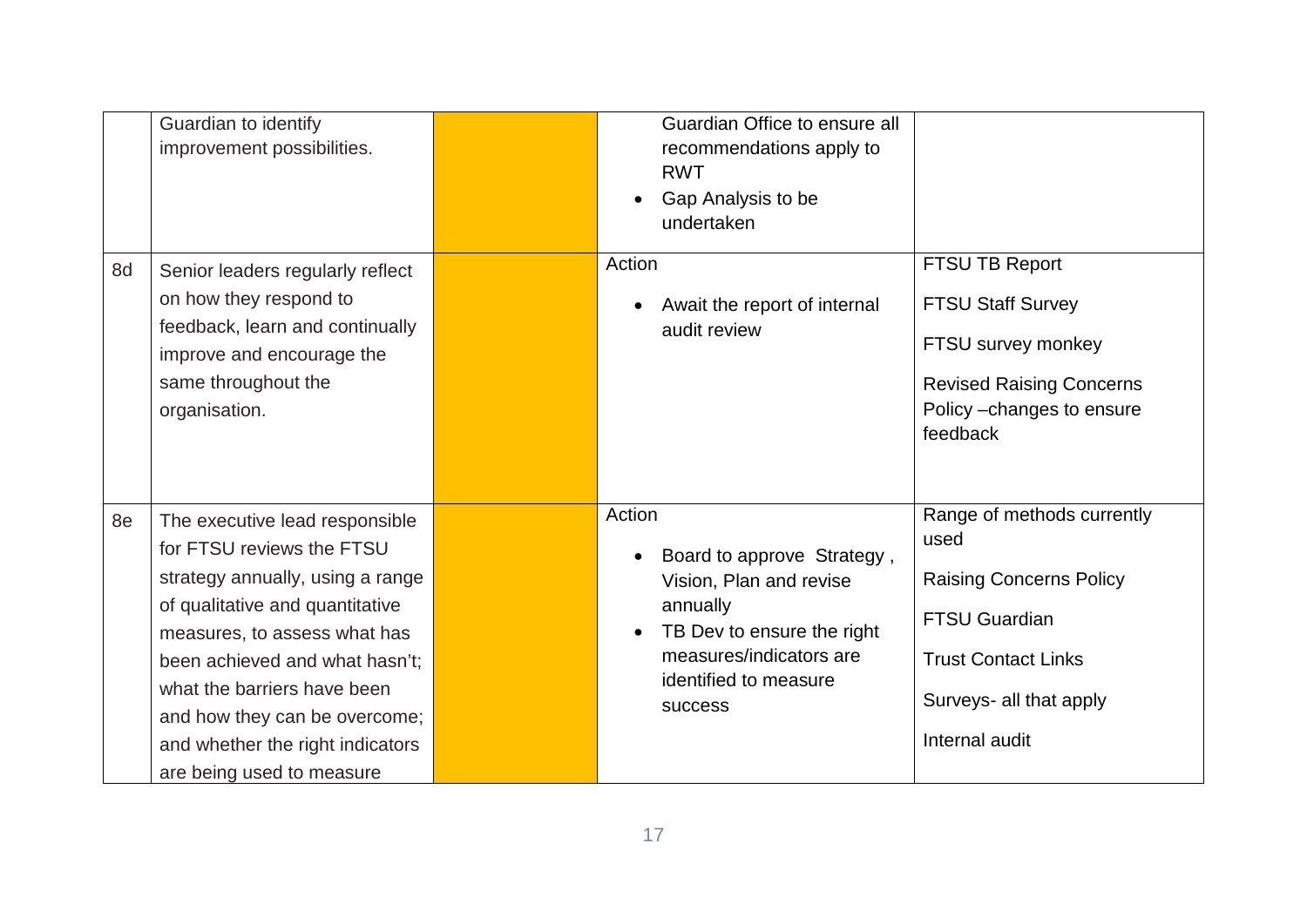|    | success.                                                                                                                                                                                    |                                                                                                  |                                                                                                                                                                                                                                                                                                                                                                                                                                                |
|----|---------------------------------------------------------------------------------------------------------------------------------------------------------------------------------------------|--------------------------------------------------------------------------------------------------|------------------------------------------------------------------------------------------------------------------------------------------------------------------------------------------------------------------------------------------------------------------------------------------------------------------------------------------------------------------------------------------------------------------------------------------------|
| 8f | The FTSU policy and process is<br>reviewed annually to check they<br>are fit for purpose and realistic;<br>up to date; and takes account<br>of feedback from workers who<br>have used them. | Action<br>Await report of Internal Audit<br>Aug 2018<br>TB to agree if annual review<br>required | <b>Internal Audit</b><br>Policy is reviewed 3 yearly in<br>line with all HR Policies<br><b>Revised Raising Concern Policy</b><br>& Procedure 2016<br>However due to feedback from<br>FTSU concerns from staff,<br>managers and ensuring fit for<br>purpose (Primary Care) further<br>revised version of policy and<br>procedure now HR16 Raising<br><b>Concerns at Work (Freedom</b><br>to Speak Up) Policy and<br><b>Procedure March 2018</b> |
| 8g | A sample of cases is quality<br>assured to ensure:                                                                                                                                          | Action                                                                                           | <b>Speak Up Survey</b><br>highlighted improvements<br>for                                                                                                                                                                                                                                                                                                                                                                                      |
|    | the investigation process<br>is of high quality; that                                                                                                                                       | Speak to Ann-Marie                                                                               | -Feedback                                                                                                                                                                                                                                                                                                                                                                                                                                      |
|    | outcomes and<br>recommendations are                                                                                                                                                         |                                                                                                  | -investigation -notified of<br>process/outcomes                                                                                                                                                                                                                                                                                                                                                                                                |
|    | reasonable and that the                                                                                                                                                                     |                                                                                                  | -staff being thanked for speaking                                                                                                                                                                                                                                                                                                                                                                                                              |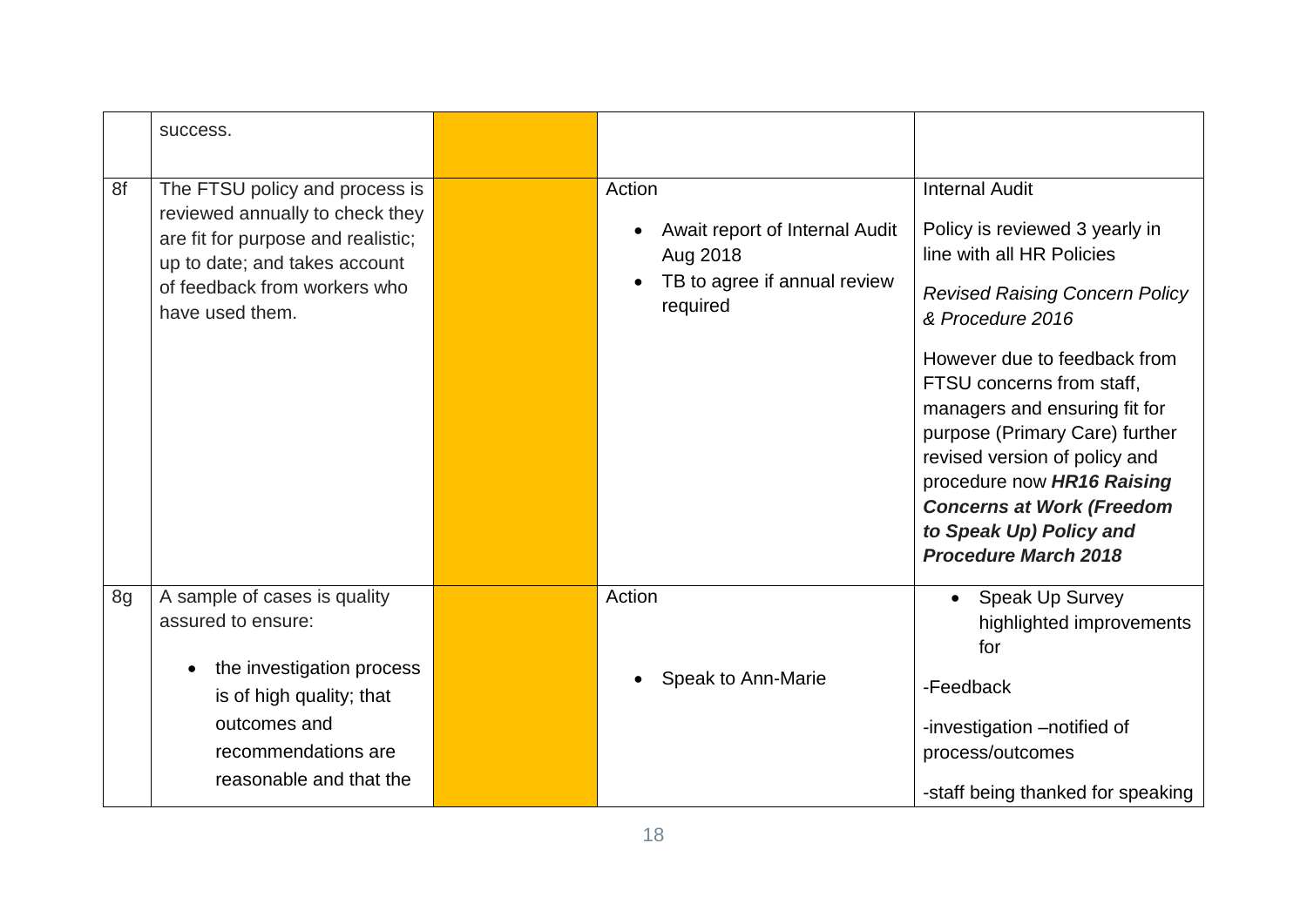|    | impact of change is<br>being measured<br>workers are thanked for<br>speaking up, are kept up<br>to date though out the<br>investigation and are told<br>of the outcome<br>Investigations are<br>independent, fair and<br>objective;<br>recommendations are<br>designed to promote<br>patient safety and<br>learning; and change will<br>be monitored | Datix - feedback to be always<br>actioned<br><b>FTSU Guardian to design</b><br>'Thank you for speaking up<br>letter' signed by CEO<br><b>Repeat of FTSU Survey</b> | up<br>FTSU Guardian -<br>$\bullet$<br>presentations to staff<br>teams/smb/mangers<br>meeting forums etc.<br>Lessons learnt and<br>shared through to<br>Departments via<br>Governance |
|----|------------------------------------------------------------------------------------------------------------------------------------------------------------------------------------------------------------------------------------------------------------------------------------------------------------------------------------------------------|--------------------------------------------------------------------------------------------------------------------------------------------------------------------|--------------------------------------------------------------------------------------------------------------------------------------------------------------------------------------|
| 8h | Positive outcomes from<br>speaking up cases are<br>promoted and as a result<br>workers are more confident to<br>speak up.                                                                                                                                                                                                                            | Midlands FTSU Event-being<br>planned for 2019 RWT to<br>profile speak up cases<br>Plan to utilise the case<br>presented to C. Etches                               | <b>Regional FTSU Networks</b><br>Locally at RWT Staff briefing<br>sessions<br>Communications Plan to profile<br>and promote positive outcomes                                        |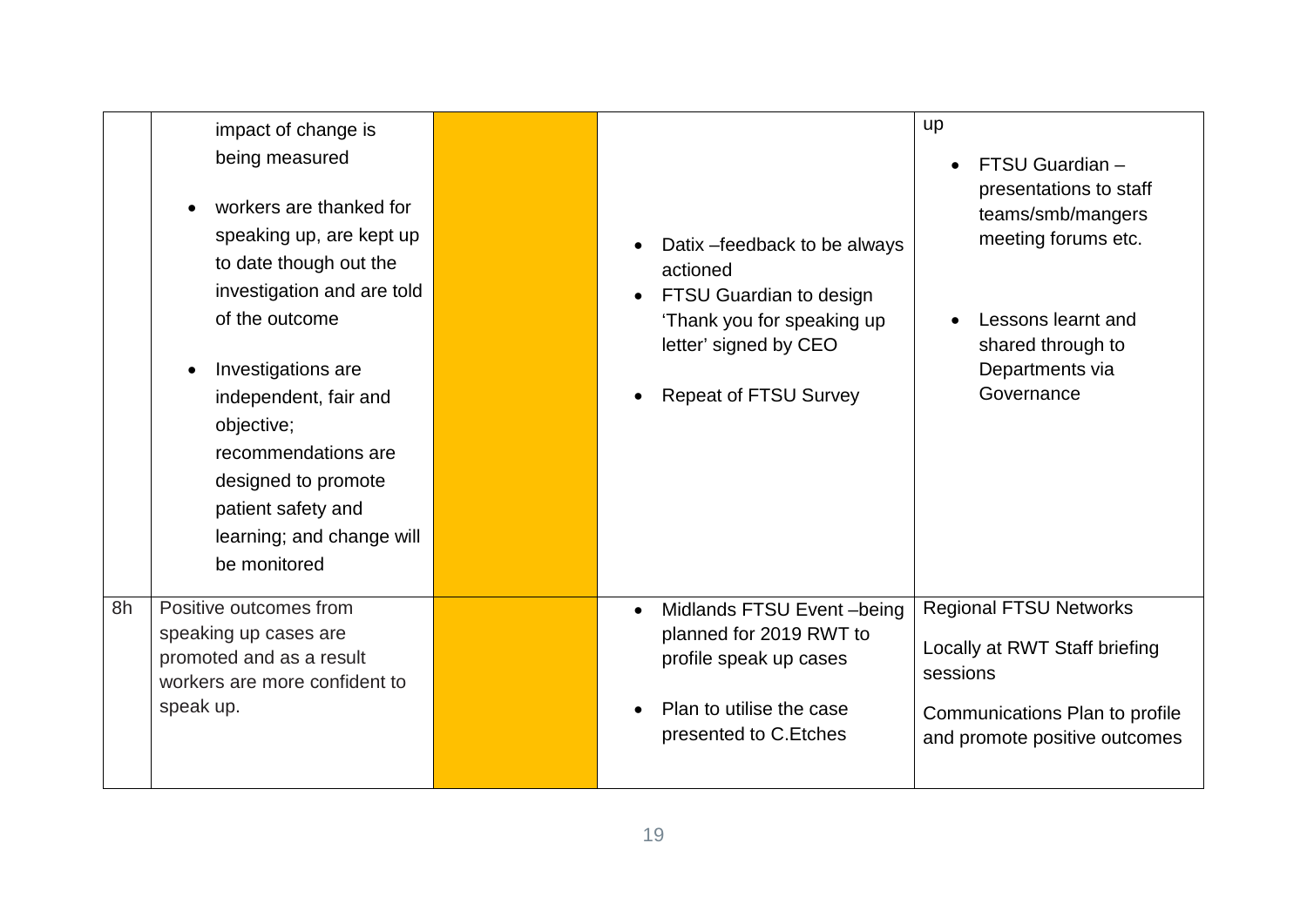|                | <b>Individual responsibilities</b>                                                                                                                                      |  |  |                                                                                     |
|----------------|-------------------------------------------------------------------------------------------------------------------------------------------------------------------------|--|--|-------------------------------------------------------------------------------------|
| 9              | <b>Chief executive -David Loughton</b>                                                                                                                                  |  |  |                                                                                     |
|                | and Chair - Jeremy Vanes                                                                                                                                                |  |  |                                                                                     |
| 9a             | The chief executive is<br>responsible for appointing the<br>FTSU Guardian.                                                                                              |  |  | Complete                                                                            |
| 9 <sub>b</sub> | The chief executive is<br>accountable for ensuring that<br>FTSU arrangements meet the<br>needs of the workers in their<br>trust.                                        |  |  |                                                                                     |
| 9c             | The chief executive and chair<br>are responsible for ensuring the<br>annual report contains<br>information about FTSU.                                                  |  |  | Complete                                                                            |
| 9d             | The chief executive and chair<br>are responsible for ensuring the<br>trust is engaged with both the<br>regional Guardian network and<br>the National Guardian's Office. |  |  | Well supported<br><b>RWT FTSU Guardian is</b><br>currently WM Regional FTSU<br>Lead |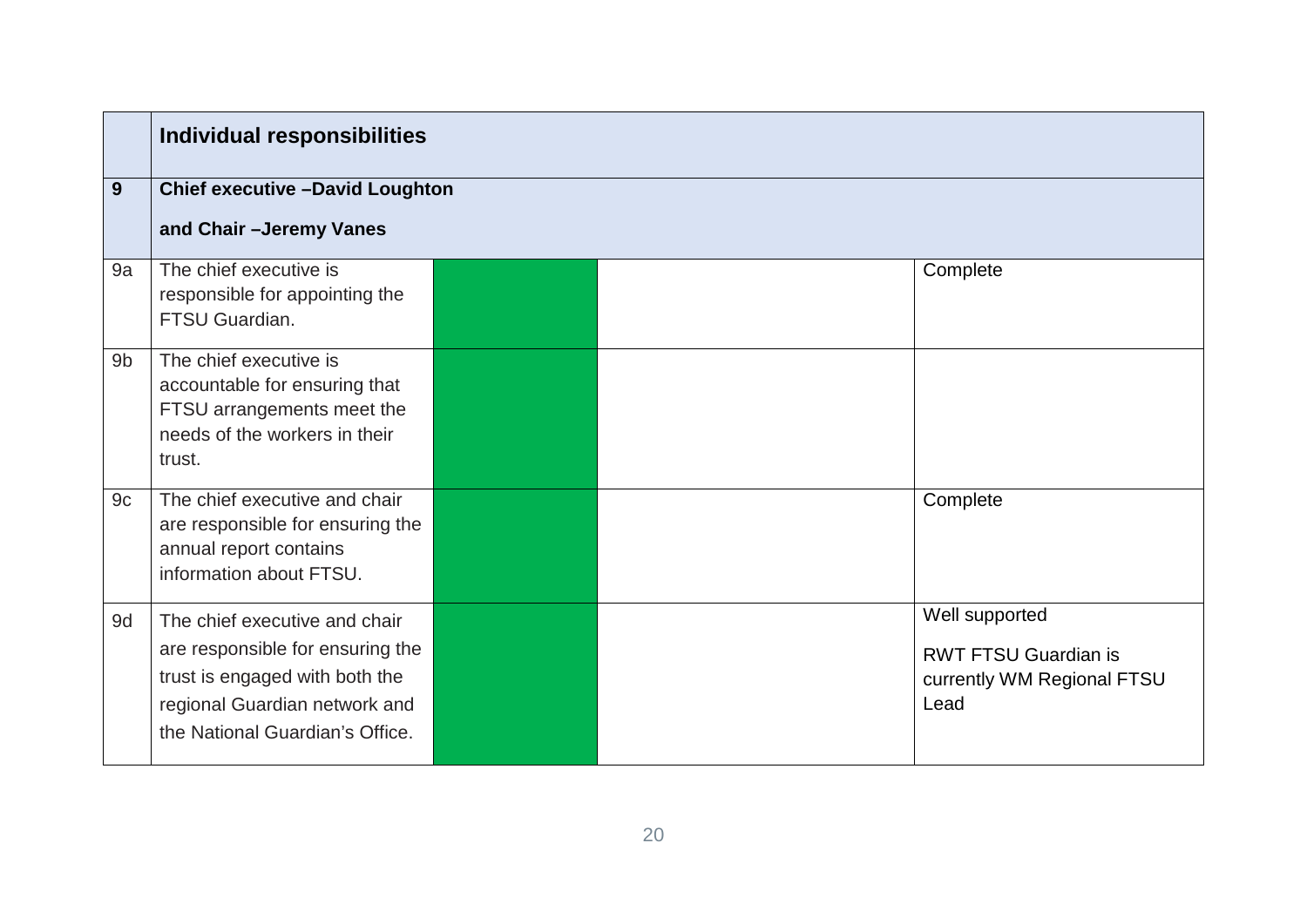| 9e              | Both the chief executive and                                                      |                                                             | 1⁄4 meeting planned annually                                                                                            |
|-----------------|-----------------------------------------------------------------------------------|-------------------------------------------------------------|-------------------------------------------------------------------------------------------------------------------------|
|                 | chair are key sources of advice                                                   |                                                             | Support to Guardian offered as                                                                                          |
|                 | and support for their FTSU                                                        |                                                             | and when required                                                                                                       |
|                 | Guardian and meet with them                                                       |                                                             |                                                                                                                         |
|                 | regularly.                                                                        |                                                             |                                                                                                                         |
| 10              | <b>Executive lead for FTSU- Alan Duffell: Director of Workforce</b>               |                                                             |                                                                                                                         |
| 10a             | Ensuring they are aware of<br>latest guidance from National<br>Guardian's Office. |                                                             | Alan Duffell -fully aware of<br>National Guardian office<br>correspondence and is promptly<br>shared with FTSU Guardian |
| 10 <sub>b</sub> | Overseeing the creation of the<br>FTSU vision and strategy.                       | Action<br>A.Duffell to facilitate and lead at TB<br>Dev Day |                                                                                                                         |
| 10 <sub>c</sub> | <b>Ensuring the FTSU Guardian</b>                                                 |                                                             | Completed                                                                                                               |
|                 | role has been implemented,                                                        |                                                             | Candidate recruited externally                                                                                          |
|                 | using a fair recruitment process                                                  |                                                             |                                                                                                                         |
|                 | in accordance with the example                                                    |                                                             |                                                                                                                         |
|                 | job description and other                                                         |                                                             |                                                                                                                         |
|                 | guidance published by the                                                         |                                                             |                                                                                                                         |
|                 | National Guardian.                                                                |                                                             |                                                                                                                         |
|                 |                                                                                   |                                                             |                                                                                                                         |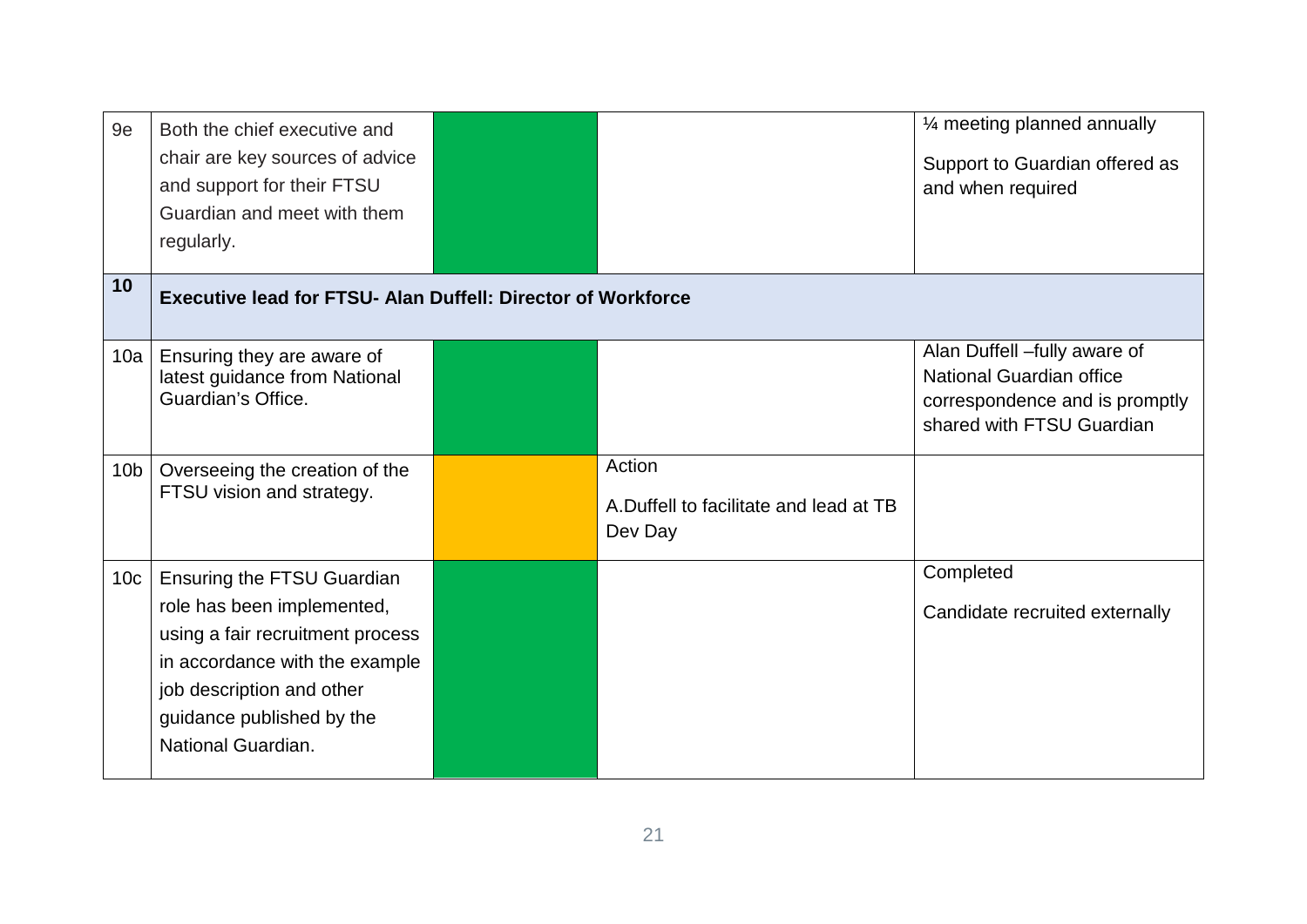| 10d   Ensuring that the FTSU     |  | 22.5 Hours permanant post       |
|----------------------------------|--|---------------------------------|
| Guardian has a suitable amount   |  | With 12 volunteer staff working |
| of ring fenced time and other    |  | as <b>Contact Links</b>         |
| resources and there is cover for |  |                                 |
| planned and unplanned            |  | -expanding                      |
| absence.                         |  |                                 |
|                                  |  |                                 |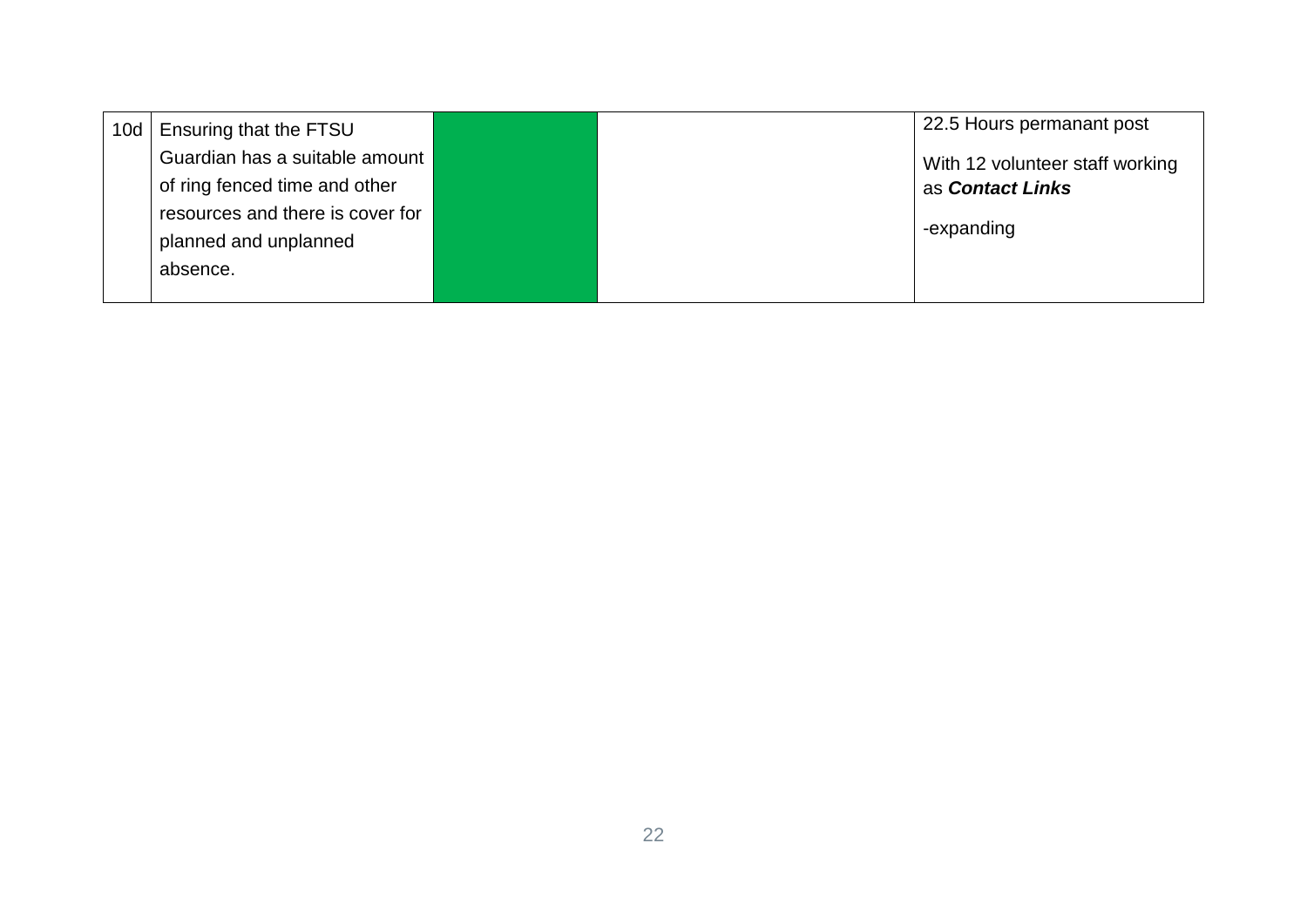| 10 <sub>e</sub> | Ensuring that a sample of<br>speaking up cases have been<br>quality assured.               |                                                                                                                         | Internal Audit -annually to<br>review                                                                                                                                                                                          |
|-----------------|--------------------------------------------------------------------------------------------|-------------------------------------------------------------------------------------------------------------------------|--------------------------------------------------------------------------------------------------------------------------------------------------------------------------------------------------------------------------------|
| 10f             | Conducting an annual review of<br>the strategy, policy and<br>process.                     | Action<br>TB to agree annual review of<br>$\bullet$<br>-Strategy<br>-Policy/process                                     | <b>Currently Internal Audit and</b><br>Policy review is not an annual<br>occurrence<br>Policy is reviewed 3 yearly in<br>line with all HR Policies                                                                             |
| 10 <sub>g</sub> | Operationalising the learning<br>derived from speaking up<br>issues.                       | <b>Actions</b><br>to be explored further with<br>$\bullet$<br><b>Divisional Management</b><br>Team<br>and nursing leads | operational procedure of<br>raising concerns policy<br>revised<br>Departmental<br><b>Governance Meetings</b><br>FTSU has begun to<br>attend and complete<br>briefings with<br><b>Departments Governance</b><br><b>Meetings</b> |
| 10h             | Ensuring allegations of<br>detriment are promptly and<br>fairly investigated and acted on. |                                                                                                                         | Investigation process in place<br>and agreed with staff side and<br>enacted as required                                                                                                                                        |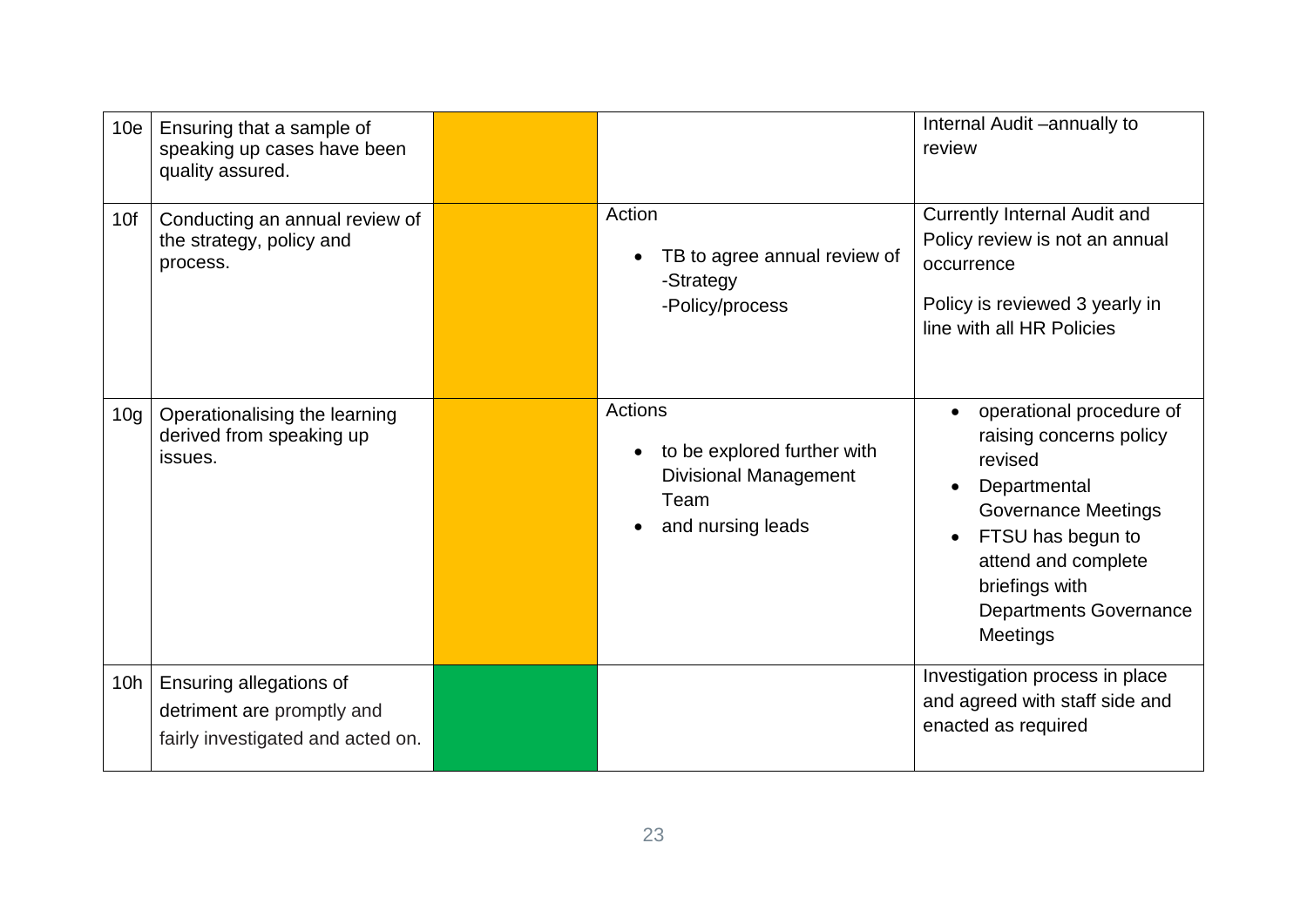| 10i             | Providing the board with a<br>variety of assurance about the<br>effectiveness of the trusts<br>strategy, policy and process.                                                     |  |                                                 | Via - Trust Board                                                          |  |  |
|-----------------|----------------------------------------------------------------------------------------------------------------------------------------------------------------------------------|--|-------------------------------------------------|----------------------------------------------------------------------------|--|--|
| 11              | Non-executive lead for FTSU- Rosi Edwards                                                                                                                                        |  |                                                 |                                                                            |  |  |
| 11a             | Ensuring they are aware of<br>latest guidance from National<br>Guardian's Office.                                                                                                |  |                                                 |                                                                            |  |  |
| 11 <sub>b</sub> | Holding the chief executive,<br>executive FTSU lead and the<br>board to account for<br>implementing the speaking up<br>strategy.                                                 |  | Strategy to be devised at TB<br>development day |                                                                            |  |  |
| 11c             | Robustly challenge the board to<br>reflect on whether it could do<br>more to create a culture<br>responsive to feedback and<br>focused on learning and<br>continual improvement. |  |                                                 | Via Trust Board<br>Responsive to data presented to<br>TB via FTSU Guardian |  |  |
| 11d             | Role-modelling high standards<br>of conduct around FTSU.                                                                                                                         |  |                                                 | Represented and taken part in<br>FTSU Roadshow/campaign<br>march 2017      |  |  |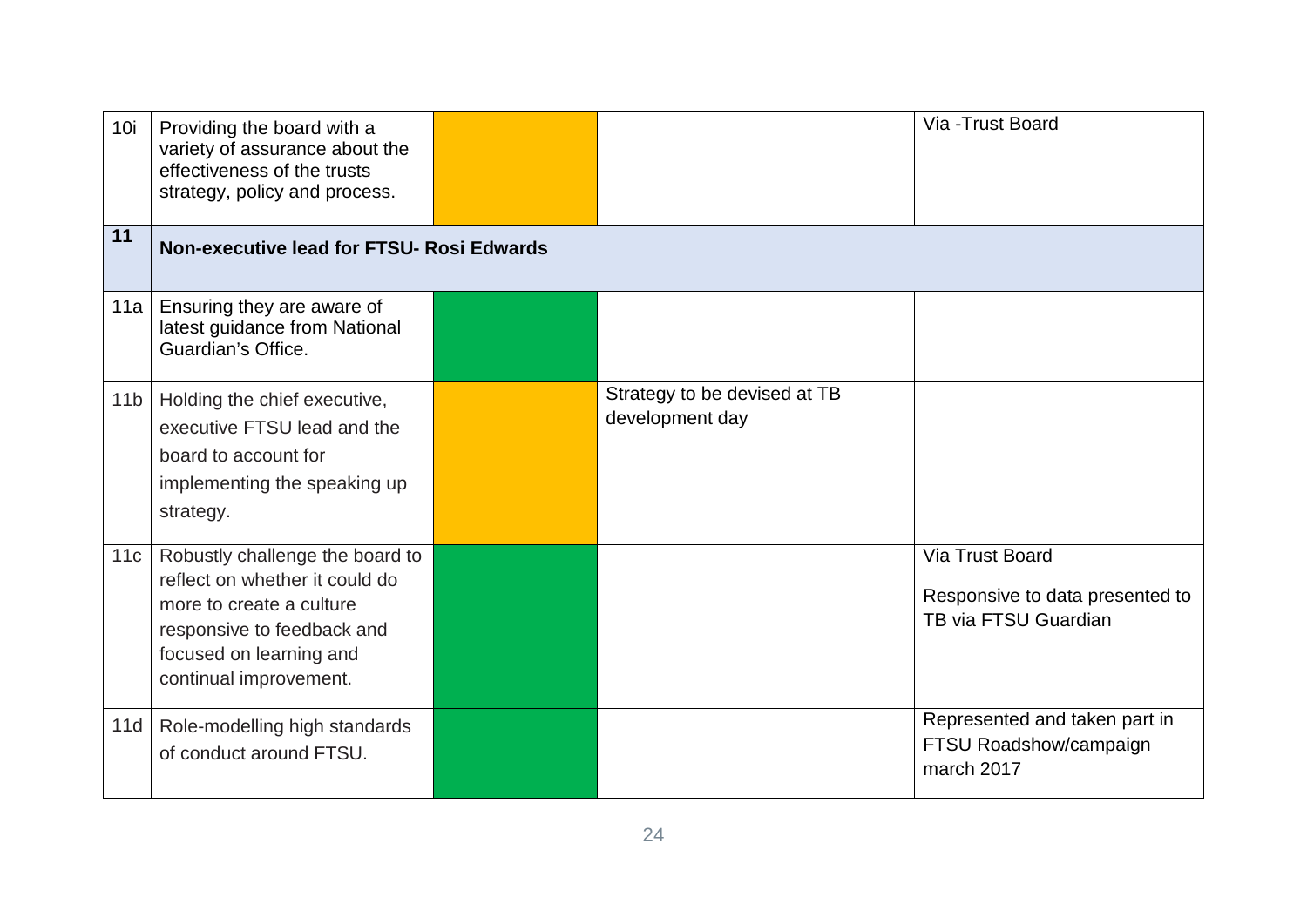|     |                                                                                                                                                                                                                                                                                                               |  | Also supported<br>recruitment/interviews of Contac<br>Links                                                                                                                                                                                                                                                                                     |
|-----|---------------------------------------------------------------------------------------------------------------------------------------------------------------------------------------------------------------------------------------------------------------------------------------------------------------|--|-------------------------------------------------------------------------------------------------------------------------------------------------------------------------------------------------------------------------------------------------------------------------------------------------------------------------------------------------|
| 11e | Acting as an alternative source<br>of advice and support for the<br>FTSU Guardian.                                                                                                                                                                                                                            |  | Regular meetings requested by<br><b>FTSU Guardian</b>                                                                                                                                                                                                                                                                                           |
| 11f | Overseeing speaking up<br>concerns regarding board<br>members.                                                                                                                                                                                                                                                |  |                                                                                                                                                                                                                                                                                                                                                 |
| 12  | Human resource and organisational development directors                                                                                                                                                                                                                                                       |  |                                                                                                                                                                                                                                                                                                                                                 |
| 12a | Ensuring that the FTSU<br>Guardian has the support of HR<br>staff and appropriate access to<br>information to enable them to<br>triangulate intelligence from<br>speaking up issues with other<br>information that may be used<br>as measures of FTSU culture or<br>indicators of barriers to<br>speaking up. |  | FTSU Guardian has established<br>a pathway for HR to reporting<br>intel to FTSU -grievance<br>matters raised that have<br>elements of Speaking Up<br>ensuring confidentiality is<br>maintained<br><b>FTSU Guardian is also well</b><br>supported by HR workforce<br>team to look at measures<br>relevant to speaking up i.e. staff<br>retention |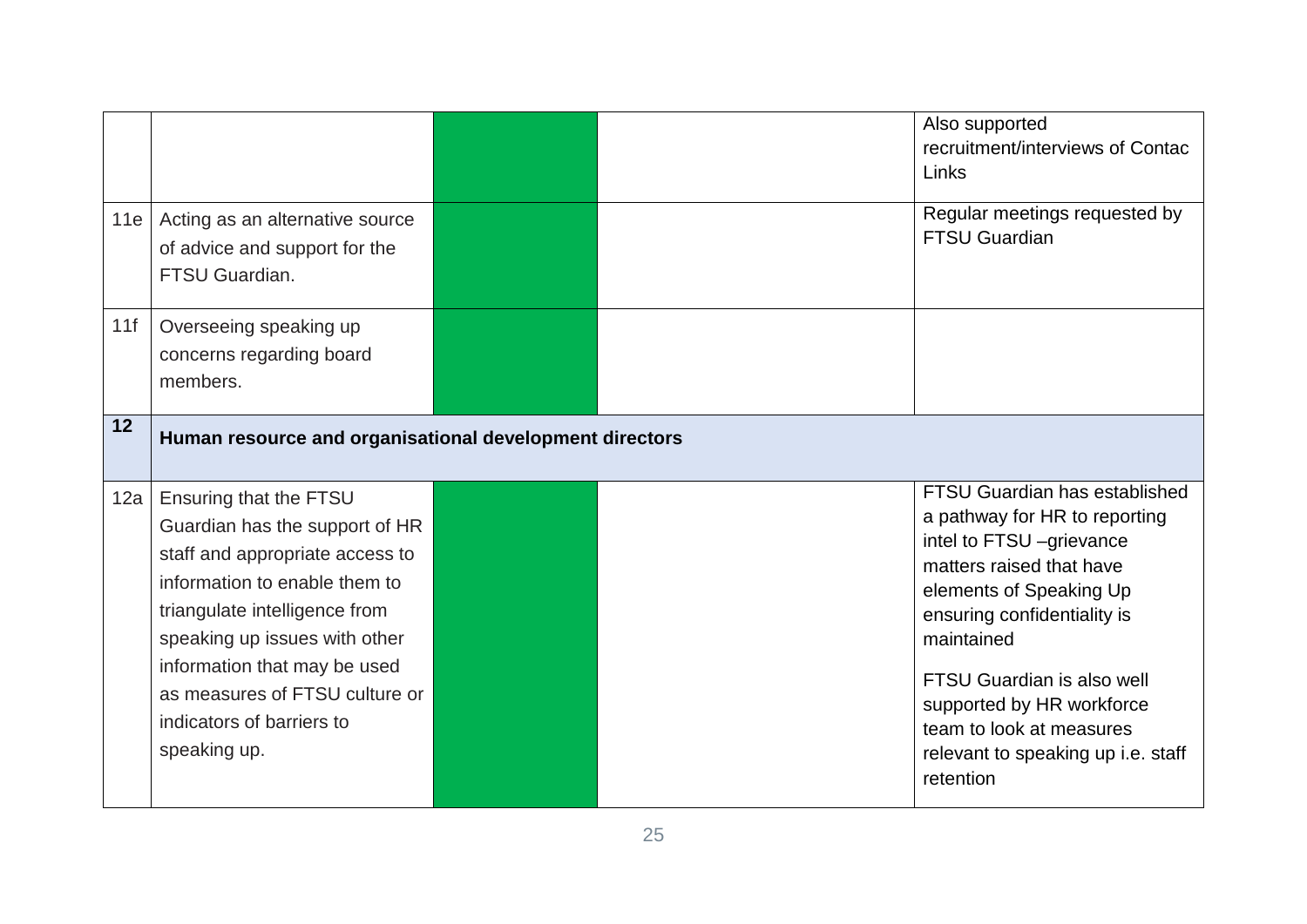|                 |                                                 |  | All local data - Chatback data  |
|-----------------|-------------------------------------------------|--|---------------------------------|
|                 |                                                 |  | shared and available to FTSU    |
|                 |                                                 |  | Guardian                        |
| 12 <sub>b</sub> | Ensuring that HR culture and                    |  | FTSU Briefing sessions held     |
|                 | practice encourage and support                  |  | with HR Team                    |
|                 | speaking up and that learning in                |  | FTSU Guardian working with HR   |
|                 | relation to workers' experience                 |  | equality and diversity leads on |
|                 | is disseminated across the                      |  | staff engagement initiatives    |
|                 | trust.                                          |  |                                 |
|                 |                                                 |  |                                 |
| 12 <sub>c</sub> | Ensuring that workers have the                  |  | FTSU information widely shared  |
|                 | right knowledge, skills and                     |  | with staff by HR Teams          |
|                 | capability to speak up and that                 |  |                                 |
|                 | managers listen well and                        |  |                                 |
|                 | respond to issues raised                        |  |                                 |
|                 | effectively.                                    |  |                                 |
|                 |                                                 |  |                                 |
| 13              | <b>Medical director and director of nursing</b> |  |                                 |
|                 |                                                 |  |                                 |
| 13a             | Ensuring that the FTSU                          |  |                                 |
|                 | Guardian has appropriate                        |  |                                 |
|                 | support and advice on patient                   |  |                                 |
|                 | safety and safeguarding issues.                 |  |                                 |
|                 |                                                 |  |                                 |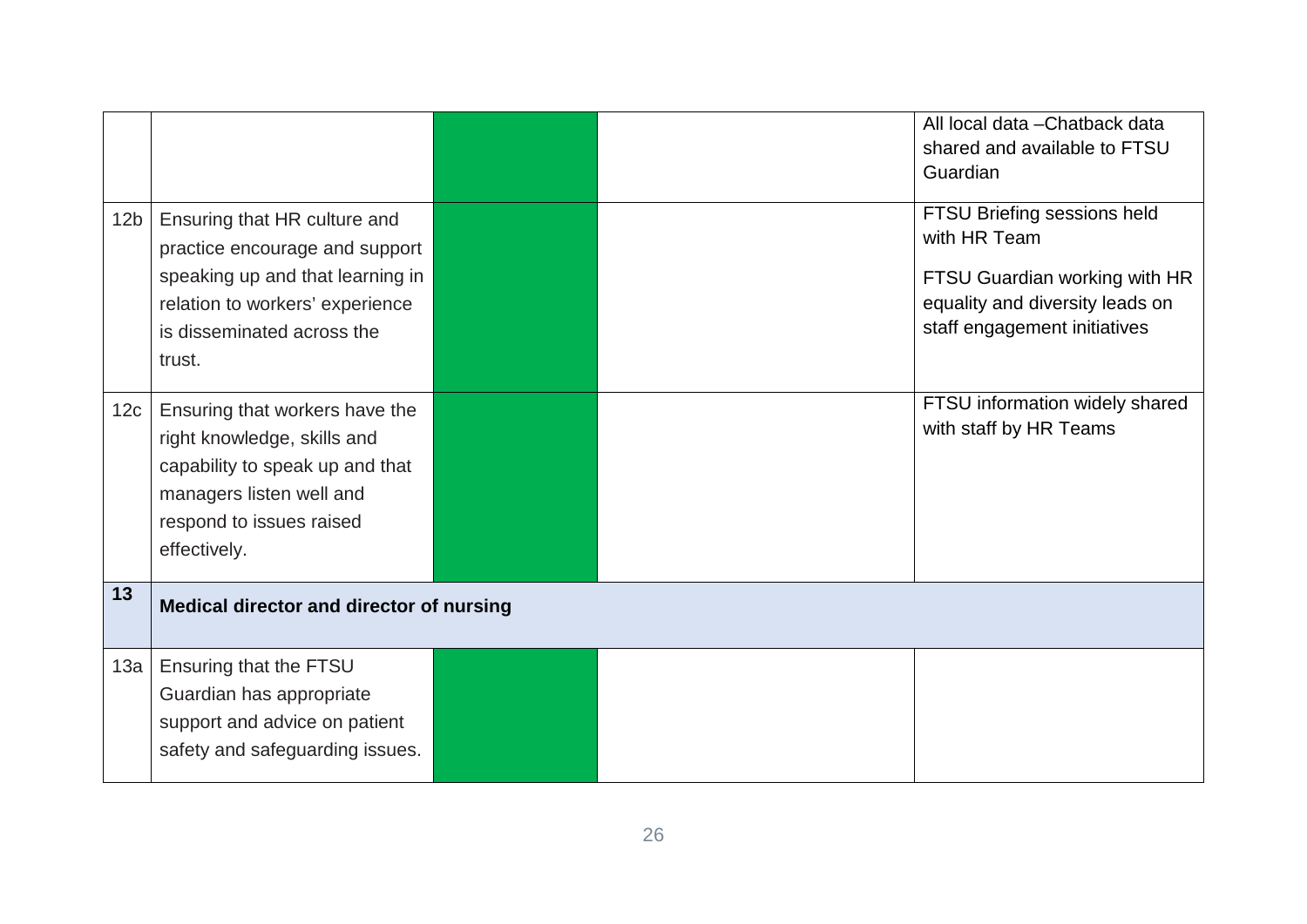| 13 <sub>b</sub> | Ensuring that effective and, as<br>appropriate, immediate action is<br>taken when potential patient<br>safety issues are highlighted by<br>speaking up. | Action<br>-case study to profile the<br>action taken and learning<br>Share outcomes of FTSU<br>cases handled<br>national/regional/local level | Guardian has presented MD and<br>Chief Nurse with a case that has<br>been actioned immediately and<br>robustly |
|-----------------|---------------------------------------------------------------------------------------------------------------------------------------------------------|-----------------------------------------------------------------------------------------------------------------------------------------------|----------------------------------------------------------------------------------------------------------------|
| 13c             | Ensuring learning is<br>operationalised within the<br>teams and departments that<br>they oversee.                                                       | To be explored further with<br><b>Divisional Management Teams</b>                                                                             |                                                                                                                |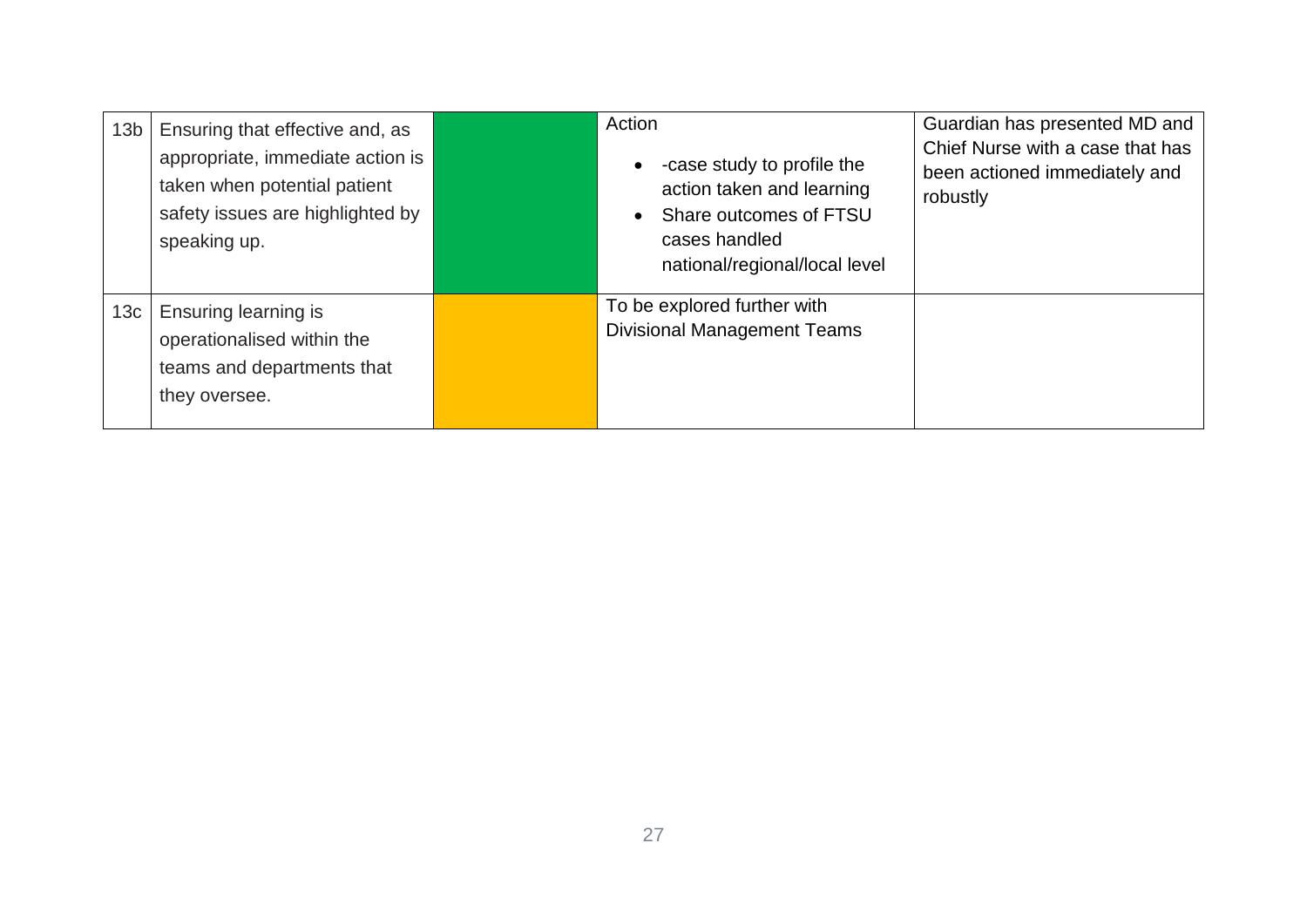The Royal Wolverhampton **NHS NHS Trust** 

Freedom To Speak Up Self Review

Improvement Action Plan as of December 2018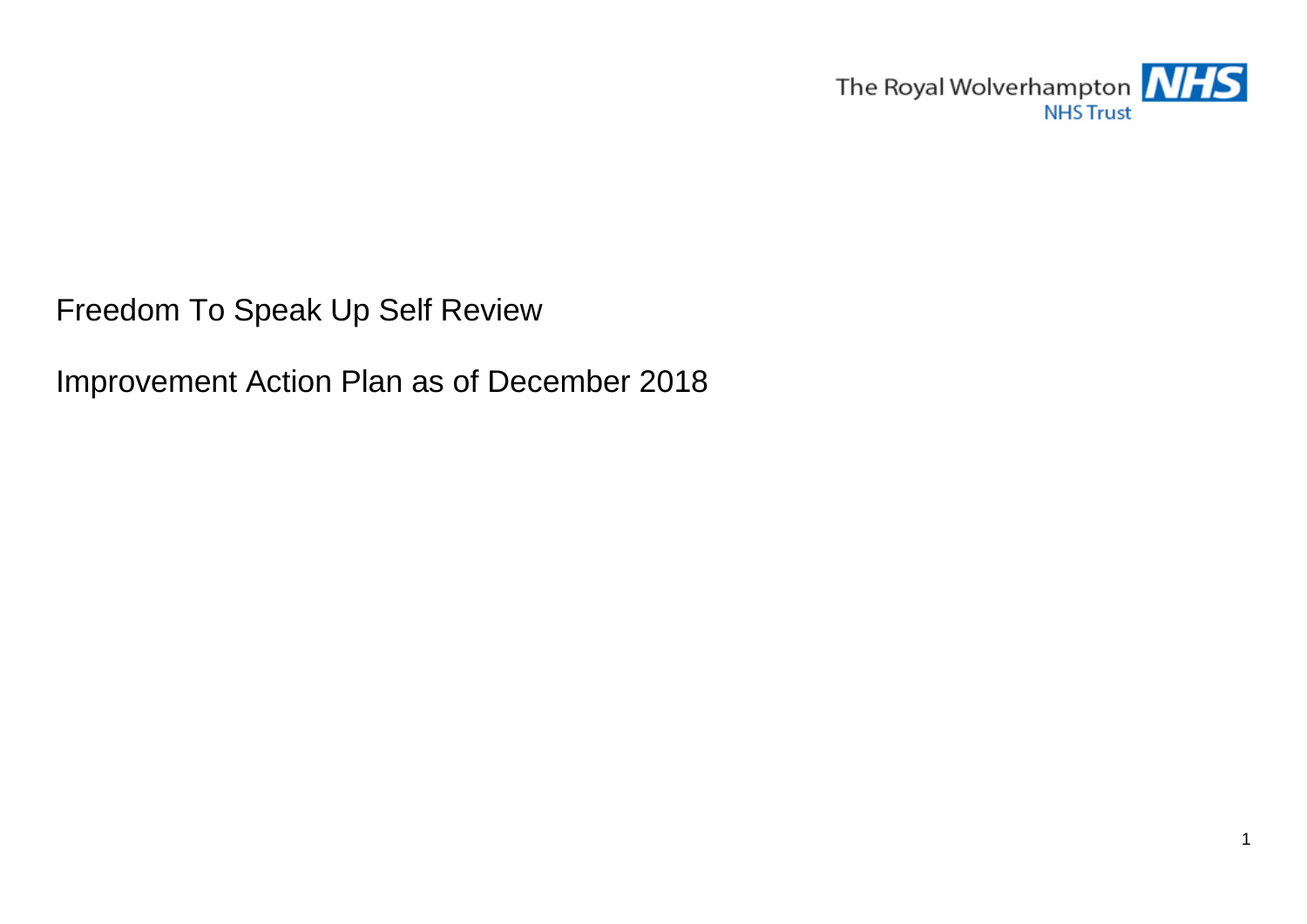| <b>Self-Review Indicator</b>                                                                                                                                                                                 | <b>Actions from Self Review</b>                                                                                            | <b>Current position</b>                                                                                                                                                                                                                               | <b>Further Action to be</b><br>taken                                                                        | Lead                                                         | Date by               |
|--------------------------------------------------------------------------------------------------------------------------------------------------------------------------------------------------------------|----------------------------------------------------------------------------------------------------------------------------|-------------------------------------------------------------------------------------------------------------------------------------------------------------------------------------------------------------------------------------------------------|-------------------------------------------------------------------------------------------------------------|--------------------------------------------------------------|-----------------------|
| <b>SECTION 1: Leaders are knowledgeable about Freedom To Speak Up</b>                                                                                                                                        |                                                                                                                            |                                                                                                                                                                                                                                                       |                                                                                                             |                                                              |                       |
| <b>1b Senior leaders can readily</b><br>articulate the trust's FTSU<br>vision and key learning from<br>issues that workers have<br>spoken up about and regularly<br>communicate the value of<br>speaking up  | Develop a Trust FTSU Vision                                                                                                | Aug 2018-Lies with RWT Vision<br>(FTSU Annual Report 2017)<br>Oct 2018-Trust Vision & Strategic<br>Objectives complete                                                                                                                                | <b>Complete at TB</b><br><b>Development</b><br>To review annually                                           | <b>Trust</b><br><b>Board</b><br><b>Trust</b><br><b>Board</b> | Sep 18<br>Oct<br>2018 |
| <b>1b Senior leaders can readily</b><br>articulate the trust's FTSU<br>vision and key learning from<br>issues that workers have<br>spoken up about and regularly<br>communicate the value of<br>speaking up. | Promote/Develop<br>Communications of key<br>learning from speak up cases/<br>promoting value of speaking<br>up             | •FTSU Board Reports<br>•FTSU Guardian regular meeting<br>with relevant senior leaders<br>•FTSU Guardian includes examples<br>in FTSU briefing sessions<br>•Briefing sessions/presentations<br>from Exec to staff groups<br>•FTSU webpages on intranet | <b>Midlands FTSU event</b><br>to showcase cases<br>from RWT<br>-news letter<br>-video                       | <b>FTSU</b><br>Guardian                                      | May<br>2019           |
| 1c They can provide evidence<br>that they have a leadership<br>strategy and development<br>programme that emphasises<br>the importance of learning from<br>issues raised by people who<br>speak up.          | Leadership Strategy under<br>development -ensure speak<br>up learning within this                                          |                                                                                                                                                                                                                                                       | <b>FTSU Guardian and</b><br><b>Exec Lead for FTSU to</b><br>explore                                         | <b>Exec</b><br>Lead for<br><b>FTSU</b>                       | <b>March</b><br>2019  |
| 1d. Senior leaders can describe<br>the part they played in creating<br>and launching the trust's FTSU<br>vision and strategy.                                                                                | • TB to create vision and<br>strategy at Trust Board<br>Development<br>Further launch planned for<br>$\bullet$<br>Oct 2018 | Oct 2016-external recruitment of<br>FTSU Guardian role 2017<br>•March 2017 Senior Leaders<br>involved with FTSU Launch and<br>campaign<br>•FTSU Trust Board Reports                                                                                   | <b>TB Development to</b><br>develop<br>TB to work with FTSU<br>Guardian in launch of<br>vision and strategy | $\overline{TB}$<br><b>Comms</b><br><b>FTSUG</b>              | <b>Oct 18</b>         |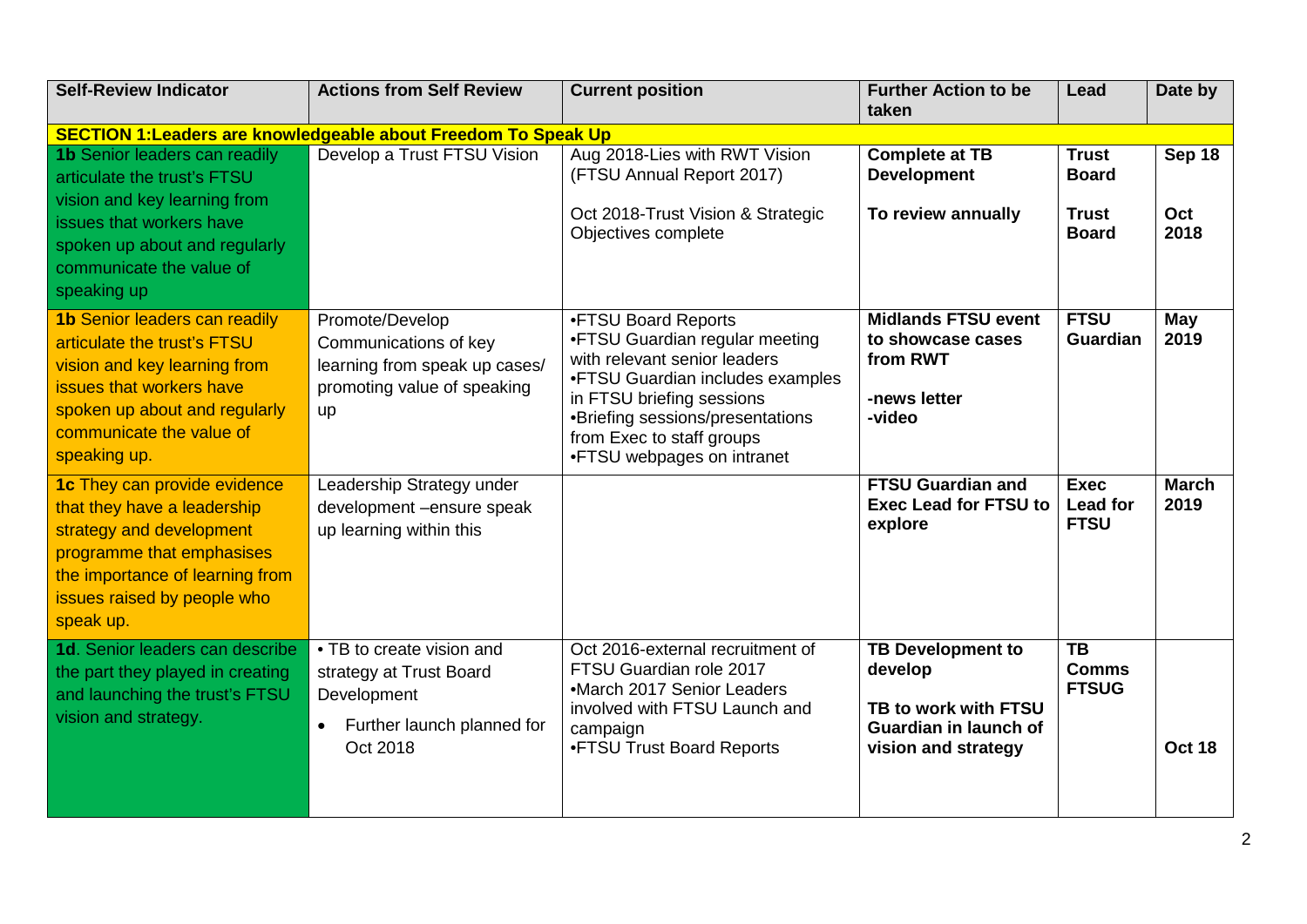| <b>SECTION 2: Leaders have a structured approach to FTSU</b>                                                                                                                                                                                 |                                                                                                                                                                          |                                                                                                                                                                                                                                       |                                                                                                                                                                                                                                                                                                   |                                                                          |                                             |  |  |
|----------------------------------------------------------------------------------------------------------------------------------------------------------------------------------------------------------------------------------------------|--------------------------------------------------------------------------------------------------------------------------------------------------------------------------|---------------------------------------------------------------------------------------------------------------------------------------------------------------------------------------------------------------------------------------|---------------------------------------------------------------------------------------------------------------------------------------------------------------------------------------------------------------------------------------------------------------------------------------------------|--------------------------------------------------------------------------|---------------------------------------------|--|--|
| 2a<br>There is a clear FTSU vision,<br>translated into a robust and<br>realistic strategy that links<br>speaking up with patient safety,<br>staff experience and continuous<br>improvement.                                                  | Devise strategic objectives<br>using a Trust Board<br>Development session                                                                                                | Aug 2018 - FTSU Guardian has<br>devised action plan and strategic<br>objective (Nov 16)<br>Oct 2018- Trust Board now have 5<br>key Strategic for Freedom to Speak<br>Up                                                               | <b>Trust Board to review</b><br>at TB Development<br>To review annually                                                                                                                                                                                                                           | <b>Trust</b><br><b>Board</b><br><b>Trust</b><br><b>Board</b>             | <b>Sept</b><br>18<br>Oct<br>2019            |  |  |
| <b>2c.</b><br>The FTSU strategy has been<br>developed using a structured<br>approach in collaboration with a<br>range of stakeholders (including<br>the FTSU Guardian) and it<br>aligns with existing guidance<br>from the National Guardian | FTSU Strategy to include a<br>range of stakeholders. Trust<br>Board to identify stakeholders<br>and invite FTSU Guardian to<br><b>Trust Board Development</b><br>session | Oct 2018 - Vision and Strategy<br>complete where by structured<br>approach used using range of<br>stakeholders and FTSU Guardian,<br>aligned with guidance from National<br><b>Guardian Office</b>                                    | To review annually                                                                                                                                                                                                                                                                                | <b>Trust</b><br><b>Board</b><br><b>FTSU</b><br>Guardian                  | Oct<br>2019                                 |  |  |
| 2d Progress against the<br>strategy and compliance with<br>the policy are regularly<br>reviewed using a range of<br>qualitative and quantitative<br>measures.                                                                                |                                                                                                                                                                          | Currently RWT conducted an<br>Internal Audit for speaking up. TB<br>awaiting audit report. Grant Thornton<br>PLC working with FTSU Guardian<br>have completed the audit using a<br>range measure both qualitative and<br>quantitative | <b>Internal audit</b><br>complete<br><b>Significant Assurance</b><br>received on:<br><b>Compliance with</b><br><b>Policies &amp; Procedures</b><br><b>Raising Concerns at</b><br><b>Work (Freedom to</b><br>Speak Up)<br>September 2018<br>5 recommendations to<br>reflect best practice<br>given | Grant<br><b>Thornton</b><br><b>PLC</b><br><b>FTSU</b><br><b>Guardian</b> | <b>Sept</b><br>2018<br><b>March</b><br>2019 |  |  |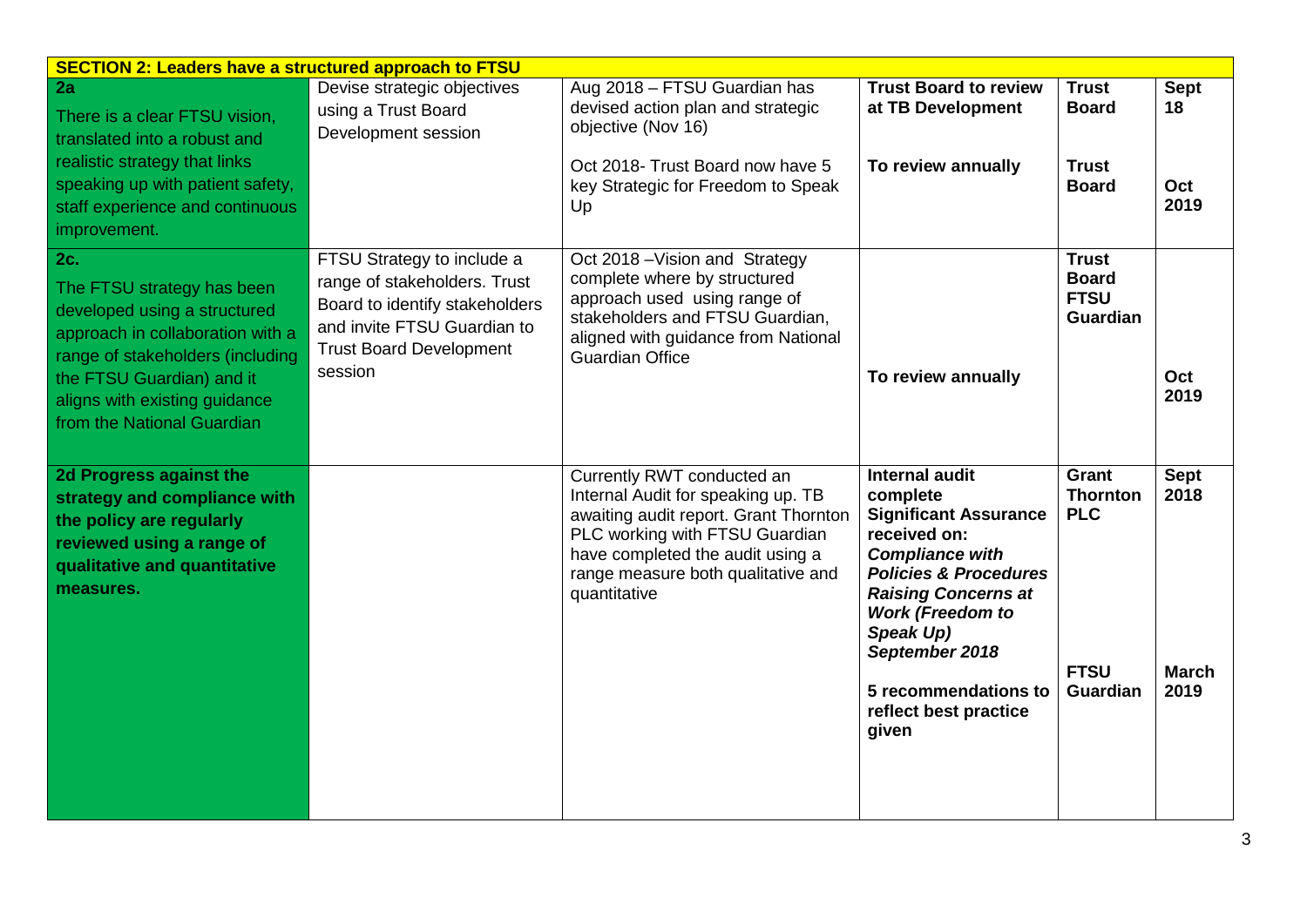| <b>SECTION 3: Leaders actively shape the speaking up culture</b>                                                                                                                      |                                                                                                                                                                                                                                    |                                                                                                                                                                                                                                                                                                                                                                                                                                                              |                                                                                                      |                                                           |              |
|---------------------------------------------------------------------------------------------------------------------------------------------------------------------------------------|------------------------------------------------------------------------------------------------------------------------------------------------------------------------------------------------------------------------------------|--------------------------------------------------------------------------------------------------------------------------------------------------------------------------------------------------------------------------------------------------------------------------------------------------------------------------------------------------------------------------------------------------------------------------------------------------------------|------------------------------------------------------------------------------------------------------|-----------------------------------------------------------|--------------|
| <b>3b.</b> They can evidence that they<br>robustly challenge themselves<br>to improve patient safety, and<br>develop a culture of continuous<br>improvement, openness and<br>honesty. | FTSU strategy will help define<br>and support the further<br>development of three key<br>areas<br>1.<br>Improve patient safety<br>2.<br>Develop a culture of<br>continuous improvement<br>3.<br>Culture of openness<br>and honesty | FTSU via Trust Board and TMC<br>'A Strategy to Improve Patient<br>$\bullet$<br>Safety through Shared Learning<br>2017-19' included FTSU input<br><b>FTSU Trust Board Reports</b><br>$\bullet$<br><b>Organisational Development</b><br>$\bullet$<br>Strategy<br>CQC June 2018 Report-<br>highlighted that Trust is 'Good'<br>improving patient safety and<br>continuous improvement<br>Kirkup Inquiry - RWT Gap<br>analysis report, July 2018 Report<br>to TB | TB to further explore<br><b>Sharing of FTSU</b><br>Cases possible at a<br><b>Midlands FTSU Event</b> | <b>Trust</b><br><b>Board</b><br>& FTSU<br><b>Guardian</b> | May<br>2019  |
| 3c Senior leaders are visible,<br>approachable and use a variety<br>of methods to seek and act on<br>feedback from workers.                                                           | Action- suggestion for<br>improvements from TB Dev                                                                                                                                                                                 | Meet the Execs<br><b>Exec Walk Abouts</b><br>Sessions at diff sites<br>Engagement workshops<br>Interaction FTSU campaigns<br><b>Senior Managers Briefings</b>                                                                                                                                                                                                                                                                                                |                                                                                                      | <b>TB</b>                                                 | On-<br>going |
| <b>3d Senior leaders prioritise</b><br>speaking up and work in<br>partnership with their FTSU<br>Guardian.                                                                            | -FTSU Guardian to be put on<br>new senior managers to trust<br>list of people to meet during<br>induction phase-to ensure all<br>new senior managers are<br>aware of the FTSU Guardian<br>role                                     | All senior leaders strongly support<br>the FTSU Guardian and work in<br>partnership supporting the Guardian<br>as and when needed                                                                                                                                                                                                                                                                                                                            |                                                                                                      | <b>TB</b>                                                 | On-<br>going |
| <b>3e Senior leaders model</b><br>speaking up by acknowledging<br>mistakes and making<br>improvements.                                                                                | to model/showcase these<br>examples whereby senior<br>leaders have been involved in<br>a speak up case                                                                                                                             |                                                                                                                                                                                                                                                                                                                                                                                                                                                              |                                                                                                      | <b>TB</b>                                                 | On-<br>going |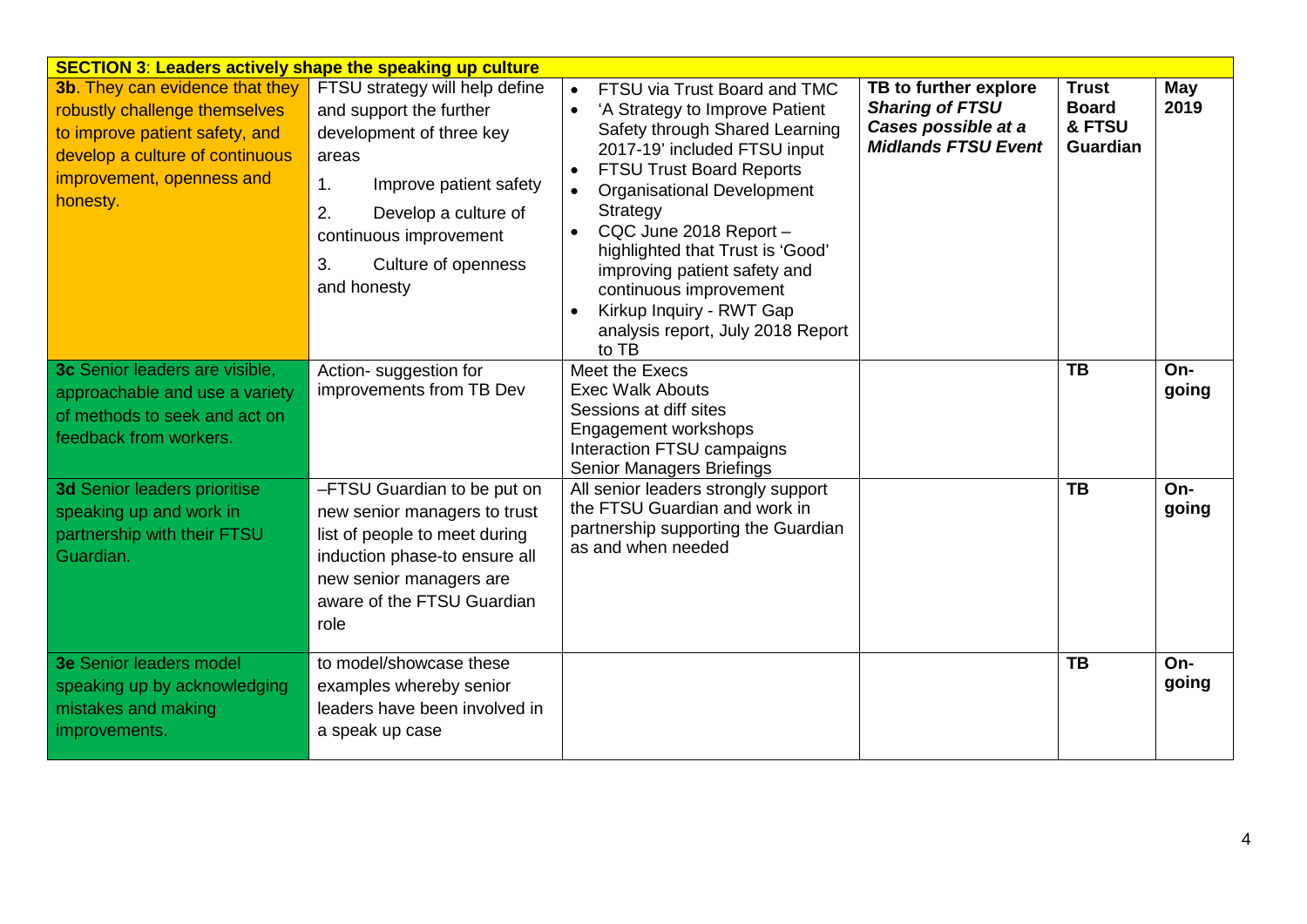| The board can state with<br>3f<br>confidence that workers know<br>how to speak up; do so with<br>confidence and are treated<br>fairly.                                                   | Repeat FTSU survey Oct<br>$\bullet$<br>2018<br>Include<br>$\bullet$<br>paragraph/statement in all<br>RWT Job Description to<br>support this                                                                                                                                                             | FTSU Internal audit 2018<br>FTSU staff survey March 2017<br>$\bullet$<br>FTSU TB Reports<br>$\bullet$<br>Local Chat Back Survey & NHS<br>$\bullet$<br><b>Staff Survey</b><br>FTSU Induction programme for<br>-Staff induction<br>-Nurse Induction<br>-Junior Doctors Induction | <b>FTSU Guardian to</b><br>action Job<br><b>Description insert</b> | <b>FTSU</b><br><b>Guardian</b>            | Oct<br>2018<br>On-<br>going<br><b>March</b><br>2019 |
|------------------------------------------------------------------------------------------------------------------------------------------------------------------------------------------|---------------------------------------------------------------------------------------------------------------------------------------------------------------------------------------------------------------------------------------------------------------------------------------------------------|--------------------------------------------------------------------------------------------------------------------------------------------------------------------------------------------------------------------------------------------------------------------------------|--------------------------------------------------------------------|-------------------------------------------|-----------------------------------------------------|
| <b>SECTION 4: Leaders are clear about their role and responsibilities</b>                                                                                                                |                                                                                                                                                                                                                                                                                                         |                                                                                                                                                                                                                                                                                |                                                                    |                                           |                                                     |
| Other senior leaders<br>4 <sub>c</sub><br>support the FTSU Guardian as<br>required.                                                                                                      | •FTSU Guardian to be put on<br>new senior managers list of<br>people to meet during<br>induction phase-to ensure all<br>new senior managers are<br>aware of the FTSU Guardian<br>role<br>•FTSU Guardian to attend the<br><b>LMC</b><br>•Regional GMC liaison officer<br>supporting FTSU and<br>Guardian |                                                                                                                                                                                                                                                                                | <b>FTSU Guardian to</b><br>explore actions                         | <b>FTSU</b><br><b>Guardian</b>            | On-<br>going                                        |
| SECTION 5: Leaders are confident that wider concerns are identified and managed                                                                                                          |                                                                                                                                                                                                                                                                                                         |                                                                                                                                                                                                                                                                                |                                                                    |                                           |                                                     |
| <b>5b The FTSU Guardian has</b><br>ready access to senior leaders<br>and others to enable them to<br>escalate patient safety issues<br>rapidly, preserving confidence<br>as appropriate. | -showcase these examples<br>and share at local/regional and<br>national level                                                                                                                                                                                                                           | Cases via FTSU Guardian presented<br>to both Medical and Nursing Director                                                                                                                                                                                                      | <b>Midlands FTSU Event</b><br>-RWT<br>present/showcase             | <b>TB</b><br><b>Comms</b><br><b>FTSUG</b> | May<br>2019                                         |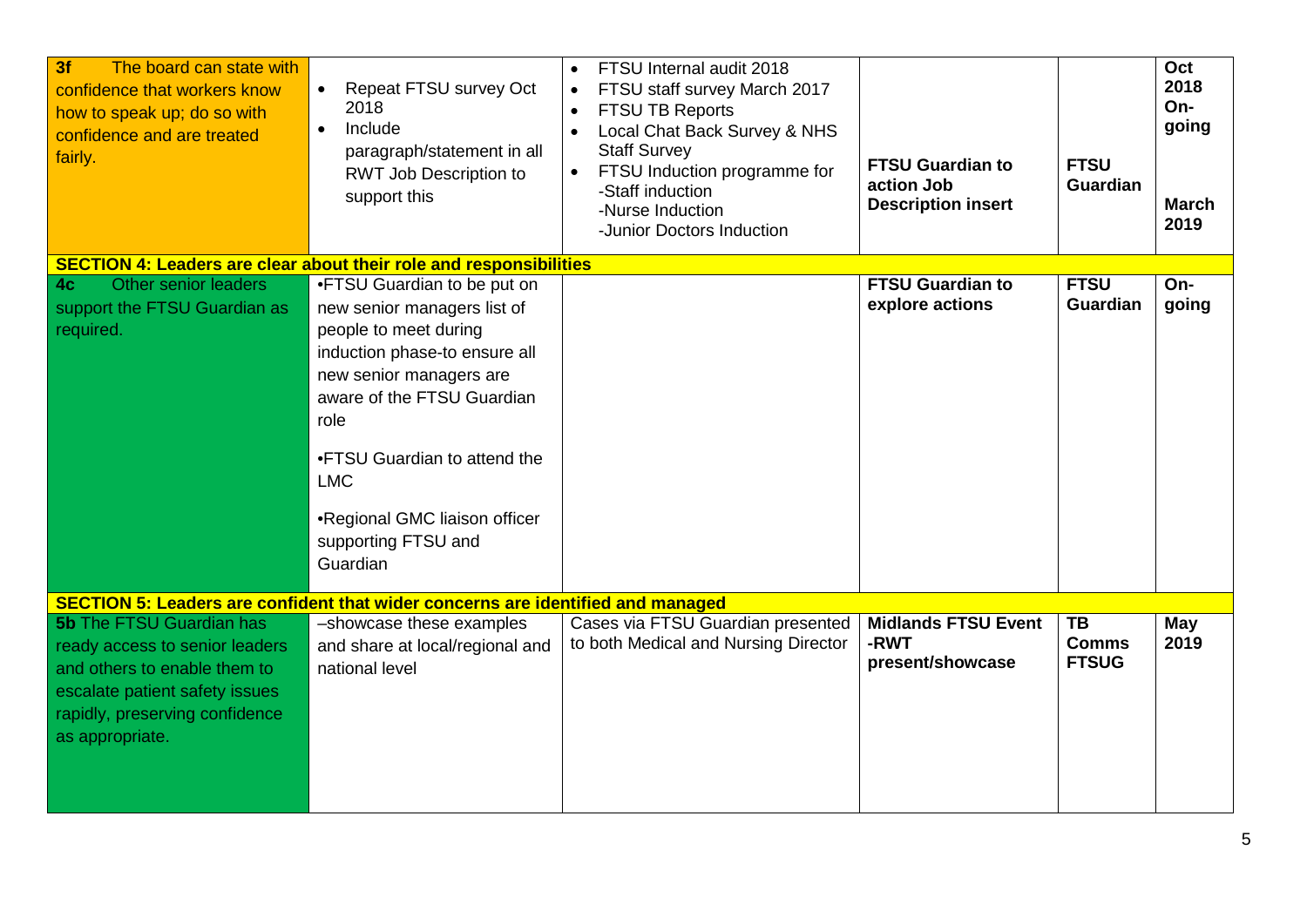| <b>SECTION 6: Leaders receive assurance in a variety of forms</b>                                                                                                                                                  |                                                                                                                                                                                                                                                                                                                                                                                                                             |                                                                                                                                                                                                                          |                                                                                        |                                                     |              |  |  |
|--------------------------------------------------------------------------------------------------------------------------------------------------------------------------------------------------------------------|-----------------------------------------------------------------------------------------------------------------------------------------------------------------------------------------------------------------------------------------------------------------------------------------------------------------------------------------------------------------------------------------------------------------------------|--------------------------------------------------------------------------------------------------------------------------------------------------------------------------------------------------------------------------|----------------------------------------------------------------------------------------|-----------------------------------------------------|--------------|--|--|
| <b>Workers in all areas</b><br>6a<br>know, understand and support<br>the FTSU vision, are aware of<br>the policy and have confidence<br>in the speaking up process.                                                | •Internal audit report FTSU<br>Sep 2018<br>•FTSU Guardian to continue<br>with briefings to staff<br>•FTSU Training for all staff and<br>managers                                                                                                                                                                                                                                                                            | FTSU Briefing sessions have<br>taken place                                                                                                                                                                               | <b>FTSUG to further</b><br>engage<br><b>Mangers/Service</b><br><b>Leads</b>            | <b>FTSUG</b><br>Leads of<br>services                | On-<br>going |  |  |
| The handling of<br>6f<br>speaking up issues is<br>routinely audited to ensure<br>that the FTSU policy is being<br>implemented                                                                                      |                                                                                                                                                                                                                                                                                                                                                                                                                             |                                                                                                                                                                                                                          | <b>Complete see internal</b><br>audit<br><b>Freedom to Speak Up</b><br><b>Sep 2018</b> | TB&<br><b>FTSU</b><br><b>Guardian</b>               | On-<br>going |  |  |
| <b>SECTION 7: Leaders engage with all relevant stakeholders-</b>                                                                                                                                                   |                                                                                                                                                                                                                                                                                                                                                                                                                             |                                                                                                                                                                                                                          |                                                                                        |                                                     |              |  |  |
| <b>7a.</b> A diverse range of workers'<br>views are sought, heard and<br>acted upon to shape the culture<br>of the organisation in relation to<br>speaking up; these are reflected<br>in the FTSU vision and plan. | •TB Development FTSU<br>session to incorporate the<br>intelligence FTSU has already<br>generated and intelligence<br>available from local-chat back<br>and national staff survey to be<br>reflected in development of the<br>vision and strategy<br>• Primary Care Practice Staff<br>FTSU Survey<br>•Repeat of the FTSU Survey<br>Oct 2018<br>•This to also be incorporated in<br>the Trust long term plan<br>(Simon Evans) | FTSU Survey March 2017<br>$\bullet$<br>Local chat back<br>$\bullet$<br><b>National Staff Survey</b><br>$\bullet$<br><b>FTSU Guardian and Contact</b><br>$\bullet$<br>Link feedback generated via<br><b>Survey Monkey</b> |                                                                                        | <b>TB</b><br>Alan<br><b>Duffell</b><br><b>FTSUG</b> | On-<br>going |  |  |
| <b>Issues raised via</b><br>7 <sub>b</sub><br>speaking up are part of the<br>performance data discussed<br>openly with commissioners,<br>CQC and NHS Improvement.                                                  | To discuss at TB (Mike<br>Sharon)                                                                                                                                                                                                                                                                                                                                                                                           | <b>CQC</b> inspection<br>$\bullet$<br>FTSU Guardian interviewed by<br>CQC<br>NHSi meeting with FTSU<br>$\bullet$<br>Guardian                                                                                             |                                                                                        | <b>Mike</b><br><b>Sharon</b>                        | On-<br>going |  |  |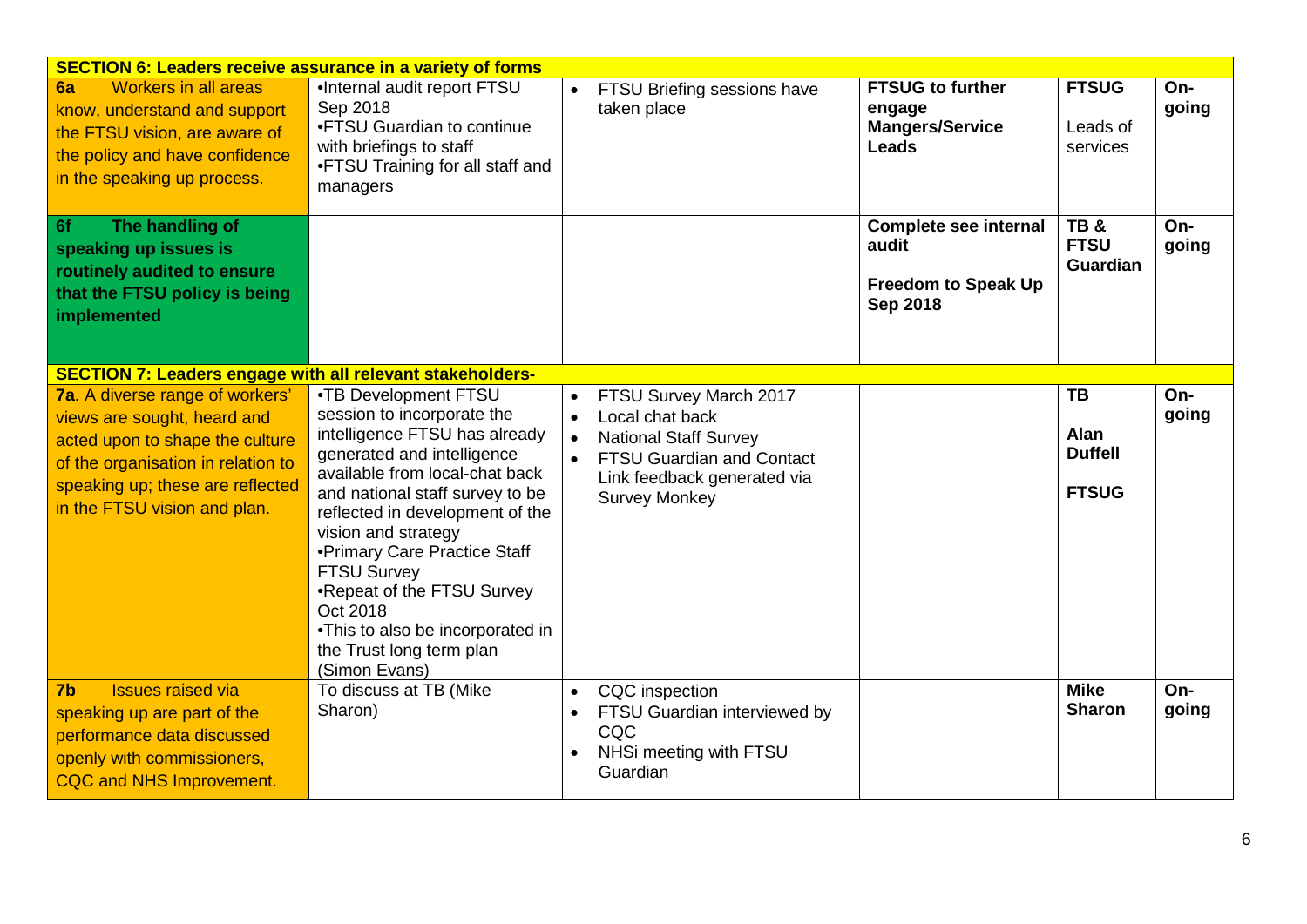| <b>7e.</b> Reviews and audits are<br>shared externally to support<br>improvement elsewhere                                                                                                                       | Joint work with Midlands and<br>West Midlands to undertake<br>FTSU awareness event in Feb<br>2019 to involve FTSU, NGO,<br><b>GMC and NHS Employers</b>              |                                                                                                                                                                                               | <b>Shared with local</b><br><b>Trust Walsall</b><br><b>RWT FTSU Guardian</b><br>also regional lead -all<br>developments shared<br>with West Mids. FTSU<br><b>Network</b> | <b>FTSU</b><br>Guardian                            | <b>Nov</b><br>2018<br>On-<br>going |
|------------------------------------------------------------------------------------------------------------------------------------------------------------------------------------------------------------------|----------------------------------------------------------------------------------------------------------------------------------------------------------------------|-----------------------------------------------------------------------------------------------------------------------------------------------------------------------------------------------|--------------------------------------------------------------------------------------------------------------------------------------------------------------------------|----------------------------------------------------|------------------------------------|
| Senior leaders<br>7g<br>encourage their FTSU<br>Guardians to develop bilateral<br>relationships with regulators,<br>inspectors and other local FTSU<br><b>Guardians</b>                                          | •RWT to continue to support<br>the WM Regional Lead role<br>undertaken by RWT FTSU<br>Guardian, Current<br>developments between FTSU,<br>GMC and the NMC             |                                                                                                                                                                                               | As action from Self<br><b>Review</b>                                                                                                                                     | <b>TB</b><br><b>FTSU</b><br><b>Guardian</b>        | On-<br>going                       |
| <b>SECTION 8: Leaders are focused on learning and continual improvement</b>                                                                                                                                      |                                                                                                                                                                      |                                                                                                                                                                                               |                                                                                                                                                                          |                                                    |                                    |
| Senior leaders use<br>8a<br>speaking up as an opportunity<br>for learning that can be<br>embedded in future practice to<br>deliver better quality care and<br>improve workers' experience.                       | <b>FTSU Guardian to reflect</b><br>learning at Divisional Level<br>FTSU Training in development                                                                      | <b>FTSU TB Reports</b><br>$\bullet$<br>Briefing sessions to staff<br>$\bullet$<br><b>Trust Induction</b><br>$\bullet$                                                                         |                                                                                                                                                                          | <b>TB</b><br><b>FTSUG</b>                          | Ongoin<br>g                        |
| <b>Executive and non-</b><br>8 <sub>c</sub><br>executive leads, and the FTSU<br>Guardian, review all guidance<br>and case review reports from<br>the National Guardian to identify<br>improvement possibilities. | •Leads to review case review<br>produced by National<br>Guardian Office to ensure all<br>recommendations apply to<br><b>RWT</b><br>•Gap Analysis to be<br>undertaken | FTSUG begun process at<br>$\bullet$<br><b>Regional FTSU Network</b>                                                                                                                           | Keep up to date with<br>reviews NGO share -<br>reflect on<br>recommendations                                                                                             | TB<br><b>FTSUG</b>                                 | Ongoin<br>g                        |
| <b>Senior leaders regularly</b><br>8d<br>reflect on how they respond to<br>feedback, learn and continually<br>improve and encourage the<br>same throughout the<br>organisation.                                  | • Await the report of internal<br>audit review                                                                                                                       | FTSU TB Report<br>$\bullet$<br><b>FTSU Staff Survey</b><br>$\bullet$<br>FTSU survey monkey<br>$\bullet$<br><b>Revised Raising Concerns Policy</b><br>$\bullet$<br>-changes to ensure feedback | To continue to receive<br>reports from FTSU<br><b>Guardian</b><br>See Internal Audit for<br><b>Speaking Up Sep 2018</b>                                                  | <b>Trust</b><br>Board &<br><b>FTSU</b><br>Guardian | On-<br>going                       |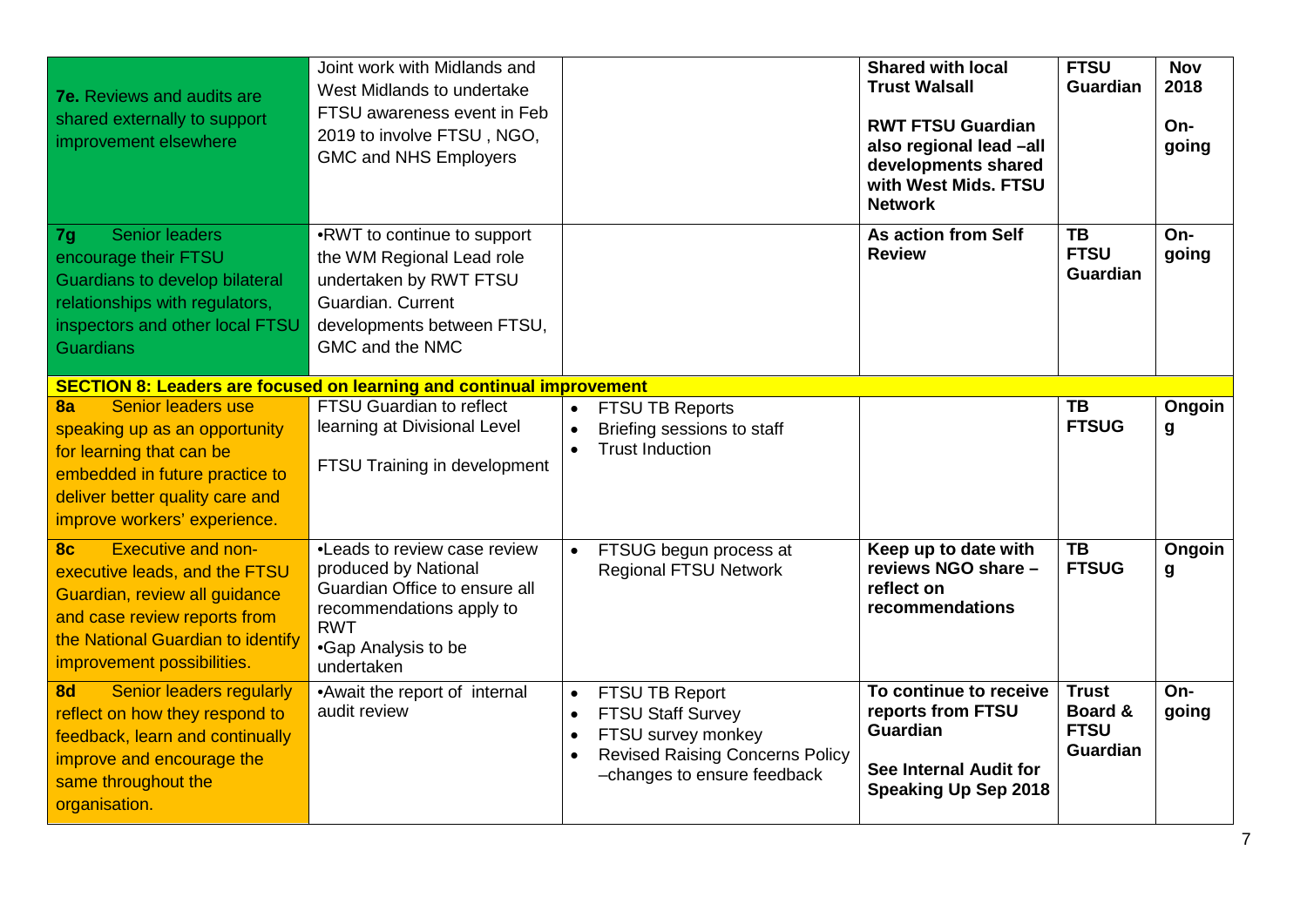| <b>8e.</b> The executive lead<br>responsible for FTSU reviews<br>the FTSU strategy annually,<br>using a range of qualitative and<br>quantitative measures, to<br>assess what has been achieved<br>and what hasn't; what the<br>barriers have been and how<br>they can be overcome; and<br>whether the right indicators are<br>being used to measure<br>success. | •Board to approve Strategy,<br>Vision, Plan and revise<br>annually<br>•TB Dev to ensure the right<br>measures/indicators are<br>identified to measure success | Range of methods currently used:<br><b>Raising Concerns Policy</b><br>$\bullet$<br><b>FTSU Guardian</b><br>$\bullet$<br><b>Trust Contact Links</b><br>$\bullet$<br>Surveys- all that apply<br>$\bullet$<br>Internal audit<br>$\bullet$                                                                                                                                                                                                   | <b>Vision and Strategy</b><br>complete Sep 2018<br>See Internal Audit for<br><b>Speaking Up Sep 2018</b><br><b>Implement 5 Best</b><br><b>Practice</b><br>recommendations | Alan<br><b>Duffell</b><br><b>FTSU</b><br><b>Guardian</b> | On-<br>going<br><b>March</b><br>2019 |
|-----------------------------------------------------------------------------------------------------------------------------------------------------------------------------------------------------------------------------------------------------------------------------------------------------------------------------------------------------------------|---------------------------------------------------------------------------------------------------------------------------------------------------------------|------------------------------------------------------------------------------------------------------------------------------------------------------------------------------------------------------------------------------------------------------------------------------------------------------------------------------------------------------------------------------------------------------------------------------------------|---------------------------------------------------------------------------------------------------------------------------------------------------------------------------|----------------------------------------------------------|--------------------------------------|
| 8f The FTSU policy and<br>process is reviewed annually to<br>check they are fit for purpose<br>and realistic; up to date; and<br>takes account of feedback from<br>workers who have used them.                                                                                                                                                                  | Await report of Internal<br>$\bullet$<br>Audit Aug 2018<br>TB to agree if annual<br>$\bullet$<br>review required                                              | <b>Internal Audit</b><br>Policy is reviewed 3 yearly in line<br>with all HR Policies<br><b>Revised Raising Concern Policy &amp;</b><br>Procedure 2016<br>However due to feedback from<br>FTSU concerns from staff, managers<br>and ensuring fit for purpose (Primary<br>Care) further revised version of<br>policy and procedure now HR16<br>Raising Concerns at Work (Freedom<br>to Speak Up) Policy and Procedure<br><b>March 2018</b> | In line with all trust<br>policies to be<br>reviewed 3 yearly,<br>updates as and when<br>required                                                                         | TB                                                       | On-<br>going                         |
| 8g. A sample of cases is quality<br>assured to ensure:<br>the investigation process<br>is of high quality; that outcomes<br>and recommendations are                                                                                                                                                                                                             | Datix -feedback to be<br>always actioned<br><b>FTSU Guardian to</b><br>design 'Thank you for<br>speaking up letter'                                           | •Speak Up Survey highlighted<br>improvements for<br>-Feedback<br>-investigation -notified of<br>process/outcomes<br>-staff being thanked for speaking up                                                                                                                                                                                                                                                                                 | <b>FTSU Guardian to</b><br>explore with senior<br>leaders outcomes of<br>the speak up survey<br>conducted Oct 2018                                                        | $\overline{\text{TB}}$<br><b>FTSUG</b>                   | <b>March</b><br>2019                 |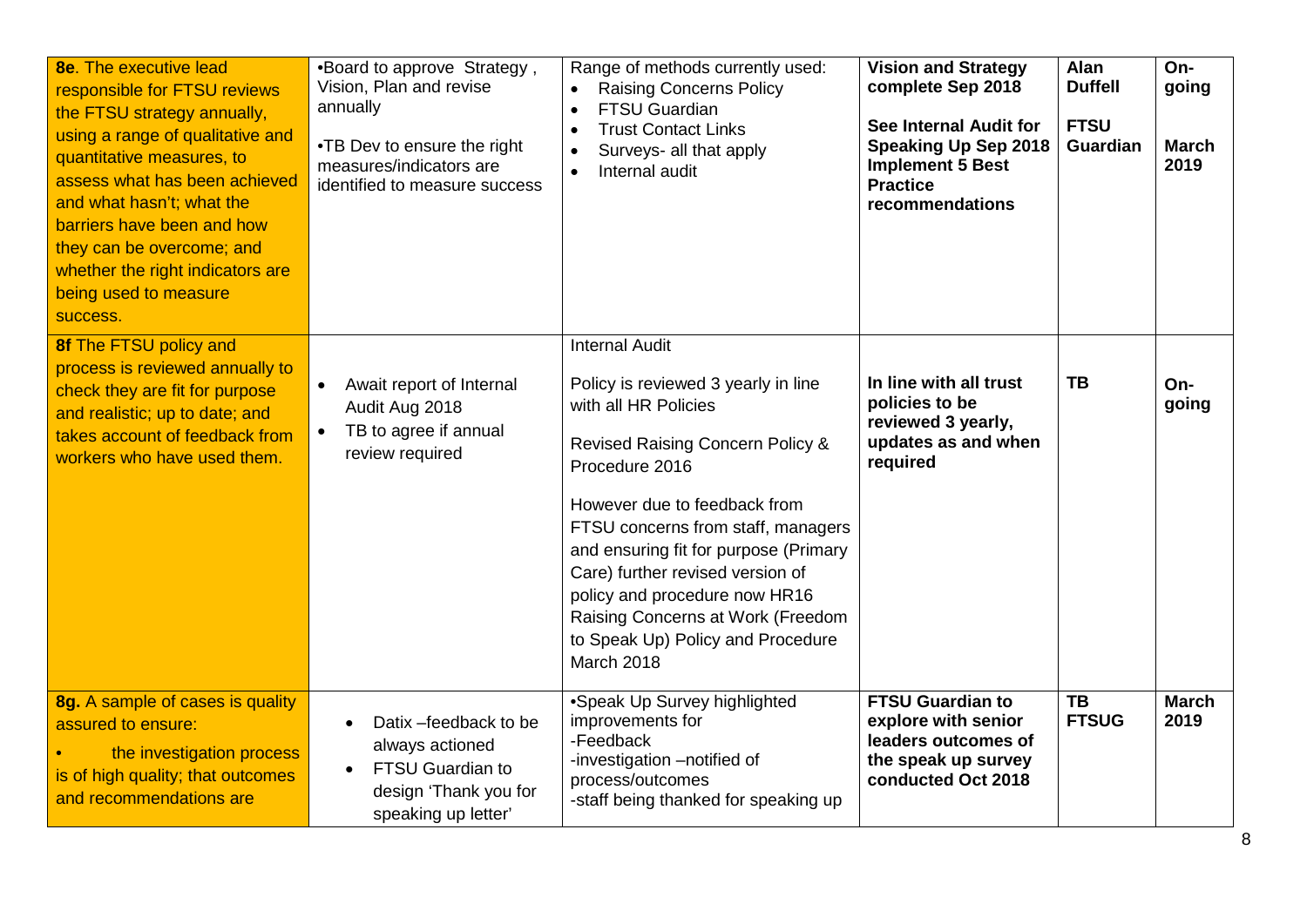| reasonable and that the impact<br>of change is being measured<br>workers are thanked for<br>speaking up, are kept up to date<br>though out the investigation and<br>are told of the outcome<br><b>Investigations are</b><br>independent, fair and objective;<br>recommendations are designed<br>to promote patient safety and<br>learning; and change will be<br>monitored | signed by CEO<br>Repeat of FTSU<br>Survey                                                                                                            | •FTSU Guardian -presentations to<br>staff teams/smb/mangers meeting<br>forums etc<br>•Lessons learnt and shared through<br>to Departments via Governance |                                                                                              |                                               |                    |  |  |  |  |
|----------------------------------------------------------------------------------------------------------------------------------------------------------------------------------------------------------------------------------------------------------------------------------------------------------------------------------------------------------------------------|------------------------------------------------------------------------------------------------------------------------------------------------------|----------------------------------------------------------------------------------------------------------------------------------------------------------|----------------------------------------------------------------------------------------------|-----------------------------------------------|--------------------|--|--|--|--|
| <b>Positive outcomes from</b><br>8h<br>speaking up cases are<br>promoted and as a result<br>workers are more confident to<br>speak up.                                                                                                                                                                                                                                     | Midlands FTSU Event-<br>$\bullet$<br>being planned for 2019<br>RWT to profile speak<br>up cases<br>Plan to utilise the case<br>presented to C.Etches | <b>Regional FTSU Networks</b><br>Locally at RWT Staff briefing<br>sessions<br>Communications Plan to profile and<br>promote positive outcomes            |                                                                                              | <b>FTSUG</b><br><b>TB</b>                     | On-<br>going       |  |  |  |  |
| <b>SECTION 10: Executive lead for FTSU- Alan Duffell: Director of Workforce</b>                                                                                                                                                                                                                                                                                            |                                                                                                                                                      |                                                                                                                                                          |                                                                                              |                                               |                    |  |  |  |  |
| Overseeing the creation<br>10 <sub>b</sub><br>of the FTSU vision and strategy.                                                                                                                                                                                                                                                                                             | A.Duffell to facilitate and<br>lead at TB Dev Day                                                                                                    |                                                                                                                                                          | <b>COMPLETE</b>                                                                              | <b>A Duffell</b>                              | Aug<br>2018        |  |  |  |  |
| 10e Ensuring that a sample of<br>speaking up cases have been<br>quality assured.                                                                                                                                                                                                                                                                                           | Await report of internal<br>audit review                                                                                                             |                                                                                                                                                          | <b>COMPLETE</b>                                                                              |                                               | <b>Sep</b><br>2018 |  |  |  |  |
| 10f Conducting an annual<br>review of the strategy, policy<br>and process.                                                                                                                                                                                                                                                                                                 | •TB to agree annual review of<br>-Strategy                                                                                                           |                                                                                                                                                          | In line with all trust<br>policy to be reviewed<br>3 yearly, updates as<br>and when required | <b>A Duffell</b><br>& FTSU<br><b>Guardian</b> | On-<br>going       |  |  |  |  |
|                                                                                                                                                                                                                                                                                                                                                                            | -Policy/process                                                                                                                                      |                                                                                                                                                          | <b>Strategy to review</b><br>annually                                                        |                                               | Oct<br>2019        |  |  |  |  |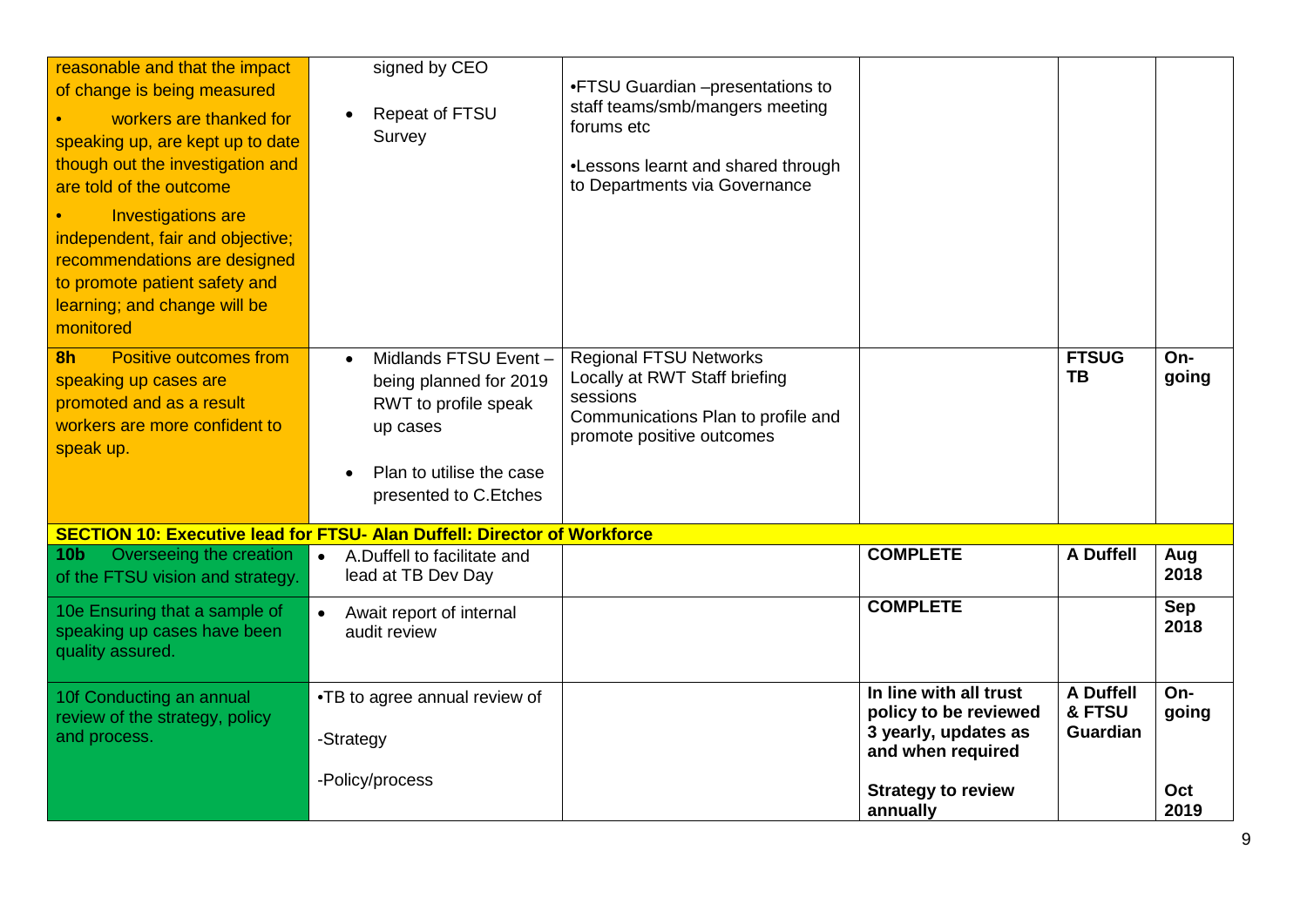| <b>10g Operationalising the</b><br>learning derived from speaking<br>up issues.                                                                              | •to be explored further with<br><b>Divisional Management Team</b><br><b>Nursing Leads</b><br>$\bullet$                                                       |  | <b>FTSU Guardian to</b><br>explore with senior<br>leaders            | <b>TB</b>                 | On-<br>going       |  |  |  |  |
|--------------------------------------------------------------------------------------------------------------------------------------------------------------|--------------------------------------------------------------------------------------------------------------------------------------------------------------|--|----------------------------------------------------------------------|---------------------------|--------------------|--|--|--|--|
| 10i Providing the board with a<br>variety of assurance about the<br>effectiveness of the trusts<br>strategy, policy and proces                               | <b>FTSU Trust Board Reports</b><br>$\bullet$                                                                                                                 |  |                                                                      | <b>FTSUG</b>              | On-<br>going       |  |  |  |  |
| <b>SECTION 11: Non-executive lead for FTSU- Rosi Edwards</b>                                                                                                 |                                                                                                                                                              |  |                                                                      |                           |                    |  |  |  |  |
| 11b. Holding the chief<br>executive, executive FTSU lead<br>and the board to account for<br>implementing the speaking up<br>strategy.                        | Strategy to be devised at<br>$\bullet$<br>TB development day                                                                                                 |  | <b>COMPLETE</b>                                                      | TB&<br>Lead<br><b>NED</b> | Aug<br>2018        |  |  |  |  |
| <b>SECTION 13: Medical Director, Jonathan Odum and Director of Nursing, Ann-Marie Cannaby</b>                                                                |                                                                                                                                                              |  |                                                                      |                           |                    |  |  |  |  |
| <b>Ensuring learning is</b><br>13 <sub>c</sub><br>operationalised within the teams<br>and departments that they<br>oversee.                                  | To be explored further with<br>$\bullet$<br><b>Divisional Management</b><br>Teams                                                                            |  | <b>FTSU Guardian to</b><br>explore with MD and<br><b>Chief Nurse</b> |                           | On-<br>going       |  |  |  |  |
| 13b. Ensuring that effective<br>and, as appropriate, immediate<br>action is taken when potential<br>patient safety issues are<br>highlighted by speaking up. | case study to profile the<br>$\bullet$<br>action taken and learning<br>Share outcomes of FTSU<br>$\bullet$<br>cases handled<br>national/regional/local level |  | <b>FTSU Midlands Event</b><br>2019                                   |                           | <b>May</b><br>2019 |  |  |  |  |